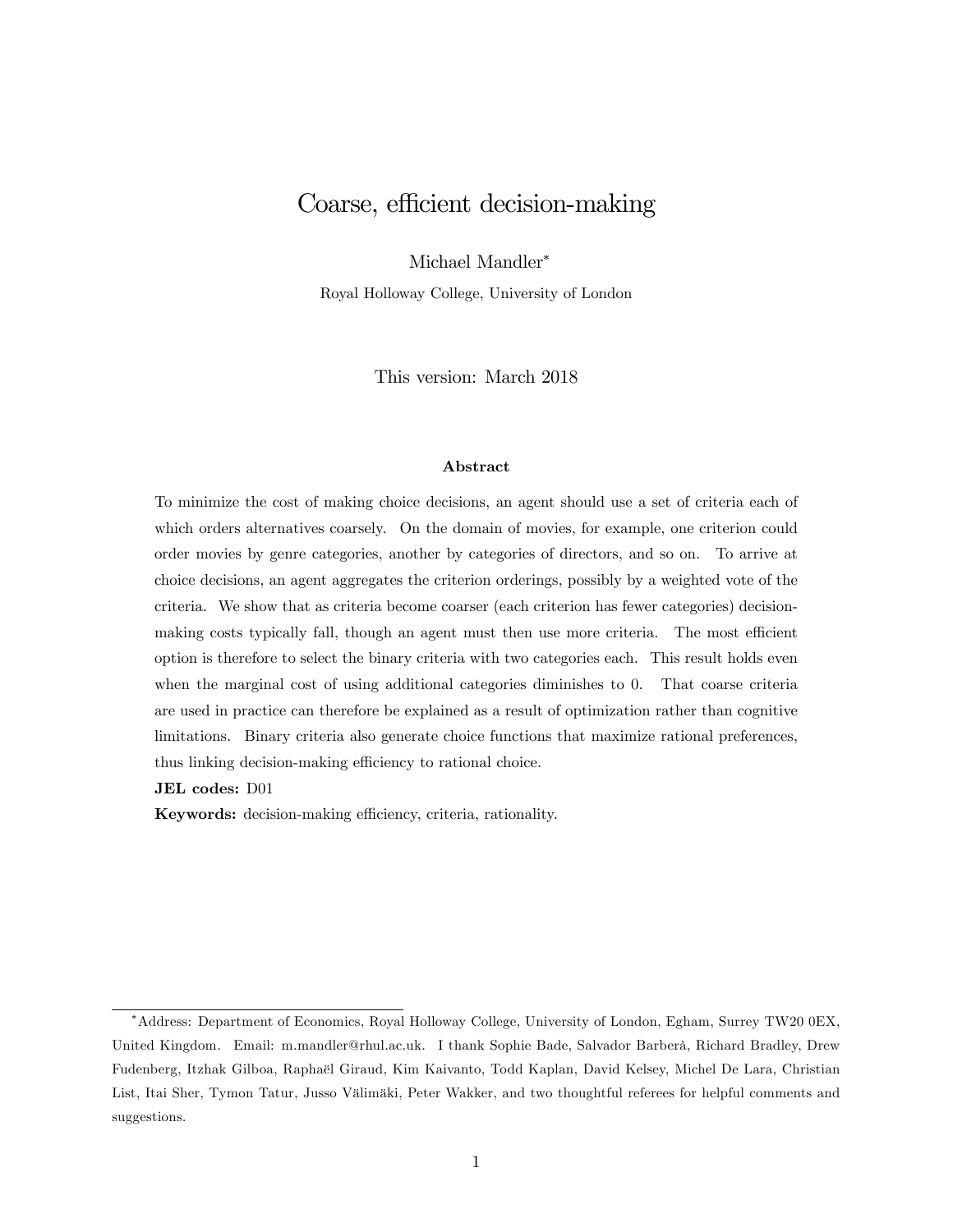### 1 Introduction

Suppose an agent wants to determine a preference ordering over a set of movies. One method, which we call *direct evaluation*, considers every pair of movies, deciding for each pair which movie is more desirable. If each pair requires a separate judgment, a preference over  $n$  movies would require  $\binom{n}{2}$  $\binom{n}{2} = \frac{n(n-1)}{2}$  comparisons, a number that grows quickly as a function of  $n<sup>1</sup>$ . Direction evaluation appears to be how economists think of preference formation, but if each comparison is costly then this method will become prohibitively expensive even for reasonably small  $n$ .

Consider the alternative of employing a set of *criteria* where each criterion divides the domain of movies into categories. One criterion might partition movies into genre categories (dramas, comedies, documentaries, all others), a second might partition movies into types of directors (commercial, arty, all others), a third into actor categories (famous, not famous), and so forth. Each criterion 'orders' its categories  $-$  the genre criterion could declare that comedies are preferred to documentaries, and so forth  $-\text{ but the orderings need not be complete or transitive.}$  To arrive at choice decisions, the agent aggregates the criterion orderings, for example by a weighted vote. For each pair of movies, the agent could award a score  $\omega_i$  to the movie that wins the criterion i comparison and then select the movie with the greatest sum across criteria of its scores against its competitors. Although we will not assume that criterion orderings are rationally ordered, it turns out that if agents choose criteria efficiently then their choices will maximize a rational preference.

A main advantage of criteria over direct evaluation is that a criterion can discriminate within each set of alternatives that other criteria fail to rank, thus expanding the number of choice distinctions. An actor criterion, for example, can distinguish between a pair of movies  $x$  and  $y$  that are in the same genre and director categories, which will lead to a better decision from  $\{x, y\}$  when the criteria are aggregated. The number of preference or choice distinctions that criteria can generate therefore equals the product of the number of criterion categories. Suppose as above that the genre criterion has 4 categories, the director criterion has 3 categories, and the actor criterion has 2 categories. If for each selection of one category from each criterion there is a movie with that combination of features then the three criteria can make  $4 \times 3 \times 2 = 24$  choice distinctions.

A second advantage of criteria is equally important: they lower decision-making costs. For each pair of categories in a criterion, the agent must judge which category is superior and, as in direct evaluation, each comparison judgment is costly. But the 24 choice distinctions in our movie example require an agent to compare only a small number of pairs of categories:  $\binom{4}{2}$  $\binom{4}{2} = \frac{4 \times 3}{2} = 6$ 

<sup>&</sup>lt;sup>1</sup>Even rational preferences require a number of judgments,  $n \log_2 n$ , that increases at a rate greater than n. While the cost of constructing a preference or choice function is distinct from the complexity of representing one, Apesteguia and Ballester (2010) provides consonant results.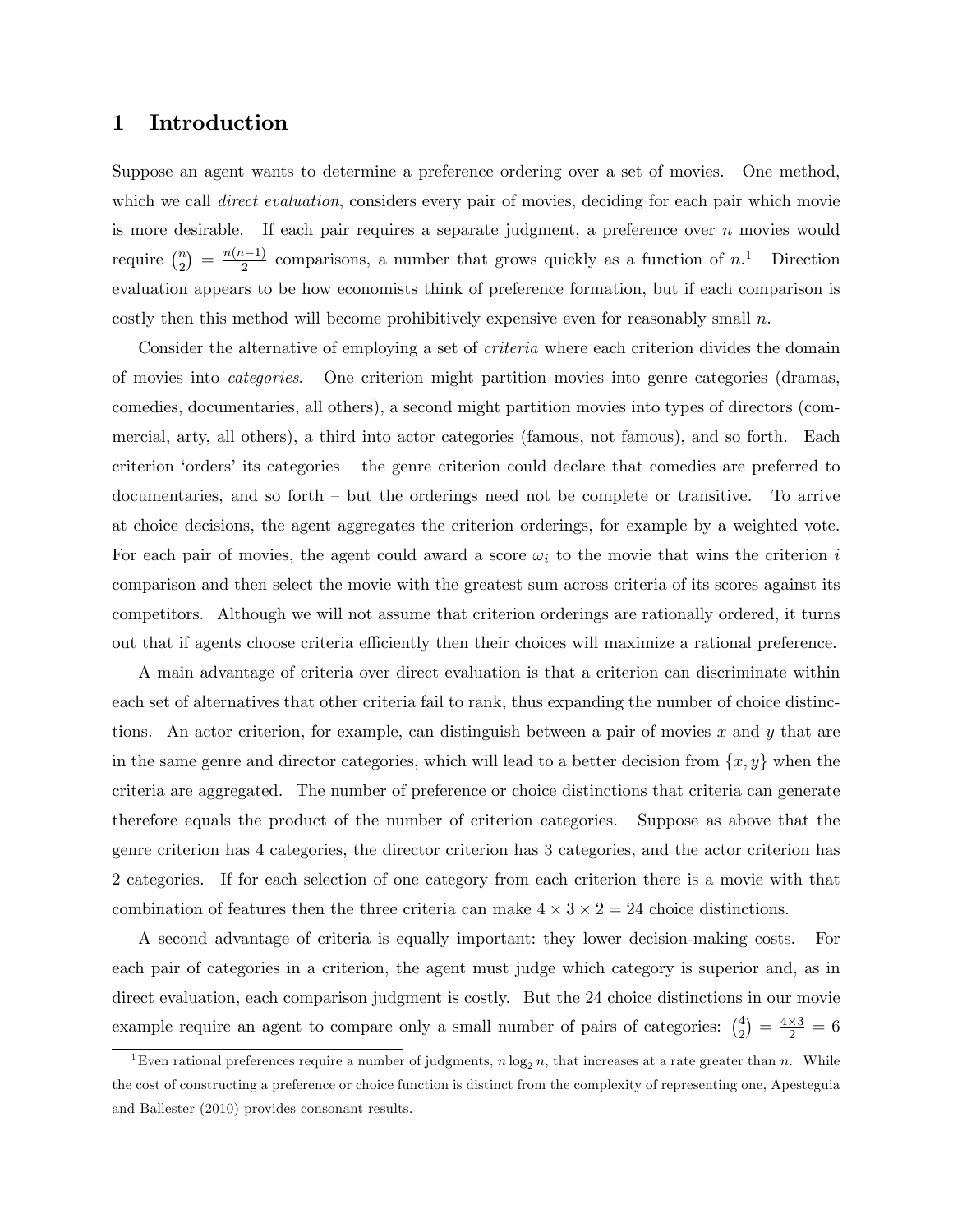comparisons of genre categories,  $\binom{3}{2}$  $\binom{3}{2} = 3$  comparisons of director categories, and  $\binom{2}{2}$  $2<sub>2</sub>$ ) = 1 comparison of actors categories, for a total of 10. In the direct evaluation method, the number of judgments of pairs of movies needed to rank 24 movies equals  $\binom{24}{2}$  $\binom{24}{2} = 276$ , the number of pairs of 24 movies. If the cost of comparing categories is roughly comparable to the cost of directly comparing alternatives, the gap between these numbers illustrates the cost advantage of criterion-based choice. As we will see, criteria also incur noncomparison costs but the size of the reduction in the numbers of comparisons required  $-10$  versus  $276$  – suggests that the benefits of criteria will be difficult to overturn.

We will compare direct evaluation and criterion-based choice as part of a broader analysis of which types of criteria are more efficient. Since an agent's ordering of a criterion's categories will conform with the agent's goals, the availability of an additional criterion or the addition of new category for an existing criterion will benefit the agent: more and finer criteria will allow more finely tuned decisions from more choice sets. For example, it can do no harm if the agent has access to a new scriptwriter criterion or if the drama category of the genre criterion is partitioned into thrillers and nonthrillers, and these extra distinctions may be valuable.

But adding a new criterion and making an existing criterion finer both incur costs, and not just the comparison costs already mentioned. Criteria and their categories have to be identified and criteria must be aggregated. To use a director criterion or make it Öner, the agent needs to sort movies into director categories and how to weight the criterion relative to other criteria. These steps require research: checking out past efforts, discovering whose movies show at Cannes and who has won the awards. To introduce a new criterion, the agent has to find a further dimension of the alternatives and decide on its weight. Agents therefore do not and should not try to extract all of the distinctions that a criterion could in principle make or use as many criteria as possible: the benefits must be weighed against the decision-making cost.

Since increases in the number of choice distinctions and reductions in cost are both benefits, an efficient arrangement consists of a set of criteria and corresponding choice function that are undominated with respect to these two goals.

An agent that decides to create more choice distinctions seems to face a trade-off: should the agent use a small list of fine criteria or a large list of coarse criteria? If an agent wants more distinctions among movies and is initially using a director and a genre criteria, should the agent add new categories to these criteria or add a new criterion? Making existing criteria finer makes them more expensive but lets the agent save on the number of criteria.

The answer will be that under comparatively weak conditions the trade-off should be resolved in favor of coarse criteria, even when agents aim for a large number of choice distinctions. In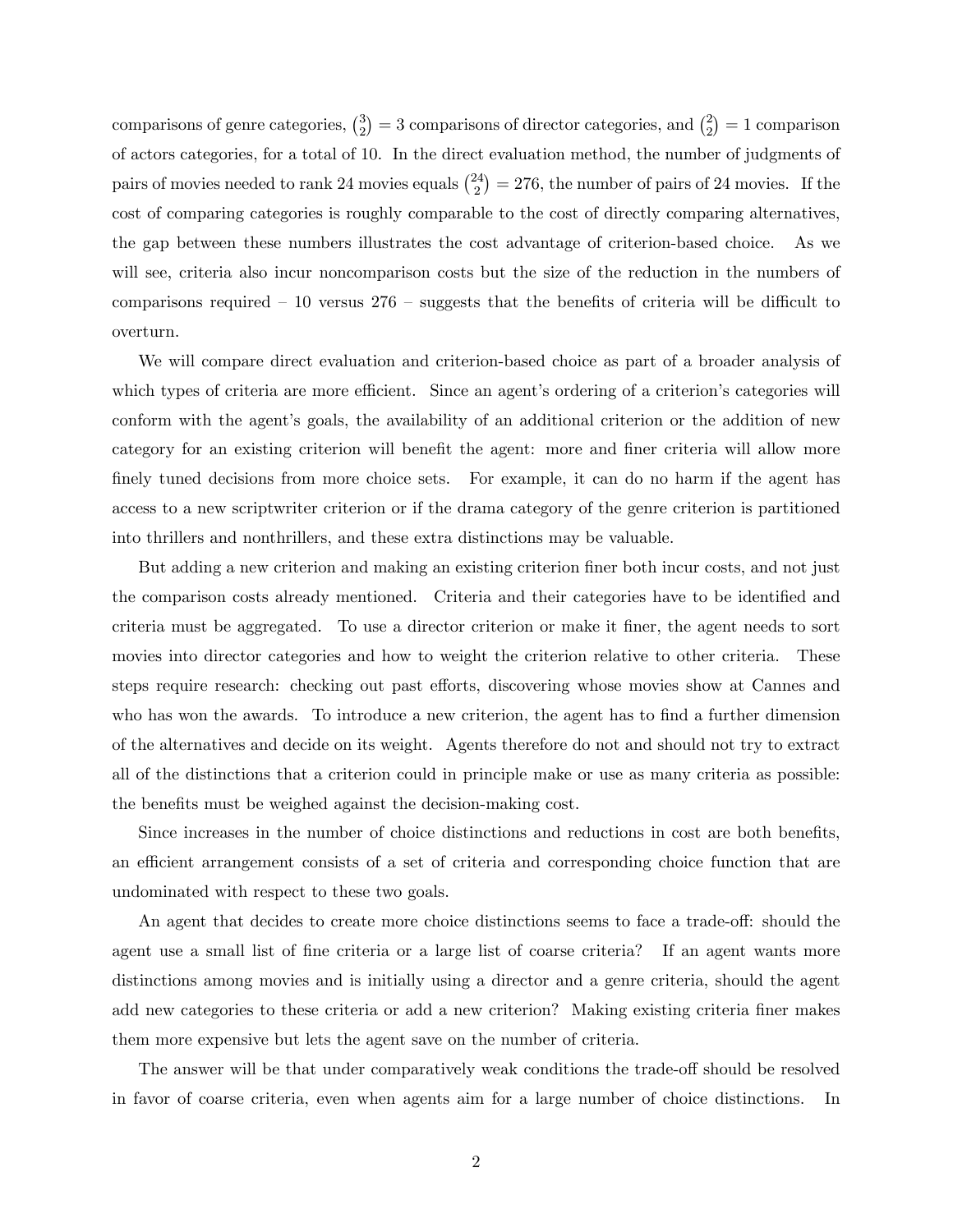our initial model, optimality is reached in the 'coarseness limit' where agents deploy only binary criteria, which partition alternatives into two categories. Our characterization of the optimality of binary criteria (Theorem 1) shows that binary criteria defeat the finer criteria with more than two categories even when the marginal decision-making cost of using an additional category diminishes to 0: the additional categories of fine criteria could become asymptotically free and still it will be more efficient to use the expensive categories of binary criteria.

The costliest method of all is to use a single criterion with a large number of categories which is in effect the method of direct evaluation: the only judgments the agent makes are preference comparisons between categories, which will then serve as the agent's indifference classes. Our earlier calculation of the numbers of comparison judgments  $-\theta$  where a set of three criteria for movies was much cheaper than direct evaluation  $\overline{\phantom{a}}$  assumed implicitly that all judgments are equally costly. The upshot of Theorem 1 is that the poor performance of direct evaluation persists even when the marginal cost of making further direct preference evaluations declines to 0.

In our characterization, the marginal cost of additional categories cannot decline too rapidly: if the cost of identifying or weighting a new criterion is sufficiently large then it can be superior to add further categories to existing criteria rather than to introduce a new binary criterion. Coarse criteria will still have the advantage in this case but that advantage need not reach the extreme that only binary criteria are efficient.

Binary criteria lead to choices that maximize a rational preference when criteria are aggregated in standard ways, for example through a weighted vote of criteria or when criteria form a serial dictatorship.<sup>2</sup> The latter result was shown in Mandler et al. (2012) but these authors failed to understand that the link between binary criteria and rational choice holds for a vast range of criterion-based choice procedures. I show here that rational choice functions arise whenever criteria are binary and decisions satisfy axioms that model and generalize a weighted vote of criteria. Since criterion-based choice is a version of multicriterion decision-making, $3$  our results offer a reply to Arrow and Raynaud's (1986) concern that aggregating criteria with ordinal voting rules will lead to irrational decisions. Multicriterion decision-making takes criteria to be exogenous, but if criteria are chosen to minimize decision-making cost then the problem of irrationality becomes less serious.

To incorporate expensive binary criteria and test the robustness of the conclusion that criteria should be coarse even when additional categories are nearly free, I will also present a more general model where criteria can have diverse values and the marginal cost of categories is restricted only in the limit as the number of categories increases. These changes allow criterion-based choice to fit

 $2$ That is, the agent consults the criteria in sequence and at each stage eliminates from consideration any alternative that is defeated by some alternative still in contention.

 $3$ See Figueira et al. (2005) and Bouyssou et al. (2006) for overviews.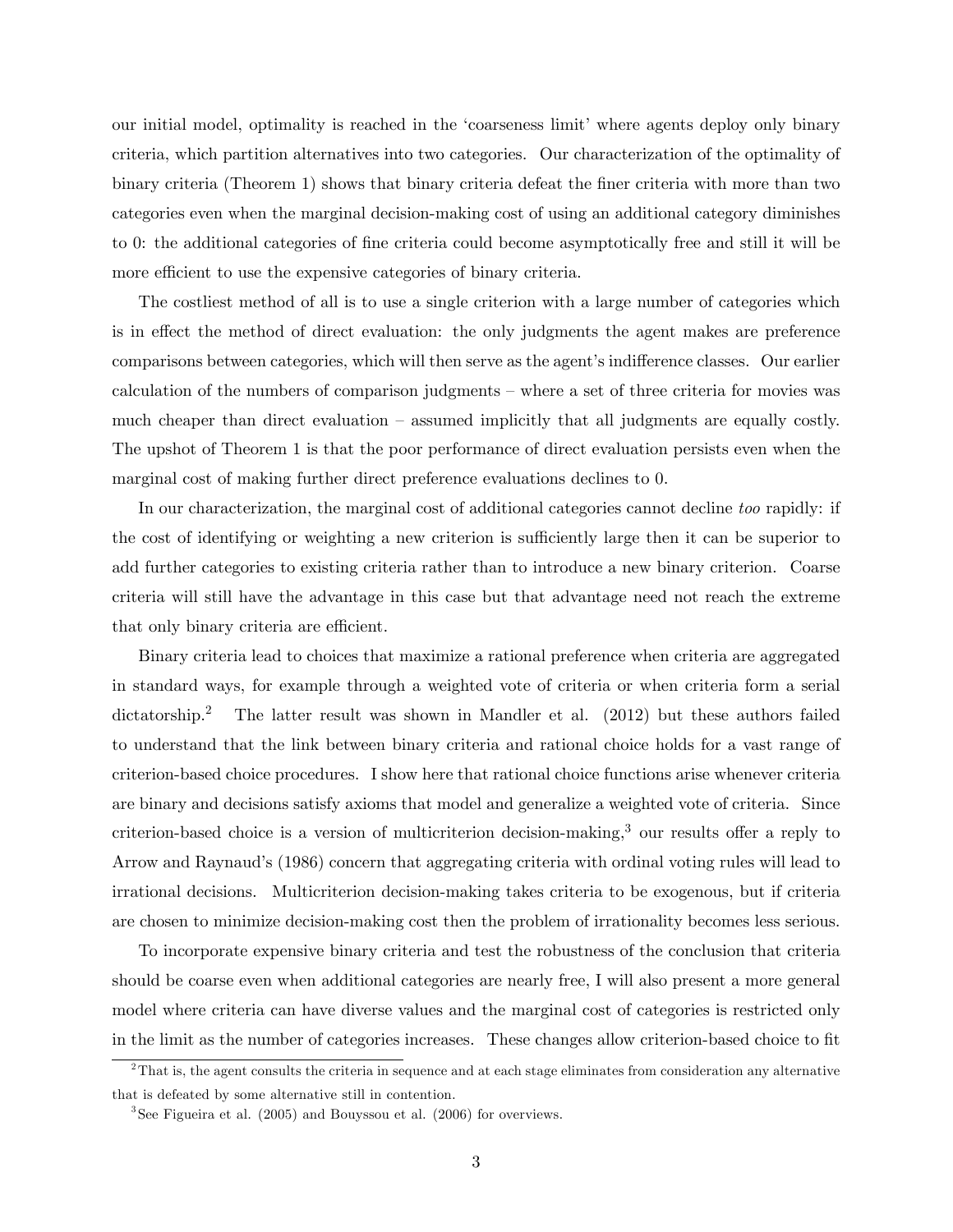with classical utility maximization and permit binary criteria to be arbitrarily expensive. Although optimality will then no longer require criteria to be binary, they must still be coarse. Even a highvalue criterion with a marginal cost of categories that descends to  $0$  should not become too fine: it would be more efficient to use many low-value coarse criteria despite the greater marginal cost of categories an agent would have to pay. It is certainly possible to lay out choice problems well-suited to fine criteria. If for example you care only about acting then you should devote all your research into building a criterion with a fine classification of acting types. But instances where it is optimal to let a criterion become unboundedly fine are more singular than they at first seem: if there are other attributes, even attributes with arbitrarily small values, these cases will disappear.

The efficiency of coarse criteria matches the psychological finding that people can readily manipulate only a small number of categories. Agents may find that even four categories, which require six category comparisons, are unwieldy. Rather than an unfortunate limitation, this feature of human information-processing may be an outgrowth of optimization. Since our inability to handle more than a few categories forces us into efficiency, it may not have been vital to develop a capacity to manipulate many categories at once. More broadly, I hope to show that optimization in choice theory applies to the psychology of preference discovery and construction and does not have to taken preferences as given.

Coarser is better The advantages of coarse over fine criteria can be summarized concisely. As in the movie example, the maximum number of choice distinctions that can be generated given the number of categories in each criterion equals the product of the number of categories in the criteria deployed. If criterion j uses  $e_j > 2$  categories and we replace it with a criterion that uses  $e_j - 1$  categories (and the other criteria remain unchanged) then, to avoid a drop in the number of choice distinctions, the agent must add a new criterion. If the added criterion uses the minimum nontrivial number of categories, 2, then the difference between the number of choice distinctions created by the new set of criteria and the original set is

$$
\left(\prod_{i\neq j}e_i\right)(e_j-1)2-\left(\prod_{i\neq j}e_i\right)e_j=\left(\prod_{i\neq j}e_i\right)(e_j-2)>0.
$$

So the new set of criteria can produce more choice distinctions than the original set.

What is the cost of the new, coarser set of criteria? Since criteria with a single category make no choice distinctions (and are presumably costless), the total number of categories that actually discriminate among alternatives is the same in the above two sets of criteria. So if the marginal cost of using additional discriminating categories is increasing, the shift to the coarser set of criteria will reduce costs. As we will see, the presence of substantial fixed criterion costs can overturn this conclusion.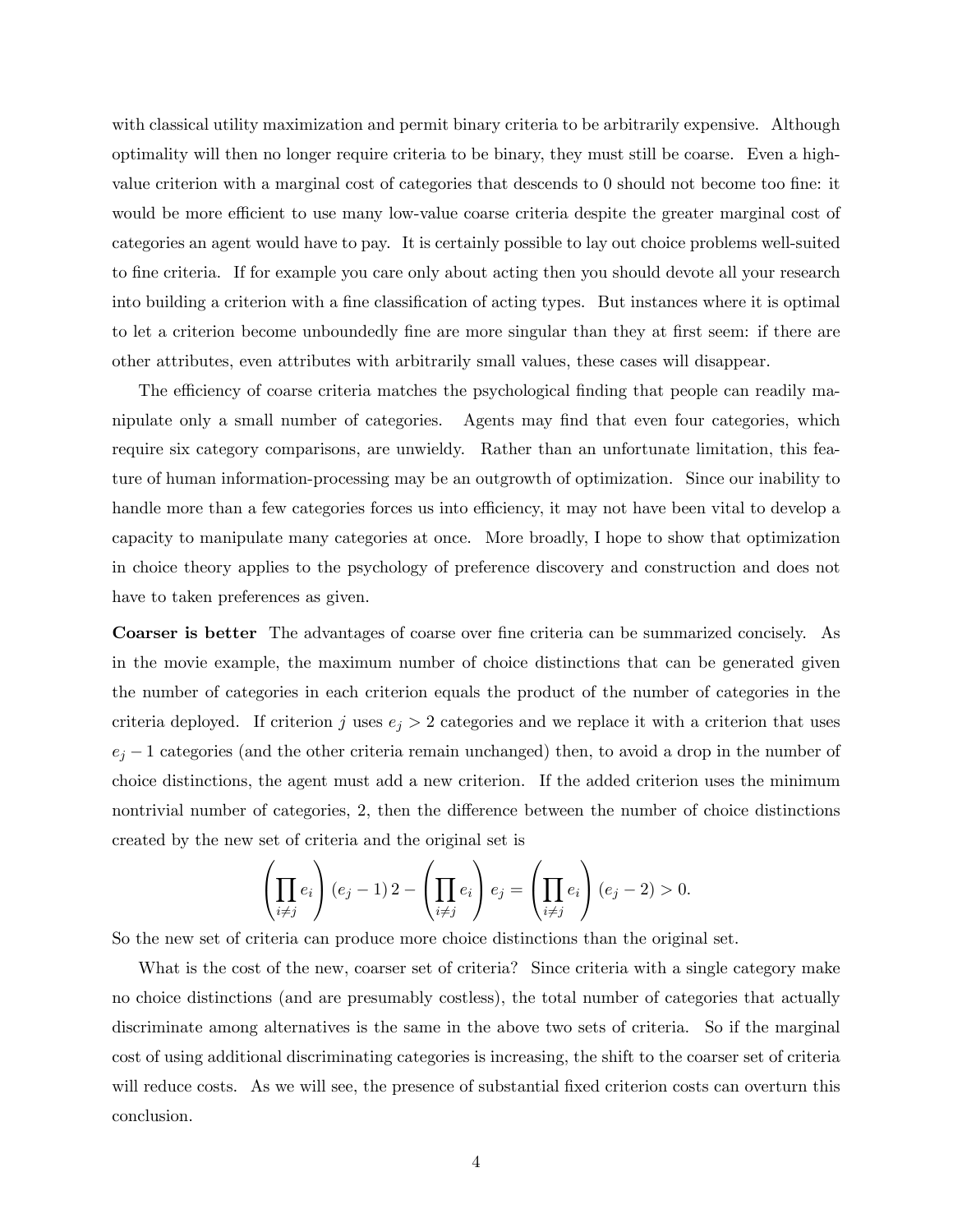Coarser criteria thus deliver two distinct benefits: they increase the number of choice distinctions and it is plausible that they reduce costs. The argument given here for the cost reduction assumes that the marginal cost of using additional categories is increasing, but we will see that cost savings can still be achieved when the marginal cost of categories diminishes to 0.

The binariness-rationality connection The Condorcet paradox provides a familiar example of how rational criteria can lead to irrational choices. Let there be three alternatives  $x, y, z$  and three criteria defined as follows (with higher alternatives better than lower):

$$
\begin{array}{ccc}\nC_1 & C_2 & C_3 \\
x & y & z \\
y & z & x \\
z & x & y\n\end{array}.
$$

If the choice function  $c$  decides by a simple majority vote of the criteria then choices will cycle on the pairs:  $c({x, z}) = {z}$ ,  $c({y, z}) = {y}$ ,  $c({x, y}) = {x}$ . Thus c will not be used by an agent with rational preferences. But suppose instead that criteria are binary: each criterion ranks two of the alternatives above the remaining option, or ranks one alternative above the other two. Given a choice set of alternatives, the option that lies in the greatest number of top categories will now defeat any other alternative in a majority vote. Moreover, since the ordering that ranks each alternative  $a$  by the number of criteria that place  $a$  in the top category is complete and transitive, choices based on majority vote will maximize a rational preference.<sup>4</sup> I will generalize considerably in section 5.

Related work on decision-making capacity and criteria The 'coarser is better' conclusion connects to the psychological literature on information processing, which Önds that the number of categories that people can retain in working memory is quite small. In our setting, an agent who deploys a criterion has to hold in mind the category comparisons that the criterion requires. Miller (1956) famously concluded that the number of 'chunks' that an agent can hold in mind is roughly seven and since Miller the number has been steadily whittled down. Herbert Simon (1974) argued that five is more accurate. A binary comparison of categories qualifies as an object-file in the model of Kahneman et al. (1992), and Treisman (2006) judges that subjects can hold only three or four object-Öles in memory. An encyclopedic overview of the evidence, Cowan (2000), concludes that the 'magic number' that bounds working memory is four.<sup>5</sup> Since, for a criterion with e categories, the number of pairwise category comparisons is  $\frac{e(e-1)}{2}$ , a bound of four on the

 $^{4}$ This result, but not the generalizations in section 5, arises in the voting literature on dichotomous preferences. See Inada (1964), Vorsatz (2007), Ju (2011), and Maniquet and Mongin (2015)).

<sup>&</sup>lt;sup>5</sup>See Luck and Vogel (1997) for a characteristic example of the research surveyed.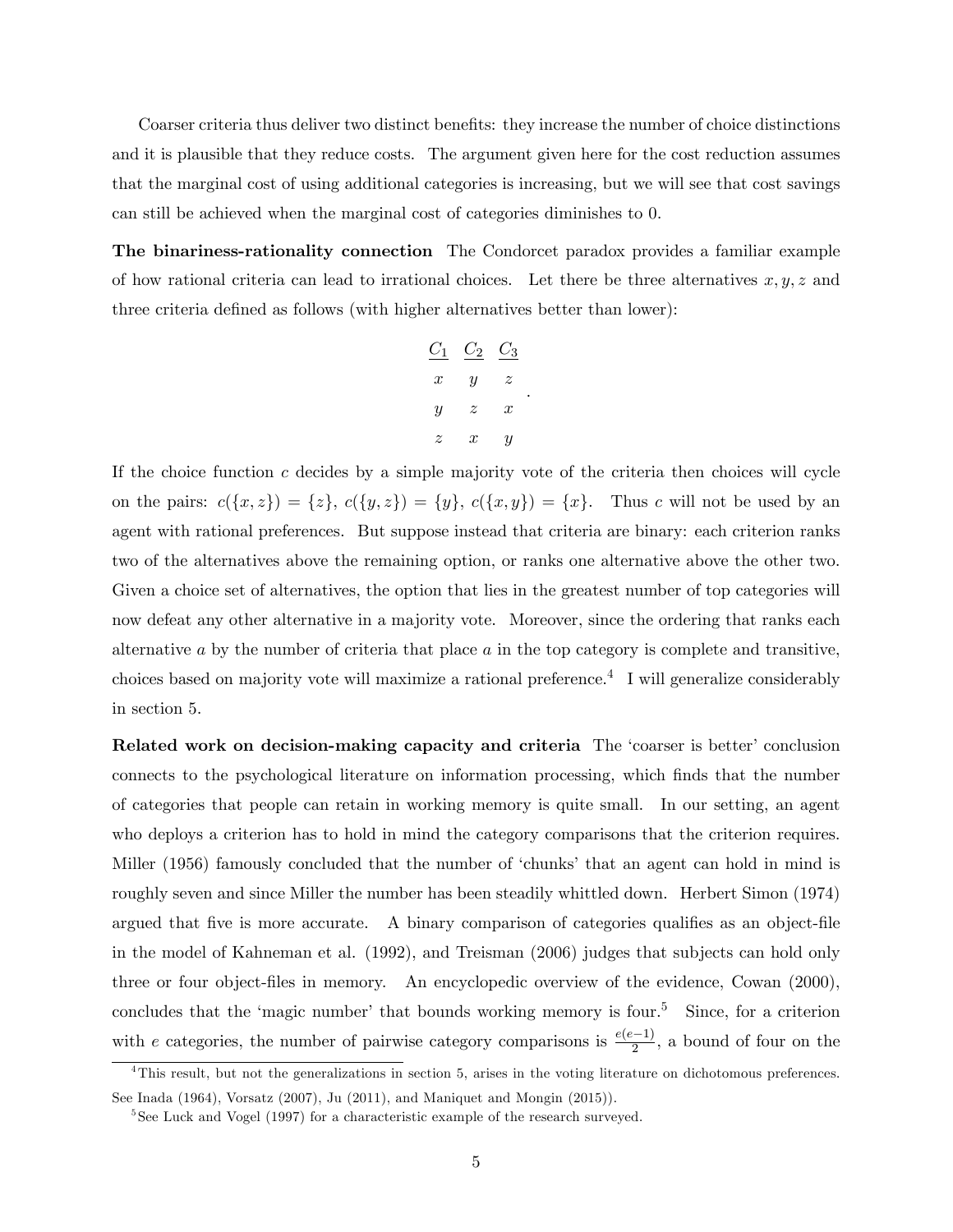number of binary comparisons would give a bound of three on e. The psychological literature therefore suggests that a criterion that needs to be manipulated in working memory could have at most three or four categories. Consider the movie example: if an agent wants to choose a movie with a genre criterion that divides movies into 5 categories then he or she would have to keep 10 category comparisons in mind, which indeed seems unwieldy.

Unlike the psychological literature, we will stress the efficiency advantage of coarse criteria. Since decision-making becomes more efficient as the number of categories per criterion shrinks, the cognitive constraints that limit the number of categories in decision-making might be the outcome of optimization or adaptation. The binary criteria that use two categories are especially prevalent in everyday decision-making, and their efficiency may help to explain this fact. Our results also give formal support to Gigerenzer et al.'s (1999) view on the superiority of frugal heuristics.

My exclusion of ex ante preferences and emphasis on the costs of decision-making owe a great debt to Herbert Simon (e.g., Simon (1972)). But one conclusion deviates from the Simon program: paying attention to decision-making cost leads agents to rationality. This message complements Mandler (2015), where agents proceed lexicographically through criteria and it is only rational preferences that can always be the outcome of ëquickí sequences of criteria, no matter how the numbers of categories are fixed. Agents in this paper choose their own categorization levels to minimize decision-making cost (and lexicography is dropped) and again rationality enjoys an efficiency advantage. Despite the common conclusion, the arguments used have no overlap.

Choice functions generated from a set of criteria have been extensively researched. See Apesteguia and Ballester (2010, 2013) (AB), Houy and Tadenuma (2009), Mandler et al. (2012), Mandler (2015), and Manzini and Mariotti (2007, 2012). The emphasis in AB (2010) on the cost of rational choice relates the most closely to the present paper. Some of the above work has a precedent in the lexicographic utility theory of Chipman (1960, 1971) and Fishburn (1974). Tversky and Simonson  $(1993)$  and Salant  $(2009)$  also link efficiency to rational decision-making.

### 2 Choice via criteria

We set a domain of alternatives X with at least two elements. A **criterion**  $C_i$  is an asymmetric binary relation on X where  $x C_i y$  means that  $C_i$  classifies x as superior to  $y$ .<sup>6</sup> Criteria need not be rational: they can fail to be transitive for example. A set of criteria,  $C = \{C_1, ..., C_N\}$ , consists of finitely many criteria (typically  $N$ ). Criterion indices do not indicate the order in which criteria are consulted.

<sup>&</sup>lt;sup>6</sup>A  $C_i$  is asymmetric if, for all x and y,  $x C_i y$  implies not  $y C_i x$ .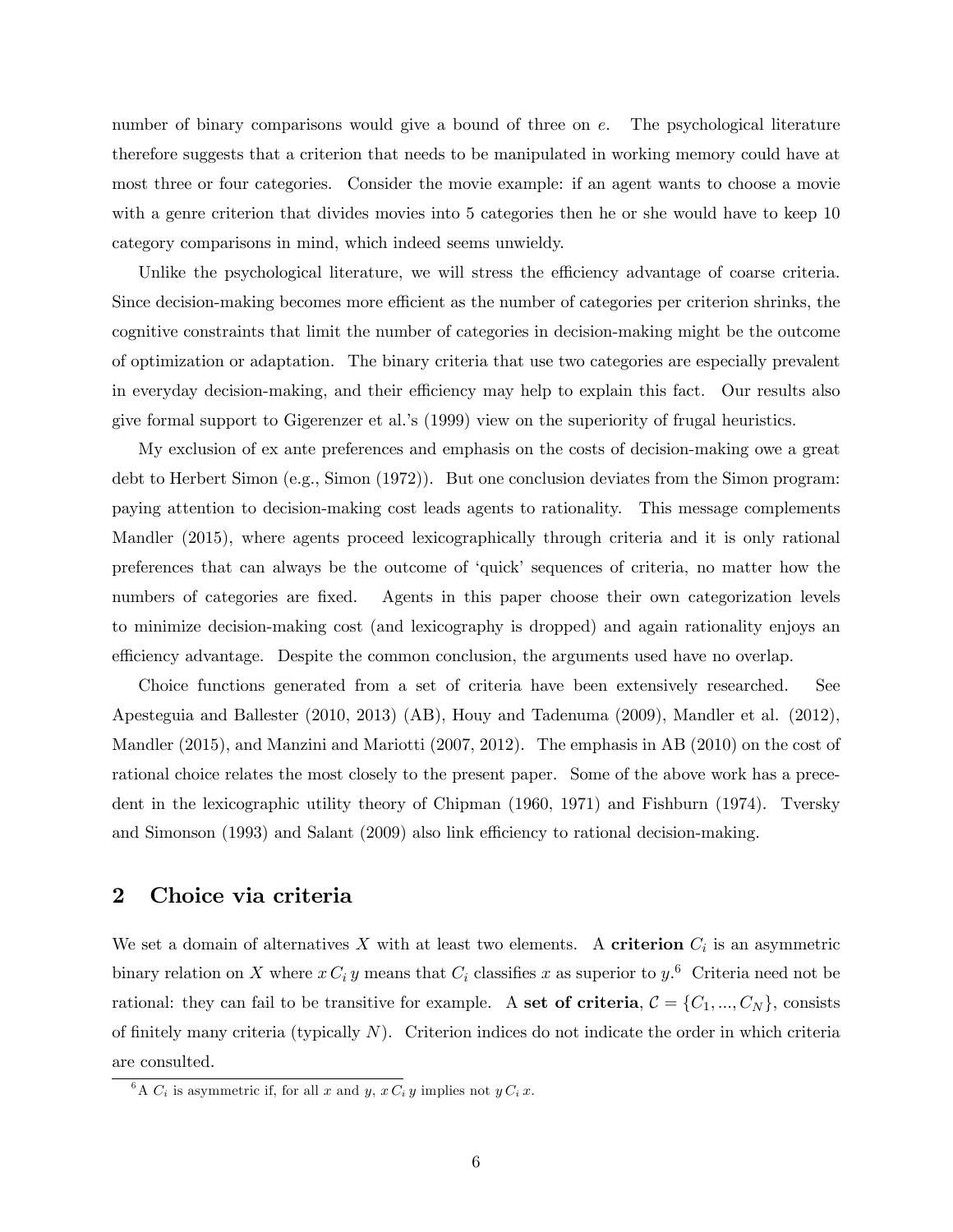To analyze the efficiency of criteria, we need measurement units for both criteria and choices. Alternatives x and y are in the same  $C_i$ -category if  $C_i$  never treats x and y differently: alternatives  $C_i$ -superior to x are also  $C_i$ -superior to y and alternatives  $C_i$ -inferior to x are also  $C_i$ -inferior to y.

**Definition 1** The set  $E \subset X$  is a  $C_i$ -category if it consists of all alternatives that share the same upper contour sets and the same lower contour sets, that is, if for all  $x \in E$ 

$$
y \in E \text{ if and only if } (\{z \in X : z \cap z \in Z : z \in X : z \cap z \in Z \text{ and } \{z \in X : x \cap z \} = \{z \in X : y \cap z \} )^{\text{?}}
$$

We will use  $e_i$  or  $e(C_i)$  to denote the number of categories in a criterion  $C_i$  and consider  $C_i$  to be coarser than  $C_j$  if  $e_i < e_j$ . As the formation of categories is costly, we require that each  $e_i$  is finite.

Criteria will typically divide  $X$  into fewer categories than the number of indifference classes of a preference or, in the language we will introduce, the number of choice classes of a choice function. For a variation on the movie example, X could be a set of vacation destinations described by a list of attributes  $-$  e.g., climate, amenities available  $-$  with each attribute ordered by a criterion. Criteria can be 'incomplete' as well as intransitive: a  $C_i$  might not rank every pair of  $C_i$ -categories.<sup>8</sup> Even criteria that are complete and transitive need not lead to rationally ordered choices, as seen in the Condorcet example in the introduction.

An agent's construction of criteria is a comparatively easy task when the attributes of alternatives are given exogenously. For each attribute i, there is then a set  $X_i$  of possibilities for that attribute and the entire domain of alternatives will be the product of these possibilities,  $X = \prod_i X_i$ . For example, a domain of newly constructed houses might allow the size and number of rooms, architectural style, heating system, etc., to be set independently. When attributes are prespecified and known, the agent does not have to bear the cost of figuring out what factors are relevant to a decision problem.

Although the categories of a criterion  $C_i$  and the criterion's ranking of those categories are formally intertwined, the categories presumably come first in the mind of a decision-maker. As with attributes, criterion categories and detailed information about which alternatives lie in which categories can sometimes be supplied exogenously. Agents still might want to avoid fine categorizations to save on the cost of ordering categories. More frequently, agents must expend effort to determine categories. If for example the attribute is the climate of vacation destinations, the agent must decide whether to distinguish between the hot and sweltering destinations or between

<sup>&</sup>lt;sup>7</sup>The binary relation I defined by  $x \, Iy$  iff x and y are in the same  $C_i$ -category is an equivalence relation on X. When  $C_i$  is transitive, see Fishburn (1970) and Mandler (2009) for discussions.

<sup>8</sup> Since counts of the number of categories in an incomplete binary relation can be controversial, it may be helpful to assume that each  $C_i$  ranks every pair of its categories; no changes in the paper would be introduced.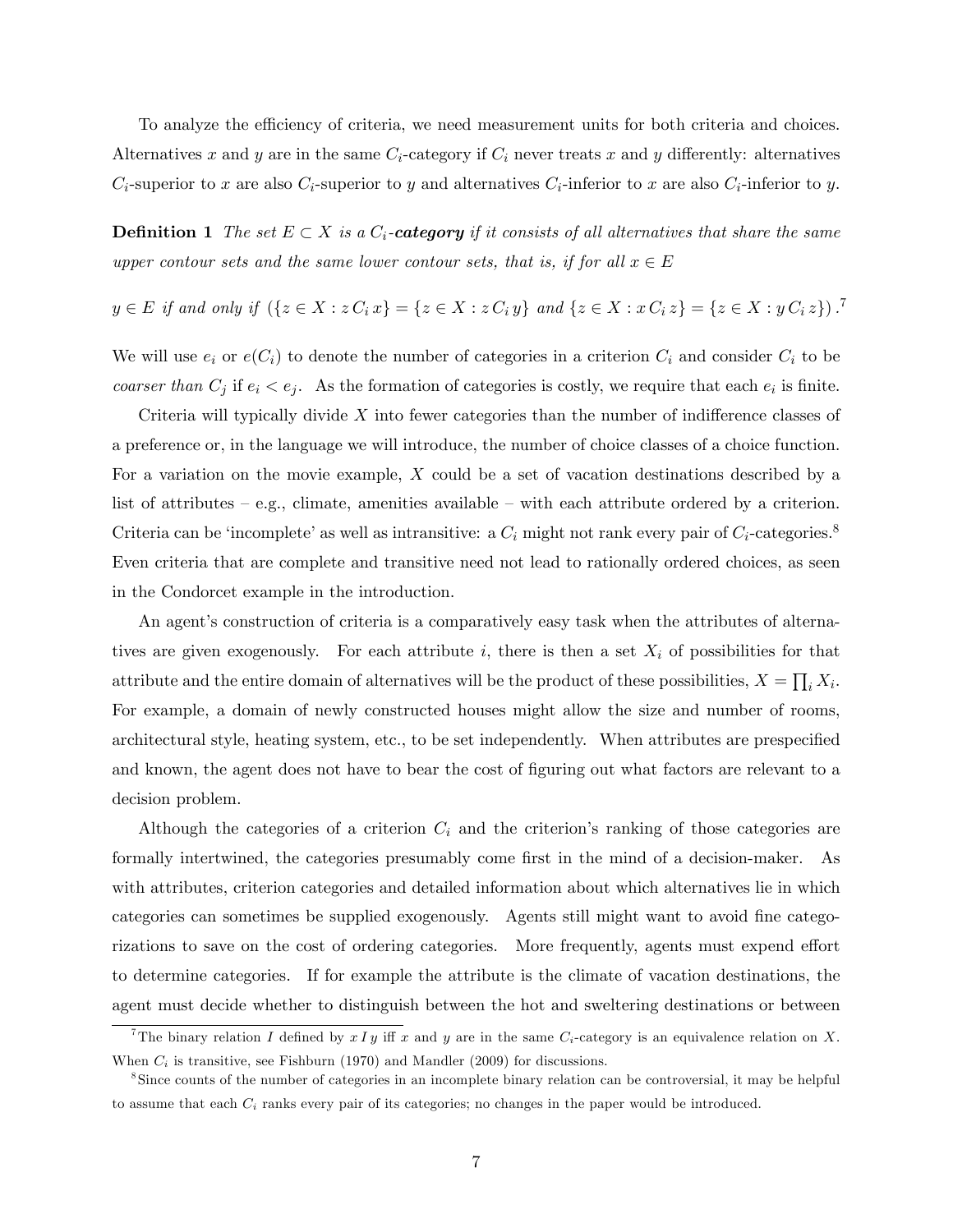destinations liable to rain and liable to pour, and then do research to find out which locations land in which categories. The  $x_i$  coordinate of  $x \in X$  serves only as an index: information about the attribute value associated with  $x_i$  requires effort. For example,  $x_i$  could be the name of the director of movie x but provide no substantive information; to group  $x_i$ 's into director categories the agent must find out who has won the awards, whose films show at the prestige festivals, and so on.<sup>9</sup>

The environment becomes more complex if the agent has to find or construct the attributes which determine the component spaces  $X_i$ . If the social understanding of the choice environment is sufficiently rich  $-$  if, after a little research, one can discover the factors that others have deemed important in comparable problems  $-$  this task need not be onerous. The job becomes harder if agents have to build novel categories on their own.

While we have considered  $X$  so far to be a product of attributes, what matters is that for each selection of categories from the criteria in use there are some alternatives that have those attribute values: if  $E_i$  is an arbitrary category of the criterion that an agent uses to order attribute i then the intersection  $\bigcap_i E_i$  must be nonempty. The stronger assumption that X equals a product  $\prod_i X_i$ and even the presence of attributes play no formal role outside of section 6: the agent simply selects criteria that partition  $X$  in various ways. But for criteria to be a practical way to make decisions. agents must either order prespecified attributes (the less expensive option) or invent attributes for themselves.

However attributes and criteria are assembled, the agent must convert the criteria that order attributes into choice decisions. Our agents will face a recurrent choice problem that requires decisions for a family of choice sets  $\mathcal{F}$ , where each  $A \in \mathcal{F}$  is a nonempty subset of X. Let c be a choice function defined on F: for every  $A \in \mathcal{F}$ ,  $c(A)$  is the agent's nonempty set of selections from A. We assume that F includes the two-element sets and let  $x \in c(A)$  mean both that x is in  $c(A)$  and that  $A \in \mathcal{F}$ . The choice classes of c are defined comparably to criterion categories: two alternatives are in the same choice class if  $c$  treats them as interchangeable in every sense.<sup>10</sup>

**Definition 2** Given a choice function c, alternatives x and y are elements of the same choice **class** if and only if for all  $A \subset X$ ,

(i) if  $\{x, y\} \subset A$  then  $x \in c(A) \Leftrightarrow y \in c(A)$ ,

<sup>&</sup>lt;sup>9</sup>Formally, a category is not a subset  $I \subset X_i$ : the category is  $I \times \prod_{j \neq i} X_j$ . But we may without confusion identify the category with I.

 $10I$  initially assumed that the concept of 'choice class' must already exist in the literature but I have not been able to find a precedent.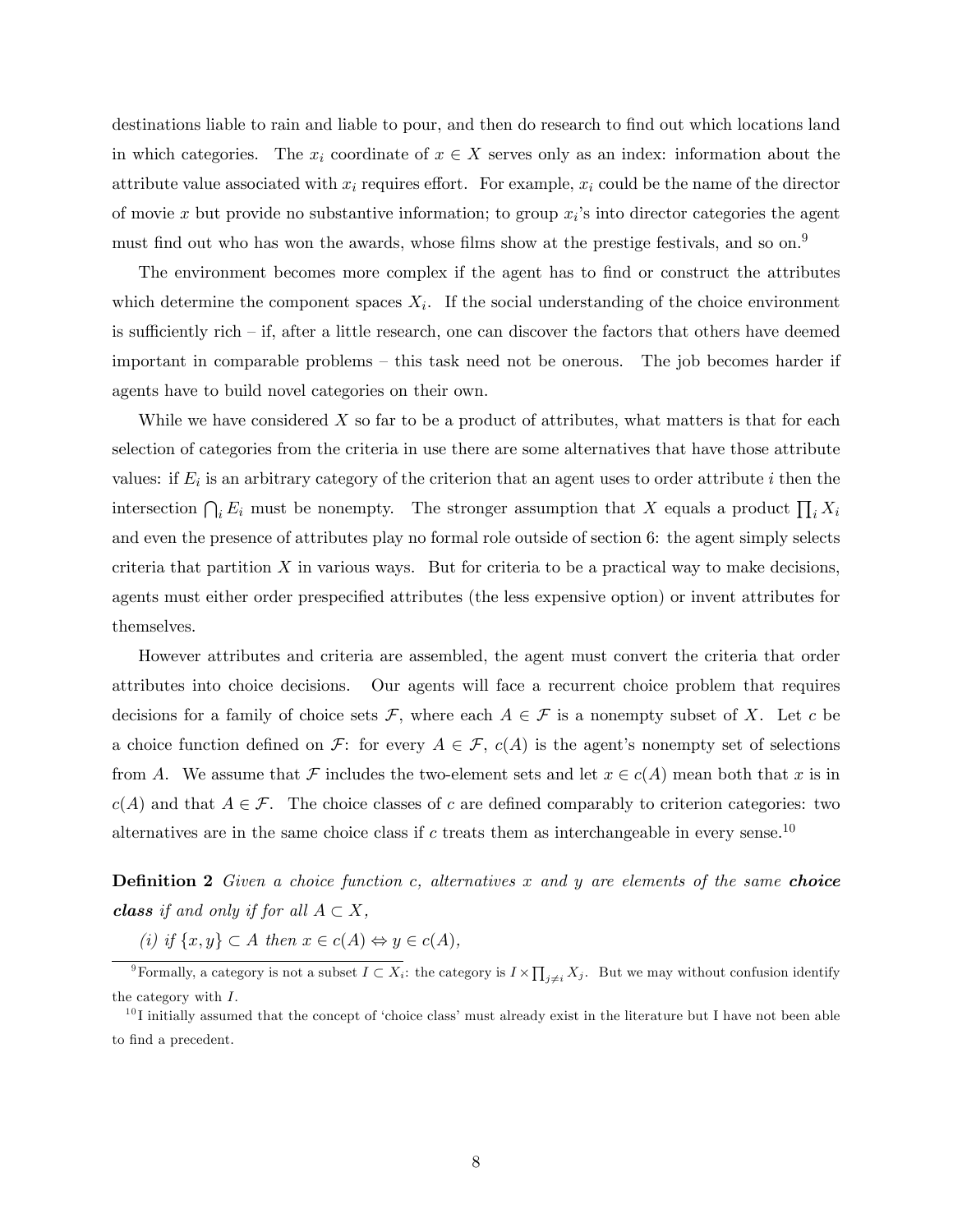(ii) if  $\{x, y\}$  does not intersect A then

$$
x \in c(A \cup \{x\}) \Leftrightarrow y \in c(A \cup \{y\}),
$$
  

$$
z \in c(A \cup \{x\}) \Leftrightarrow z \in c(A \cup \{y\}), \text{ for all } z \in A.
$$

So x and y are in the same choice class if (i) when x is chosen and y is available then y is chosen too and (ii) when x is substituted for y then x is chosen if y was chosen previously with no effect on whatever other alternatives are chosen. When choices are determined by preferences, each choice class will be an indifference class. One consequence of Definition 2 is that the choice classes form a partition of  $X$  (see the Appendix).

When a choice function is determined by criteria, selections must depend only on the distinctions the criteria make. In particular, if alternatives x and y are in the same criterion category for every  $C_i$  then the agent has no way to distinguish x and y and so the agent's choice function should deem  $x$  and  $y$  to be indistinguishable, that is, in the same choice class.

**Definition 3** A choice function c uses the set of criteria C, which we indicate by the notation  $(C, c)$ , if whenever  $x, y \in X$  are contained in the same  $C_i$ -category for each  $C_i \in \mathcal{C}$  there is a choice class of c that contains x and y.

In the movie example with three criteria, two movies that fall into the same genre, director, and acting categories must be in the same choice class when the agent's choice function uses these criteria.

The choice classes permitted by a set of criteria are merely the units of choice decisions: the agent must also adopt an aggregation method that determines a specific choice function. The leading method is to compare alternatives via a weighted vote of the criteria, one version of which is illustrated in Example 1.

**Example 1** Given a set of criteria C, for any pair  $x, y \in X$ , set

$$
s_i(x,y) = \begin{cases} 1 & \text{if } x \, C_i \, y \\ -1 & \text{if } y \, C_i \, x \\ 0 & \text{otherwise} \end{cases}
$$

and let the weight assigned to the criterion  $C_i$  be  $\omega_i$ . The sum of the weighted votes for alternative x, when  $x \in A$ , is given by  $v(x, A) \equiv \sum_{y \in A} \sum_{i \in \{1, ..., N\}} \omega_i s_i(x, y)$ . Then  $v(x, A) = v(y, A)$  if  $x, y \in A$  and x and y are contained in the same  $C_i$ -category for each  $C_i \in \mathcal{C}$ . Consequently the choice function  $c$  defined by

$$
x \in c(A) \Leftrightarrow (v(x, A) \ge v(y, A)
$$
 for all  $y \in A$ )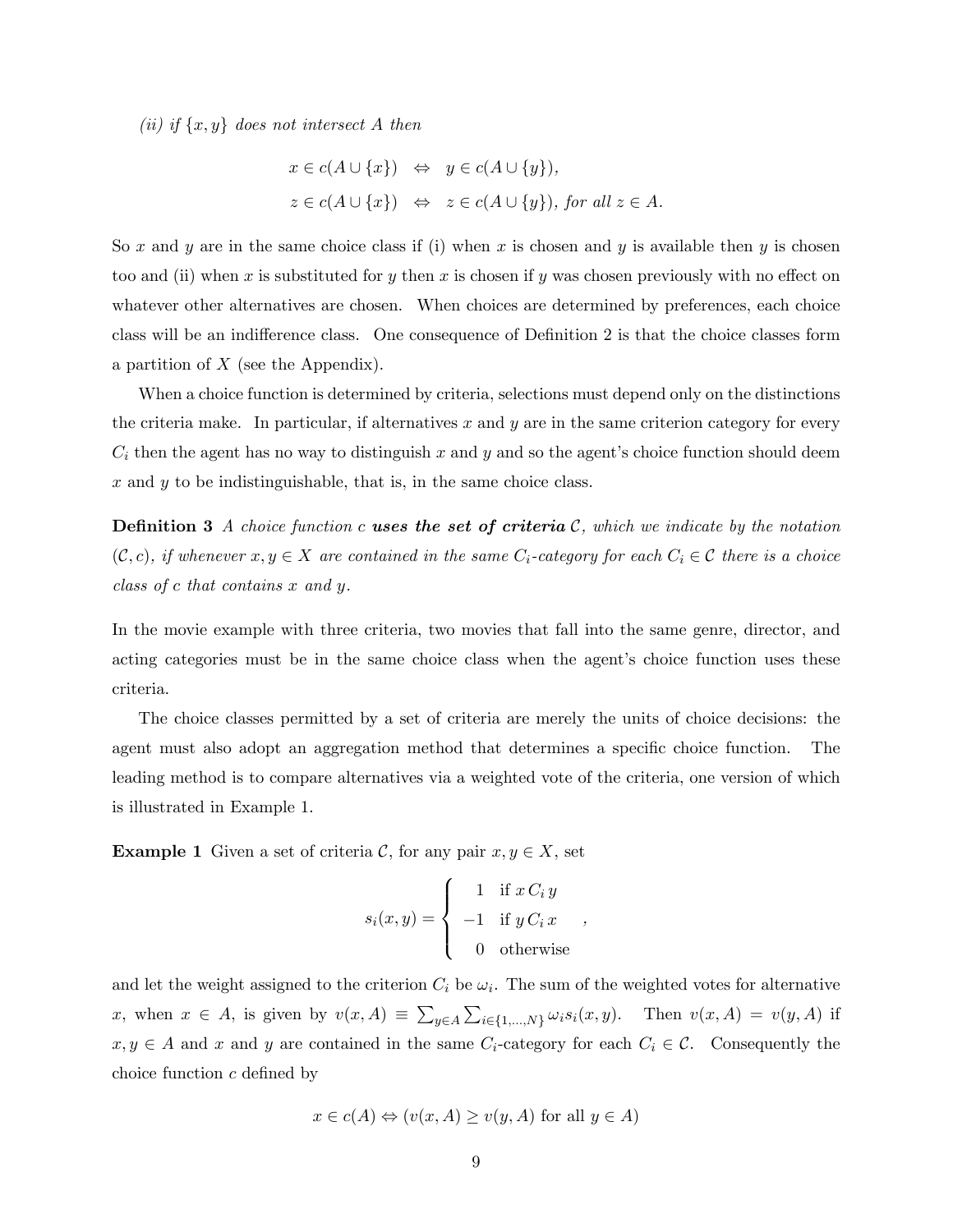uses  $\mathcal{C}$ . The majority vote of criteria in the introduction amounts to a special case of this c in which all of the  $\omega_i$  are equal; here some criteria can be more important than others if they have  $\lvert \text{larger weights.} \rvert$ 

We have treated criteria and the aggregation method as fixed as the choice sets vary. They need not be. If for example an agent uses criteria to choose what to eat in restaurants  $-$  say using criteria that order meals by their meat content and by their cuisine  $-$  then the agent could on each outing vary his ranking of categories or vary the weight assigned to each criterion: one day the agent prefers fish and the next day the agent prefers meat. Although we will not further pursue this modeling possibility, it enjoys the advantage of repeatedly using the same attributes and categories, thus saving on the cost of identifying or building these tools.

## 3 The optimization problem

If an agent's 'true' preferences are given by the ordering of the choice classes the agent would form if he or she knew the finest possible criteria for all of the attributes then the agent will be better off if a criterion becomes finer or if the agent deploys a criterion for an additional attribute. The choice classes that result will then more closely approximate the indifference classes of the agent's true preferences and the agent will therefore make better decisions from more choice sets: when facing  $\{x, y\}$  it is only when some criterion distinguishes x and y that the agent can place the items in different choice classes and choose the better option. Agents therefore seek to increase the number of their choice classes, all else being equal, a goal that we link to classical utility maximization in section 6.1.

As the criteria that order some attribute become finer  $-e_i$  becomes larger  $-$  the corresponding partitions of X into categories will normally become finer: an agent increases  $e_i$  by subdividing existing categories. For example, if initially an agent partitions movie genres into dramas and non-dramas then a finer genre criterion might subdivide dramas into thrillers and non-thrillers. The partition of  $X$  into choice classes that results will then also become finer: each choice class that previously fused all dramas will now be subdivided.<sup>11</sup>

Agents have a second goal of decreasing their decision-making costs. Let  $\kappa(C_i)$  denote the cost of criterion  $C_i$ . We assume throughout that, for any criterion  $C_i$ ,  $\kappa(C_i) \geq 0$ . Until section 6, costs will be determined by the number of  $C_i$ -categories: for all criteria  $C_i$  and  $C_i$ ,  $e(C_i)$  =  $e(\widehat{C}_i) \Rightarrow \kappa(C_i) = \kappa(\widehat{C}_i)$ . We therefore write  $\kappa(e)$  when convenient. The **cost of a set of criteria** 

 $11$ We could define an increase in the number of choice classes to be beneficial only if the new partition of choice classes refines the preexisting partition: Proposition 1 and Theorem 1 would continue to hold.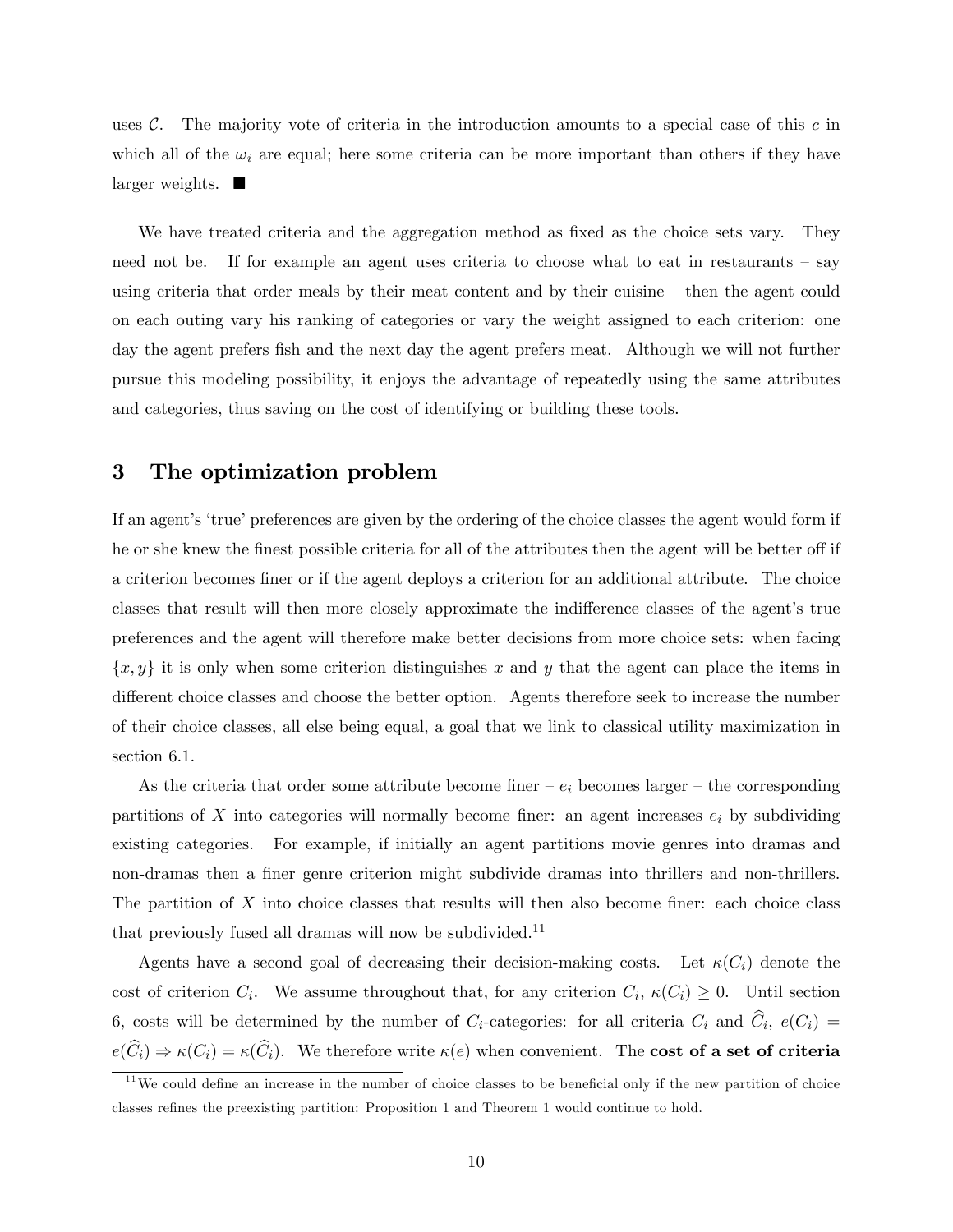$\mathcal{C} = \{C_1, ..., C_N\}$  is the sum  $\kappa[\mathcal{C}] = \sum_{i=1}^N \kappa(C_i)$ . The costs of criteria could aggregate nonadditively if criterion construction displays economies of scale, a possibility discussed in section 4.

To assess which cost functions are plausible, recall that to form a criterion an agent must find an appropriate attribute, determine the partition of  $X$  that defines the criterion's categories, and order these categories. If e is the number of categories in the criterion, the cost of partitioning might be a linear function of the number of categories that actually discriminate,  $e - 1$ , but ordering will require an agent to decide, for any pair of categories, if they are ranked and if so which is superior. There may also be a fixed 'discovery' cost  $\delta$  of finding a reasonable attribute for a criterion to order and deciding how that attribute should be weighted when the criteria are aggregated. Since  $\binom{e}{e}$  $\binom{e}{2} = \frac{e(e-1)}{2}$  is the number of pairs of categories, a reasonable specification is that costs will equal a sum of linear and quadratic functions

$$
\kappa(e) = \alpha(e-1) + \beta \frac{e(e-1)}{2} + \delta,
$$

where  $\alpha, \beta, \delta > 0$ . The strict convexity of the function above provides good grounds to conclude that the marginal cost of categories will be strictly increasing in  $e$ .

This argument for increasing marginal costs does not apply, however, to binary (two-category) criteria. Criteria with one category do not require partitioning, ordering, or even selection of an attribute and should therefore have a 0 cost, though we will not use this assumption outside of section 4.2. Moreover if one-category criteria were costly no agent would use them: a one-category criterion makes no choice distinctions. The fixed discovery cost  $\delta$  of identifying and weighting a suitable attribute will therefore first appear in the cost of using a binary criterion to order the attribute. Indeed if we hold the other determinants of costs fixed and increase the discovery cost  $\delta$  sufficiently then the move from no criteria for an attribute to using a 2-category criterion will be more expensive that the move from 2 to 3 categories: increasing marginal costs will not kick in until we reach the third category.

Given a choice function c, let  $n(c)$  be the number of choice classes in c. Remember that the notation  $(C, c)$  means that c uses C.

**Definition 4** The pair  $(C, c)$  is **more efficient** than the pair  $(C', c')$  if

$$
n(c) \ge n(c') \text{ and } \kappa[\mathcal{C}] \le \kappa[\mathcal{C}'],
$$

and one of the above inequalities is strict. The set of criteria  $\mathcal C$  is **more efficient** than  $\mathcal C'$  if there exists a c that uses  $C$  such that  $(C, c)$  is more efficient than  $(C', c')$  for any  $c'$  that uses  $C'$ . A set of criteria  $C$  (resp. pair  $(C, c)$ ) is **efficient** if there does not exist a more efficient  $C'$  (resp.  $(C', c')$ ).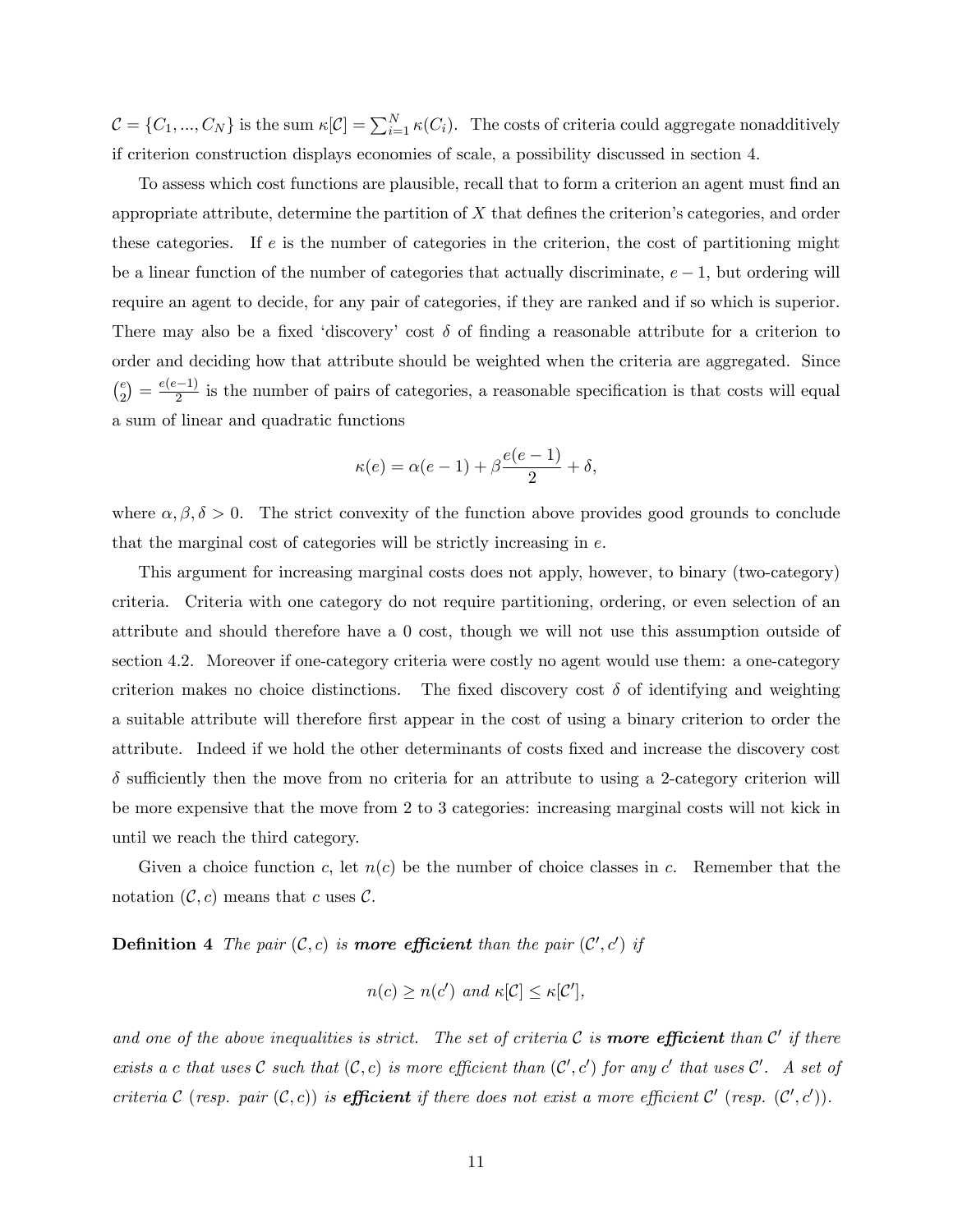The advantage of criteria is that each criterion can discriminate within every set of alternatives that the other criteria fail to rank, e.g., the genre criterion for movies will discriminate within each director category. The number of choice distinctions can then equal the product of the number of categories in the criteria as long as that product does not outstrip the cardinality of X.

**Definition 5** The pair  $(C, c)$  **maximally discriminates** if the number of choice classes of c equals  $\min \left[ \prod_{i=1}^N e(C_i), |X| \right].$ 

# **Proposition 1** If  $(C, c)$  is efficient then  $(C, c)$  maximally discriminates.<sup>12</sup>

If  $(C, c)$  is efficient then  $n(c) \geq n(c')$  must hold for any  $(C', c')$  that satisfies the constraints that C' has the same number of criteria as C and  $e(C_i') = e(C_i)$  for all i (since then  $\kappa[C'] = \kappa[C]$ ). To see when  $n(c)$  reaches a maximum subject to these constraints, fix some  $(C, c)$ . Since alternatives in different choice classes must be distinguished by at least one criterion,  $n(c)$  cannot exceed the number of intersections  $\bigcap_{i=1}^{N} E_i$ , where each  $E_i$  is a  $C_i$ -category. The number of these intersections is in turn bounded by the product  $\prod_{i=1}^{N} e(C_i)$  and criteria can always be chosen to reach this bound. Moreover the bound is necessarily achieved when  $X$  is a product of attributes and each  $C_i$  orders a distinct attribute. Our examples all enjoy this product feature. Recall that in the movie case, three criteria with 4, 3, and 2 categories can distinguish  $24 = 4 \times 3 \times 2$  types of movies: each type equals the intersection of one genre category, one director category, and one actor category. Products of attributes in fact form the prototype of all cases of maximal discrimination: when criteria maximally discriminate, the alternatives can always redescribed as a product of attributes.<sup>13</sup> A choice function does not have to designate each intersection of  $C_i$ -categories to be a choice class – an agent might decide to ignore a criterion that, say, categorizes foods by color when the agent cares only about taste  $-$  but each intersection will form a distinct choice class when decisions are made by generic weighted-voting choice functions.

An efficient  $(C, c)$  must maximally discriminate regardless of what assumptions are placed on the cost of criteria. Costs do come into play in the determination of the optimal number of criteria and their optimal coarseness, which we consider next.

 $12$  Proofs omitted from the text are in the Appendix.

<sup>&</sup>lt;sup>13</sup> When some  $C_i$  does not order a distinct attribute or X is not a product of attributes, it is possible for the number of intersections of  $C_i$ -categories to be strictly less than  $\min \left[ \prod_{i=1}^N e(C_i), |X| \right]$ , for example, when two criteria in  $\mathcal C$  simply repeat each other.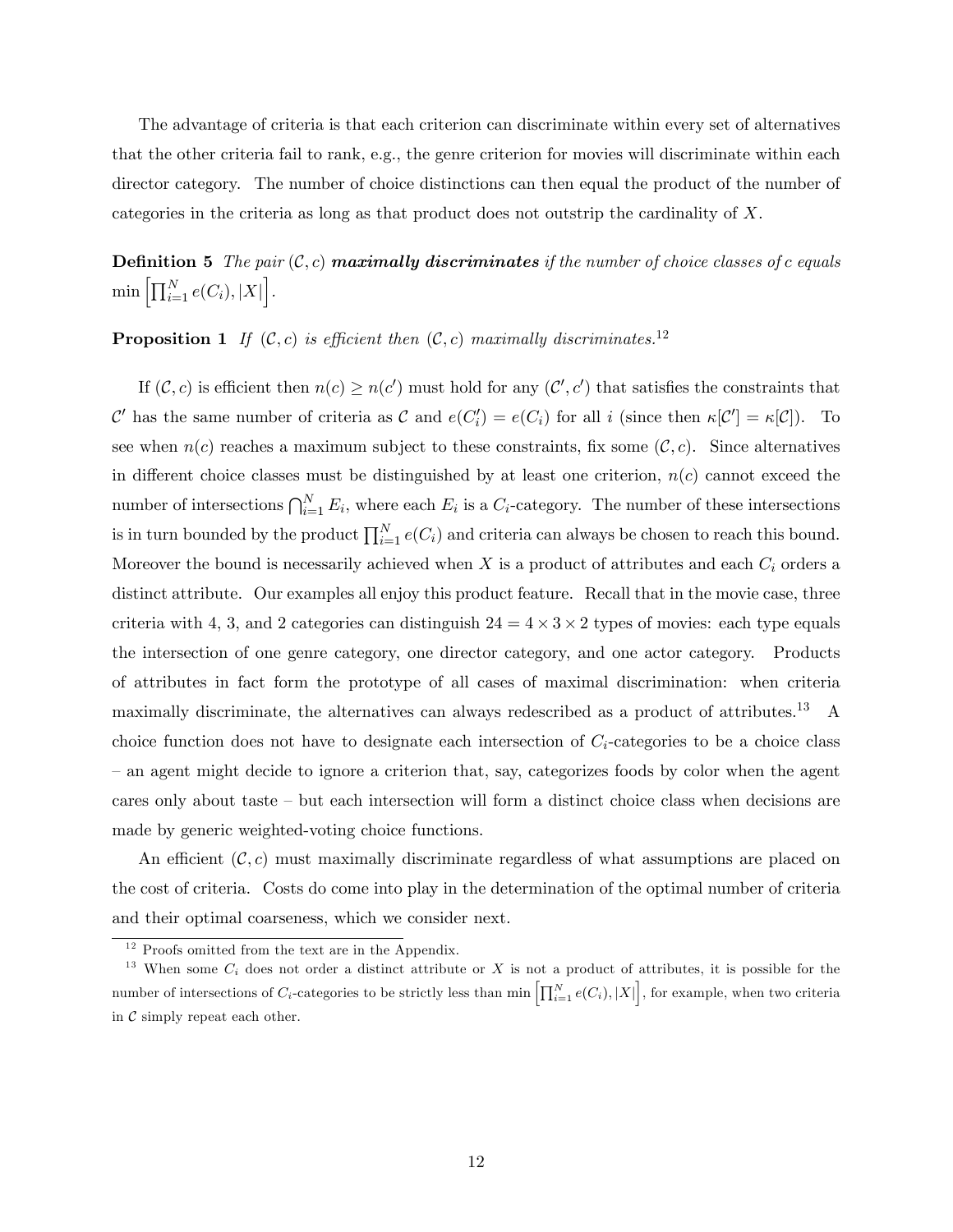### 4 The efficiency of coarse criteria

Under relatively mild assumptions, it is more efficient to use coarser criteria that distinguish fewer categories. Maximum efficiency is then achieved by sets of criteria with just two categories each, the minimum nontrivial number, and for this result the needed assumptions are milder still. A criterion is binary if it has two categories.

Increasing the number of categories  $e$  in a criterion seems to present a trade-off. While the a§ected criterion become more expensive to form, the creation of a given number of choice classes requires fewer criteria. Under conditions we will lay out, the first effect dominates the second: the cost of a larger e outweighs the advantage of using fewer criteria.

Example 2 To illustrate, consider choice functions with 9 choice classes. The minimal set of binary criteria that could lead to such a choice function must contain 4 criteria: the maximum number of choice classes that N binary criteria can generate is  $2^N$  (see Proposition 1) and the minimum integer N such that  $2^N$  is greater than or equal to 9 is 4, i.e.,  $\lceil \log_2 9 \rceil = 4$ . The cost of using four binary criteria is therefore  $4\kappa(2)$ . Ternary criteria with 3 categories each would seem to be a better fit with 9 choice classes given that 9 is an exact multiple of 3. Generating a choice function with 9 choice classes requires 2 ternary criteria, which have a cost of  $2\kappa(3)$ . A single-category criterion makes no discriminations and should be costless  $(\kappa(1) = 0)$  and the binary and ternary sets each employ the same number of discriminating categories, namely 4. So if the marginal cost of categories is increasing the binary set will be strictly cheaper. Formally, increasing marginal costs imply  $\kappa(3) - \kappa(2) > \kappa(2) - \kappa(1) = \kappa(2)$  and hence  $2\kappa(3) > 4\kappa(2)$ . Since this inequality is strict it will continue to hold if criteria incur a small discovery cost  $\delta$  but it could be overturned by a large  $\delta$ . If the marginal cost of categories is constant, the costs of the binary and ternary sets would tie but the binary set can generate an additional  $7 = 2^4 - 9$  choice classes. Binary criteria thus enjoy both a cost and a number-of-choice-classes advantage over ternary criteria.

Both the binary and the ternary sets of criteria above employ markedly fewer categories than the 9 categories that a single criterion (in effect, a preference relation) would need to generate a choice function with 9 choice classes. Building choice distinctions from a nontrivial set of criteria, whether or not the set is efficient, requires much less decision-making effort than making a separate decision for each pair of choice classes.

While Example 2 suggests that the advantage of binary criteria relies on marginal costs of categories that are at least weakly increasing, the optimality of binary criteria holds even when marginal costs are decreasing.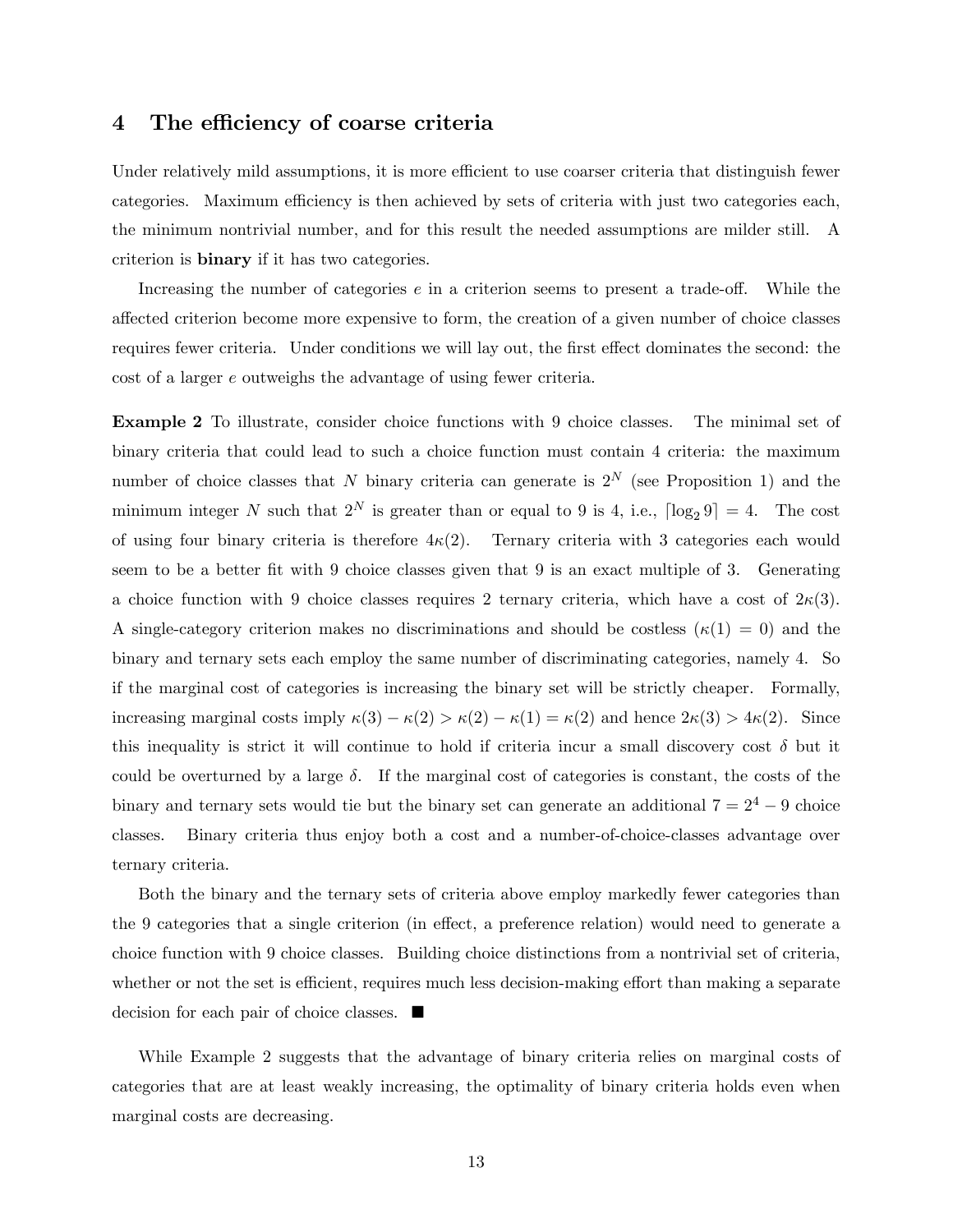Let X denote a set of domains, with each  $X \in \mathcal{X}$  associated with its own family of choice sets. We say that C has a domain in X if there is a  $X \in \mathcal{X}$  such that each  $C_i$  in C is a binary relation on X. We assume in this section that sets of criteria do not contain single-category criteria (since they make no discriminations).

**Theorem 1** Suppose that the set of domains X contains a X with m alternatives for all  $m > 1$ . The following two statements are then equivalent:

- 1. any efficient C that has a domain in X contains only binary criteria,
- 2.  $\kappa(e) > \kappa(2) \lceil \log_2 e \rceil$  for all integers  $e > 2$ .

The log cost condition is weak: the marginal cost of additional categories can fall as e increases and even fall to 0. For the reasoning behind half of Theorem 1, suppose the second statement is satisfied: costs will then fall if any criterion  $C_j$  with  $e > 2$  categories is replaced by  $\lceil \log_2 e \rceil$  binary criteria and, since  $2^{\lceil \log_2 e \rceil} \geq e$ , the binary criteria will contribute at least as much to the product of the  $e_i$  as  $C_j$  did.

If the marginal cost of criterion categories is in reality increasing, Theorem 1 indicates that the optimality of binary criteria will withstand adjustments to our framework, if not too dramatic. Suppose for example that using a criterion with  $e > 1$  categories imposes a fixed discovery cost  $\delta$ (as in section 3) as well as a cost  $\kappa(e)$  that satisfies the log cost condition. Then, consistently with Theorem 1, it will be optimal to use only binary criteria if  $\delta$  is small. But if  $\delta$  is sufficiently large the log cost condition in Theorem 1 will fail and it will be efficient to use a nonbinary criterion.<sup>14</sup>

We have assumed that costs are additive across criteria, which is open to question since the costs of forming categories may have spillovers across criteria: an agent's identification of the genre of romantic comedies may make it easier for the agent to recognize cognate types of directors. Condition 2 in Theorem 1 continues to imply condition 1 in such cases if we read  $\kappa(e)$  and  $\kappa(2)$  as the additional costs of using criteria with e and 2 categories respectively given any array of other criteria in use.<sup>15</sup>

We turn to an application and an extension of Theorem 1.

#### 4.1 The costs of fine criteria and direct preference evaluation

When the marginal cost of categories is increasing, Theorem 1 implies that the penalty for using fine criteria is sizable. If every criterion is constrained to have e categories, the minimum cost of a

<sup>&</sup>lt;sup>14</sup> Fixing some  $e > 2$ ,  $\kappa(e) + \delta \leq (\kappa(2) + \delta) \lceil \log_2 e \rceil$  if  $\delta$  is sufficiently large.

<sup>&</sup>lt;sup>15</sup>Condition 1 will imply condition 2 (with the proof unchanged) if  $\kappa(e)$  and  $\kappa(2)$  are the costs of using a single criterion with e and 2 categories respectively and no other criteria are in use.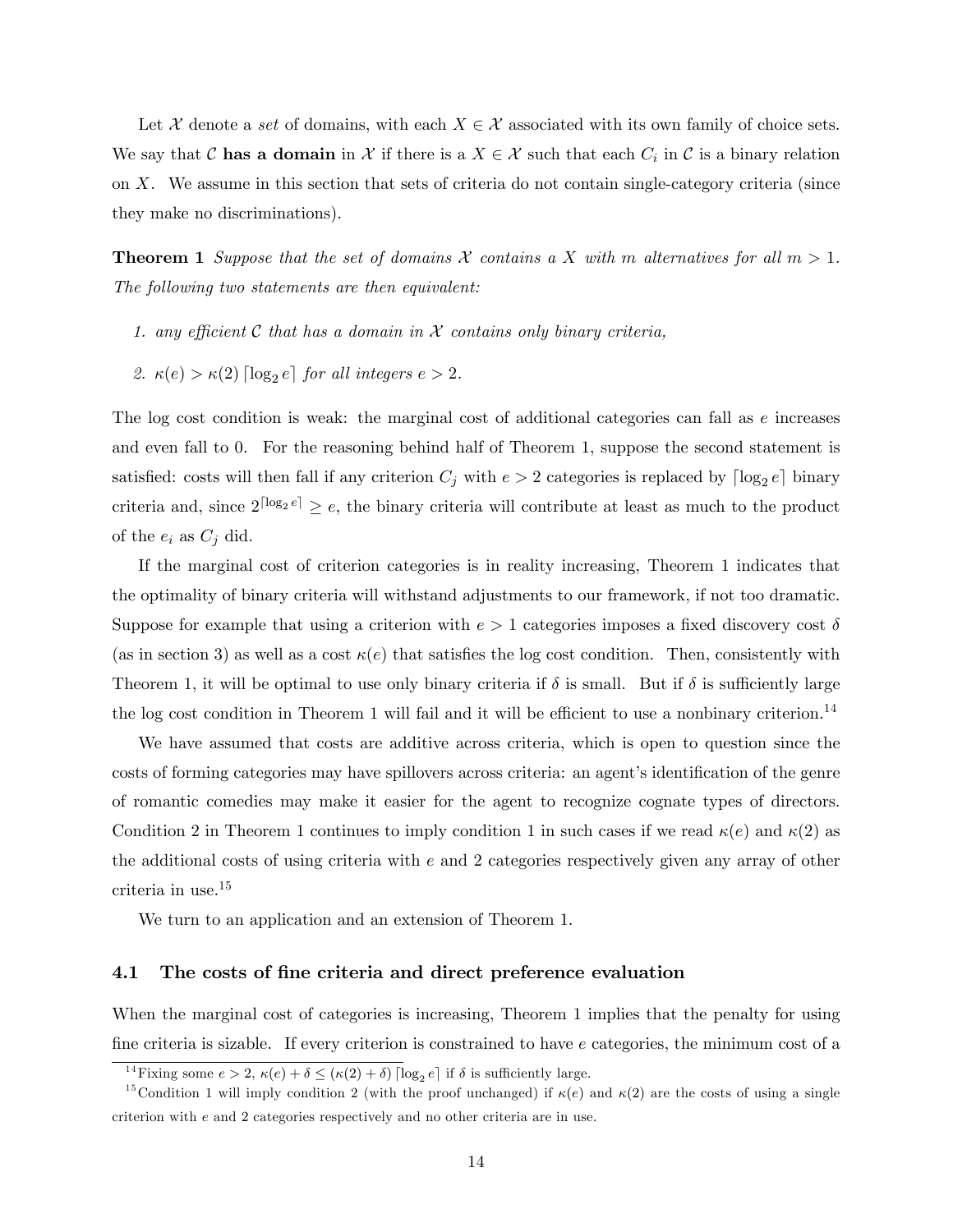set of criteria that generates a choice function with n choice classes is  $\lceil \log_e n \rceil \kappa(e)$  (since  $\lceil \log_e n \rceil$ is the minimum integer r such that  $e^r \geq n$ . For approximation purposes, we ignore the difference between  $\lceil \log_e n \rceil$  and  $\log_e n$ . The ratio of the minimum costs of a set of e-ary criteria and a set of binary criteria, when both generate  $n$  choice classes, is then

$$
\frac{\kappa(e) \log_e n}{\kappa(2) \log_2 n} = \frac{\kappa(e)}{\kappa(2) \log_2 e}.
$$

Recalling that the linear-quadratic cost functions  $\kappa$  are plausible, suppose  $\kappa$  is linear or superlinear in e. Then, due to the slow-increasing  $log_2 e$  term in the denominator, the above ratio grows rapidly as a function of  $e$ : the penalty of using fine criteria becomes substantial as fineness increases. The costliest method of all lies at the extreme where a single criterion by itself determines all choice classes  $(e = n)$  which is the traditional account where agents make direct preference evaluations. The penalty exacted by direct evaluation would become unsustainable as n increases: agents would be forced to turn to some cost-reduction strategy.

This estimate of the cost of fineness casts economic light on the empirical observation of psychologists that agents have only a limited ability to retain and manipulate concepts in working memory. These limitations seem to be a cognitive defect. But since these information-processing constraints force us into making choice discriminations more efficiently, there may never have been a pressing need for a capacity to handle many categories. Our limitations might even be the outcome of optimizing adaptations.

Binary criteria do not carry a special status in the above contest. Had we, for example, compared e-ary criteria with k-ary rather than binary criteria, the cost ratio of the former to the latter would equal  $\frac{\kappa(e)}{\kappa(k) \log_k e}$  and we would conclude that as e increases k-ary criteria enjoy a rapidly increasing cost advantage.

Comparisons aside, the cost of using binary criteria,  $\kappa(2)$  [log<sub>2</sub> n], increases slowly as a function of  $n$  (as does the cost of using  $k$ -ary criteria). The problem introduced at the beginning of the paper, where the cost of preference construction increases on the order of  $n^2$  (or on the order of n log n for rational preferences) evaporates for criterion-based decision-making: the cost of a set of criteria of fixed coarseness k that makes n choice distinctions increases only on the order of  $\log n$ .

#### 4.2 Arbitrary increases in coarseness

If the log cost condition holds, first-best efficiency requires criteria to be binary. If we impose the stronger assumption that the marginal cost of categories is increasing then *any* move from finer to coarser criteria brings an efficiency gain.

In a comparison of the coarseness of two sets of criteria, single-category criteria should have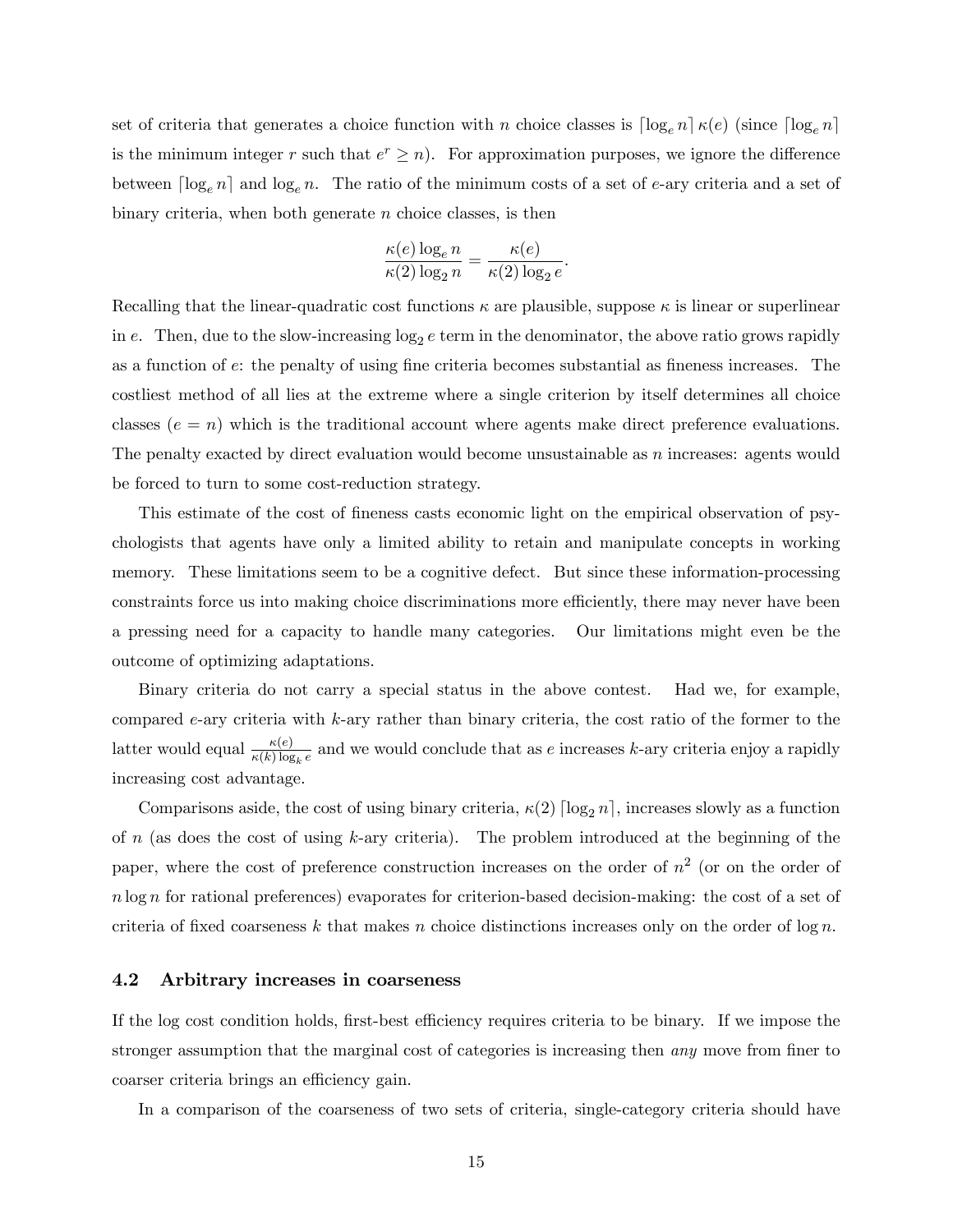no impact. They are presumptively costless and if they do incur a cost they will not be used since they make no discriminations. The economically relevant number of categories of a criterion  $C_i$  is therefore given by the number of **discriminating categories**  $e_i^* = e_i - 1$  (where as usual  $e_i = e(C_i)$ ). Call the vector of positive integers  $(e_1, ..., e_N)$  the **discrimination vector** of  $C = \{C_1, ..., C_N\}$ . Following the analogy of first-order stochastic dominance, we consider C to be coarser than  $\mathcal{C}'$  if the proportions of discriminating categories that are smaller than any given level is greater for the discrimination vector of  $C$  than for the discrimination vector of  $C'$ . Given a discrimination vector  $e = (e_1, ..., e_N)$  with some  $e_i > 1$ , and given an integer  $k \ge 1$ , let  $p_k(e)$ denote the proportion of  $\sum_{i \in \{1,\dots,N\}} e_i^*$  that satisfies  $e_j^* \leq k$ :

$$
p_k(\mathbf{e}) = \frac{\sum_{i \in \{j : e_j^* \leq k\}} e_i^*}{\sum_{i \in \{1, \dots, N\}} e_i^*}.
$$

Formally, the set of criteria C with the discrimination vector **e** is **coarser than**  $C'$  with the discrimination vector **e'** if, for each integer  $k \geq 1$ ,  $p_k(e) \geq p_k(e')$  and strict inequality obtains for some  $k \geq 1.^{16}$ 

Greater coarseness cannot by itself imply an increase in efficiency. First, coarseness measures the distribution of categories not their aggregate quantity: C could be coarser than  $\mathcal{C}'$  but  $\kappa(\mathcal{C})$  and  $n(c)$  (for the c paired with C) could be so large that C and C' are not efficiency ranked. A pure advantage of coarseness can therefore appear only when the number of discriminating categories in  $\mathcal C$  and  $\mathcal C'$  is the same. Second, the two potential advantages of coarseness need to find traction: as Example 2 illustrated, either marginal costs must be strictly increasing or there must be an opportunity to make more choice distinctions.

To deal with these points, define marginal costs to be **increasing** if  $\kappa(1) = 0$  and  $\kappa(e + 1) - \kappa(e)$ is increasing in e (on the domain  $e \ge 1$ ) and **strictly increasing** if in addition  $\kappa(e + 1) - \kappa(e)$ is strictly increasing in  $e$ . Significant discovery costs (see section 3) can prevent marginal costs from being increasing. Let  $\mathcal C$  and  $\mathcal C'$  have the same number of discriminating categories if  $\sum_{i=1}^{N} e_i^* = \sum_{i=1}^{N'} e_i'^*$  and form a tight comparison if *either* marginal costs are increasing and  $\min \left[ \prod_{i=1}^N e_i, \prod_{i=1}^N e'_i \right]$  $\vert \vert < \vert X \vert$  or marginal costs are strictly increasing.

**Theorem 2 ('Coarser is better')** Suppose C and C' form a tight comparison and have the same number of discriminating categories. If  $C$  is coarser than  $C'$  then  $C$  is more efficient than  $C'$ .

While Theorem 2 implies that an efficient set of criteria must be all-binary, the condition given in Theorem 1 for all-binary efficiency is much weaker.

<sup>&</sup>lt;sup>16</sup>If we had defined coarseness using the distribution of the  $e_i$  rather than the  $e_i^*$ , we could take any discrimination vector, append a large number of 1ís to it, and thereby make it appear to be highly coarse even though its cost and discriminatory power would not have changed.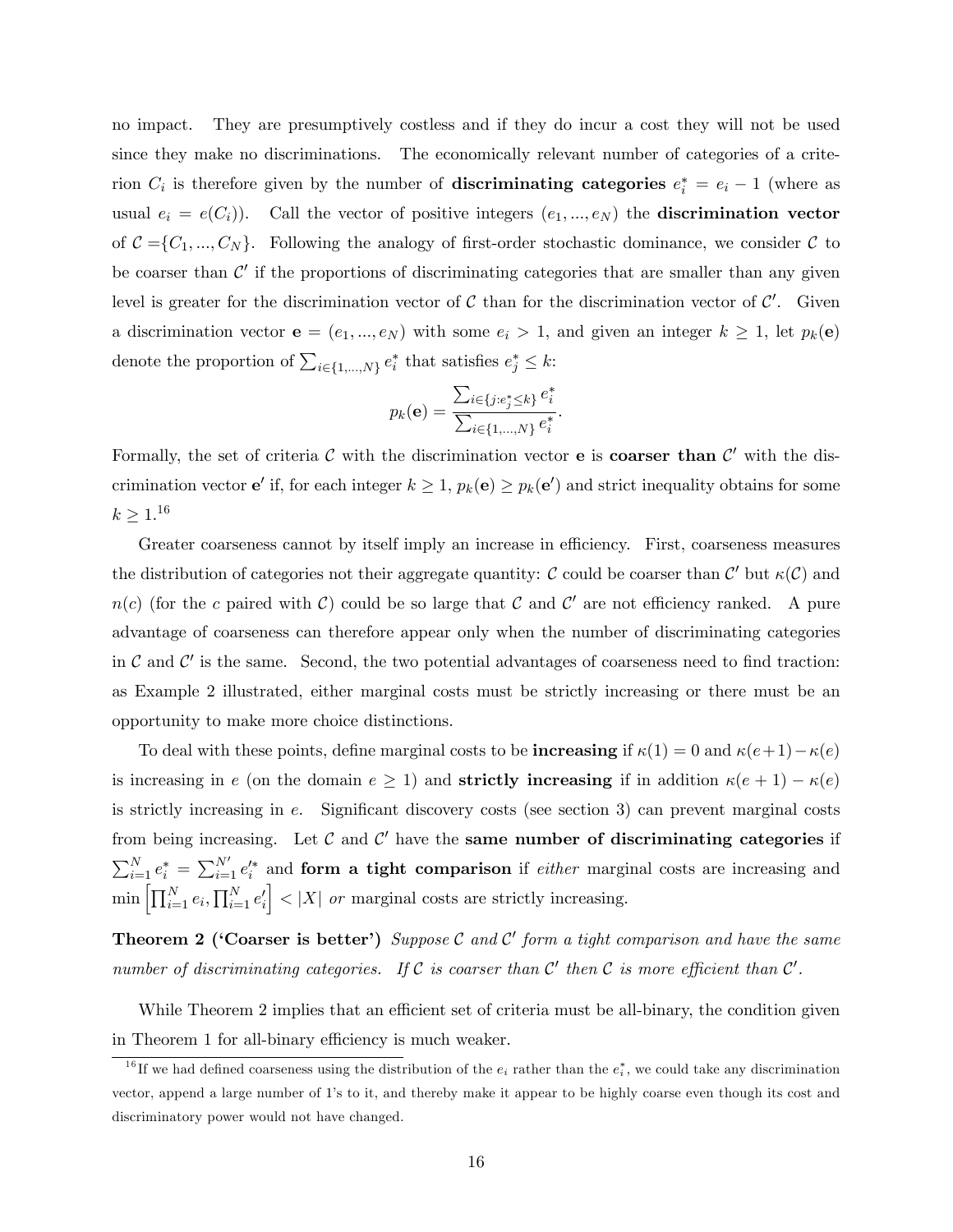The heart of the proof of Theorem 2 is simple. With  $C$  and  $C'$  as given in the Theorem, we can append enough single-category criteria to  $\mathcal{C}'$  to equalize the number of criteria in  $\mathcal{C}$  and  $\mathcal{C}'$  without affecting the cost of  $\mathcal{C}'$  or the number of choice classes that  $\mathcal{C}'$  can generate. Figure 1 illustrates with a finer (solid, blue) set  $\mathcal{C}'$  of three criteria and a coarser (dashed, red) set  $\mathcal C$  of six criteria, with criteria arranged so that the number of categories increases from left to right. The bottom graph adds single-category criteria to  $\mathcal{C}'$  to equalize the number of criteria. Now compare the criteria in C and the amended version of C' with the greatest number of categories, then compare the criteria with the second greatest number of categories, and so on, i.e., move from right to left in the Figure. The greater coarseness of the criteria in  $\mathcal C$  and the fact that  $\mathcal C$  and  $\mathcal C'$  have the same number of discriminating categories imply that at the first point where  $C$  and  $C'$  differ, it will be the criterion in  $\mathcal{C}'$  – call it  $C'_{\text{more}}$  – that has more categories. Reduce the number of categories in this criterion by 1 and increase by 1 the number of categories in some other criterion  $C'_{k}$  in  $\mathcal{C}'$  that has at least two fewer categories than  $C'_{\text{more}}$  to create a new set  $C''$ . In the bottom graph, this change would be a move of a category leftward from a point where the height of a solid column exceeds that of a dashed column. The change reduces costs, and strictly reduces costs if marginal costs are strictly increasing. Moreover, by a calculation similar to the one in the introduction, the product of the  $e_i$ 's will increase. Hence, the number of choice classes in some  $c''$  that uses  $c''$  can weakly increase and can strictly increase if  $\prod_{i=1}^{N} e'_i < |X|$ . Due to the tight-comparison assumption,  $\mathcal{C}''$  is strictly more efficient than  $\mathcal{C}'$  (though it need not be coarser). Since the number of discriminating categories is the same in  $\mathcal C$  and  $\mathcal C'$ , there is a sequence of such steps that terminate in a set of criteria with the same cost as  $\mathcal{C}'$  with no accompanying drop in the number of choice classes; in the Figure, there is just enough mass where the solids exceed the dashes to fill in the locations where the dashes exceed the solids. Since each step is an efficiency increase,  $\mathcal C$  must be more efficient than  $\mathcal C'$ .

## 5 Efficiency leads to rationality

Binary criteria will under mild conditions lead to choice functions that maximize a rational preference. Subject to these conditions, rational choice is therefore a consequence of efficient decisionmaking. We begin with a direct and intuitive argument that shows that weighted voting, introduced in section 2, will generate a rational choice function when criteria are binary. Binariness is crucial: recall from the introduction that if three criteria rank three alternatives as voters do in the Condorcet paradox, then an equal-weight vote will cycle. Given the possibility results in voting models with dichotomous preferences (see footnote 4), one would expect that binary criteria aggregate well.

**Definition 6** Let C be a set of criteria and  $\omega$  the criterion weights  $(\omega_1, ..., \omega_N)$ . Then c is a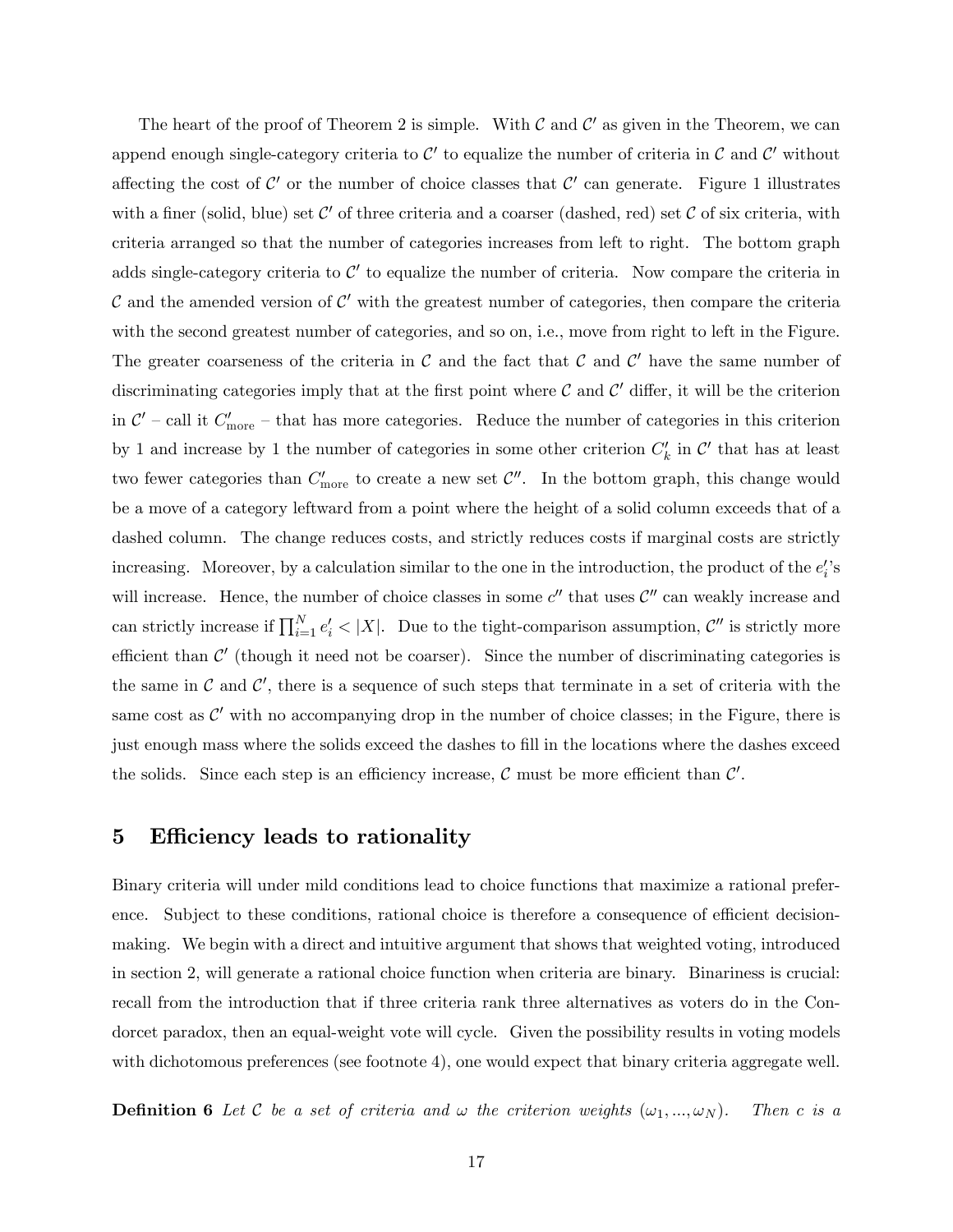

Figure 1: The move from a fine to a coarse distribution of categories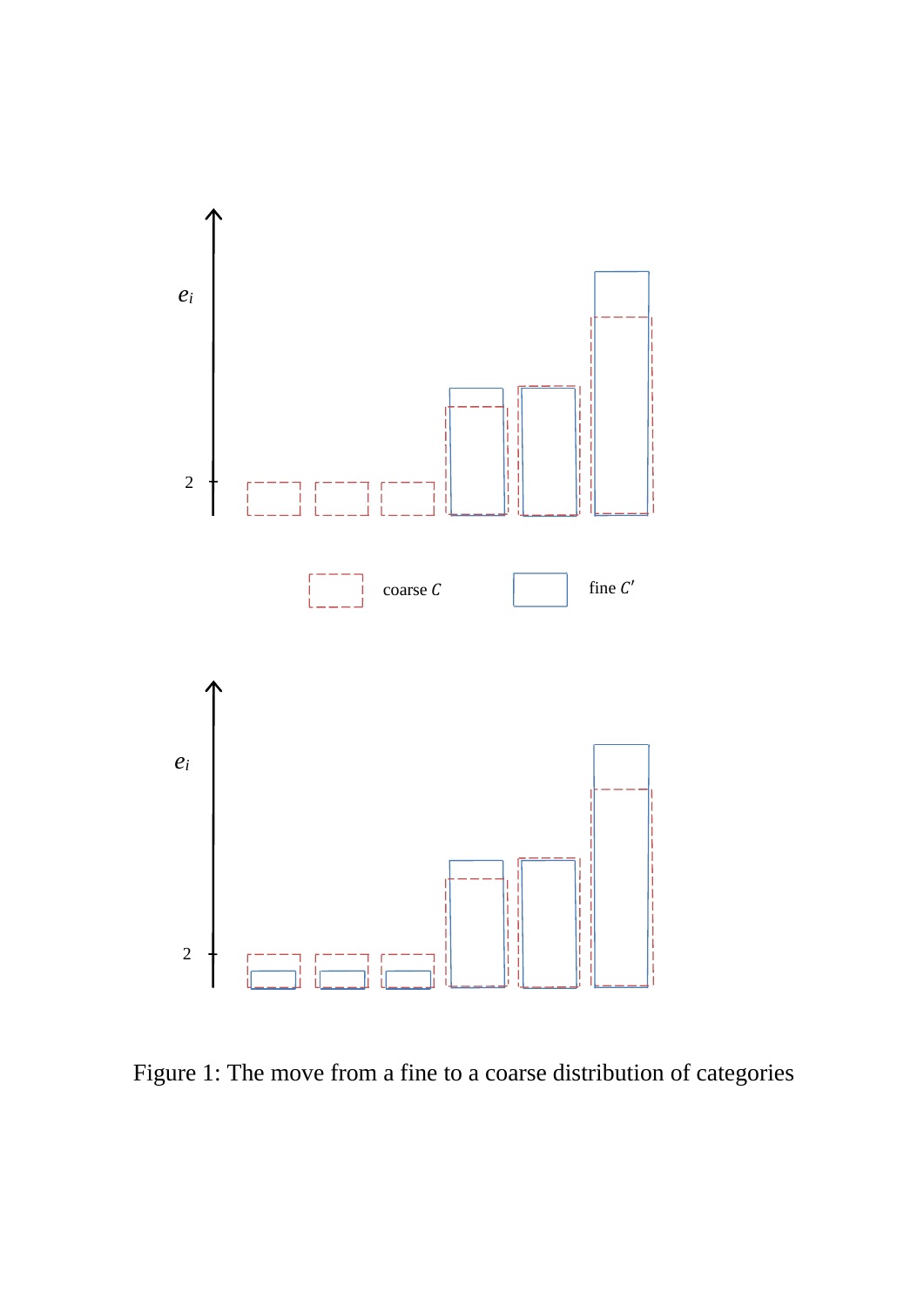w-weighted-voting choice function that uses C if c uses C and, for all  $A \in \mathcal{F}$ ,  $c(A)$  equals

$$
\left\{ x \in A : \sum_{i=1}^{N} \omega_i s_i(x, y) \ge 0 \text{ for all } y \in A \right\}
$$

when this set is nonempty.<sup>17</sup>

This definition encompasses Example 1 in section 2 but generalizes by remaining agnostic about what alternative is chosen when no alternative defeats all of its competitors in A in the pairwise weighted votes.

Fixing the family of choice sets  $\mathcal{F}$ , a choice function c is **rational** if there is a complete and transitive preference relation  $\succsim$  on X such that, for all  $A \in \mathcal{F}$ ,  $c(A) = \{x \in A : x \succsim y \text{ for all }$  $y \in A$ .

**Proposition 3** Given the criterion weights  $\omega$ , if each criterion in the set C is binary then the  $\omega$ -weighted-voting choice c function that uses  $\mathcal C$  is rational.

**Proof.** For  $C = \{C_1, ..., C_N\}$ , define  $u_i : X \to \mathbb{R}$  by  $u_i(x) = w_i$  if x is in the top category of  $C_i$ and  $u_i(x) = 0$  otherwise. Since  $u_i(x) - u_i(y) = w_i s_i(x, y)$  for any  $x, y \in X$ ,

$$
m(A) \equiv \left\{ x \in A : \sum_{i=1}^{N} u_i(x) \ge \sum_{i=1}^{N} u_i(y) \text{ for all } y \in A \right\} = \left\{ x \in A : \sum_{i=1}^{N} w_i s_i(x, y) \ge 0 \text{ for all } y \in A \right\}
$$

for all  $A \in \mathcal{F}$ . Since  $\{\sum_{i=1}^{N} u_i(x) : x \in A\}$  is finite (it has at most  $2^N$  elements),  $\sum_{i=1}^{N} u_i(x)$ must reach a maximum as x varies in A and therefore  $m(A)$  is nonempty. Given Definition 6,  $m(A) = c(A)$  and, since the binary relation  $\succsim$  on X defined by  $x \succsim y$  if and only if  $\sum_{i=1}^{N} u_i(x) \ge$  $\sum_{i=1}^{N} u_i(y)$  is complete and transitive, c is rational.

The reach of Proposition 3 is fairly broad; for example when criteria are binary a seemingly unrelated choice procedure, the lexicographic rule of Manzini and Mariotti (2007), leads to a weightedvoting choice function. The emphasis in Mandler et al. (2012) that lexicographic compositions

$$
s_i(x, y) = \begin{cases} 1 & \text{if } x \, C_i \, y \\ -1 & \text{if } y \, C_i \, x \\ 0 & \text{otherwise} \end{cases}
$$

.

<sup>&</sup>lt;sup>17</sup>Recall from section 2 that, for any pair  $x, y$ ,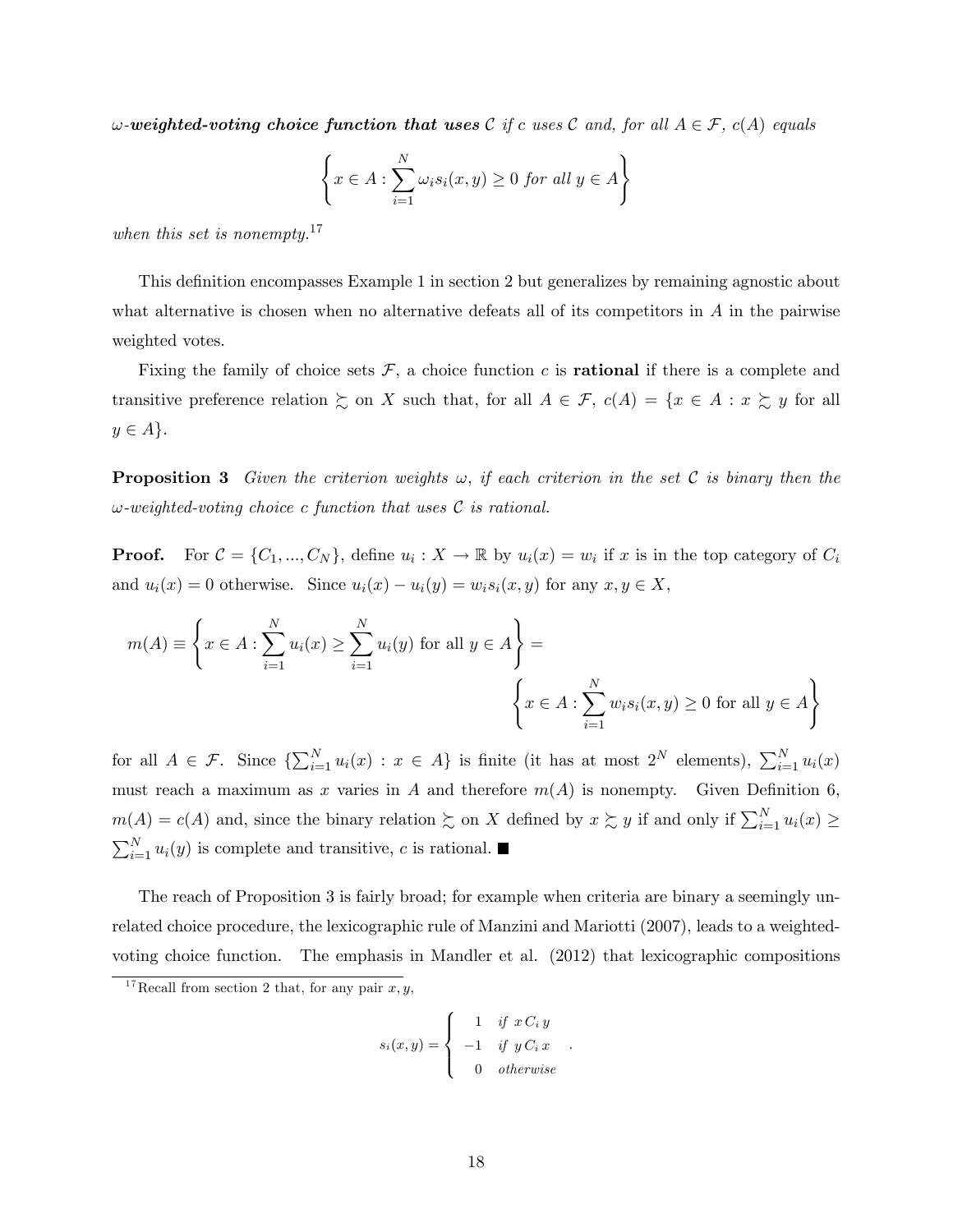of binary criteria lead to rational choice functions therefore misleads a little: the key ingredient is that criteria are binary, not the lexicography.

For the general result, we continue to assume that any alternative that bests every other element of a choice set A is selected from A. Given the choice function c, call  $x \in A$  a **Condorcet winner** in A if  $x \in c({x, y})$  for all  $y \in A$  and define c to satisfy the **Condorcet rule** if, for any  $A \in \mathcal{F}$ , whenever there is a Condorcet winner in A then  $c(A)$  equals the set of Condorcet winners.

Given a set of criteria  $\mathcal{C}$ , let  $U^{x,y} = \{C_i \in \mathcal{C} : x \, C_i \, y\}$  denote the set of criteria that rank x over y. Define the set of criteria U to be **decisive** against the set of criteria V, written  $U D V$ , if, for all  $a, b \in X$ ,  $U^{a,b} = U$  and  $U^{b,a} = V$  imply  $a \in c({a,b})$ . When U is decisive against V and a is recommended over b by the criteria in U and opposed by the criteria in V then  $a$  is chosen from  $\{a, b\}.$ 

**Definition 7** A choice function c satisfies the **weighting axioms** with respect to the set of criteria  $\mathcal C$  if, for all  $x, y \in X$ , and all subsets of criteria  $U, V, U', V'$ , and  $W$  in  $\mathcal C$ ,

- $x \in c({x, y}) \Rightarrow U^{x,y} D U^{y,x}$  (decisiveness),
- $U D V$ ,  $U' D V'$ , and  $U \cap U' = \varnothing \Rightarrow (U \cup U') D (V \cup V')$  (union),
- $\bullet$  U D V and  $W \subset (U \cap V) \Rightarrow (U \backslash W) D (V \backslash W)$  (subtraction).

Decisiveness says that if one set of criteria defeats another set with respect to some pair of alternatives then, whenever another pair of alternatives is backed by the same sets of criteria, the alternative backed by the previously victorious set will win: the victorious set of criteria has greater weight' than the defeated set. Union states that if each of two sets of disjoint criteria defeats another set of criteria, then the union of winners is decisive against the union of the losers. The disjointness is important: the union of overlapping sets of criteria might be no larger (or not much larger) than the sets of winners taken separately and it would not be reasonable to require such a union to defeat a more formidable set of criteria than each faced separately. Subtraction says that if we take away the same set of criteria from the winners and the losers then the winners remain decisive.

It is easy to confirm that a weighted-voting choice function that uses  $\mathcal C$  satisfies the weighting axioms with respect to  $\mathcal{C}$ . More complex choice functions also satisfy the voting axioms. For example, suppose C is partitioned into progressively less powerful 'oligarchies'  $C^1, C^2, ..., C^n$  each of which conducts a weighted vote of criteria. Let oligarchy  $\mathcal{C}^1$  select all alternatives from the choice set A that  $\mathcal{C}^1$  awards its highest score, as calculated in Example 1. Then present these selections to oligarchy  $\mathcal{C}^2$  which will further narrow the selections using its highest score, and so on. The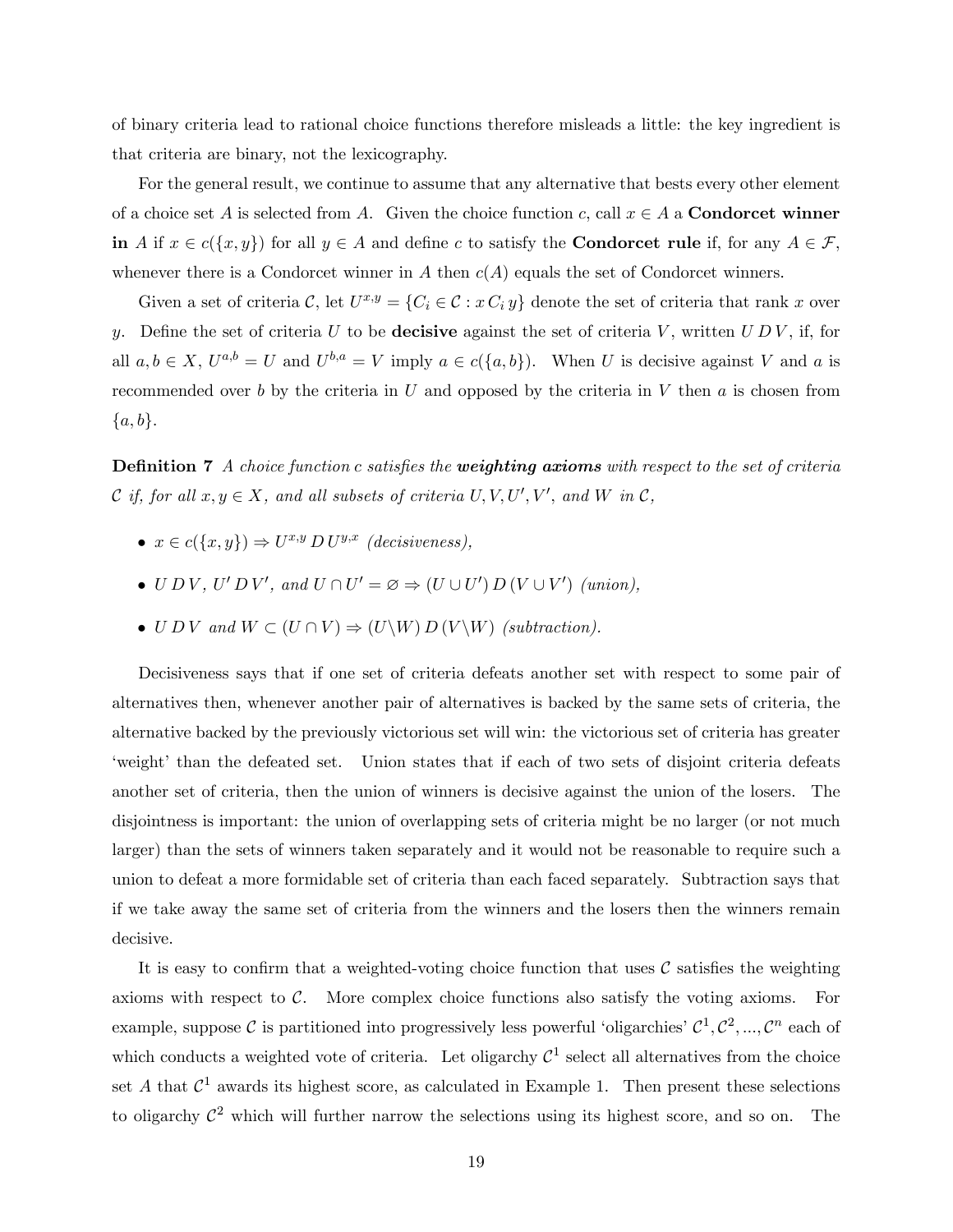advantage of the weighting axioms is that it is easy to confirm that a rule like this satisfies the axioms (if a and b replicate the votes that x and y receive then a will defeat b if x defeats y, a union of victorious criteria becomes more likely to win each oligarchy vote, and a subtraction of criteria will not change the outcome of any oligarchy vote). But there are limits to what the weighting axioms can accomplish. Consider a 'liberalism' rule akin to those in Sen (1970). Suppose each oligarchy  $\mathcal{C}^k$  'owns' the right to decide between some pair of alternatives: the  $\mathcal{C}^k$  scores determine the agent's choice from this pair. Then if oligarchy 1 is the determiner for x and y and oligarchy 2 is the determiner for a and b and the two oligarchies have opposite rankings for both pairs the decisiveness axiom above cannot be satisfied.

**Theorem 3** If a choice function c satisfies the weighting axioms with respect to a set of binary criteria and satisfies the Condorcet rule then c is rational.

Subject to the stated provisos  $-$  the weighting axioms, the Condorcet rule, and the log cost condition  $\overline{\phantom{a}}$ -Theorems 1 and 3 together show that efficiency in decision-making implies that choices will be rationally ordered.

# 6 Diverse criteria

Criteria will now vary by how costly their categories are and by the value of their distinctions. With movies, genre distinctions are presumably cheaper to discover than director distinctions and, depending on the individual, have greater or lesser value. Criteria can also be worth more if they distinguish attribute differences that are more likely to occur in the choice sets an agent encounters. If most menus of movies contain both comedies and thrillers but no documentaries then a criterion that distinguishes comedies from noncomedies is more valuable, ceteris paribus, than a criterion that distinguishes documentaries than nondocumentaries.

When criteria are diverse, it might seem that the efficient way to add choice classes is to use the low-marginal cost categories of high-value criteria and that consequently it would be efficient to let the high-value criteria with categories that enjoy diminishing marginal cost become ever finer. In fact the coarse criteria continue to prevail: even when the marginal cost of categories is diminishing and no matter how many choice distinctions an agent wants to make, the agent should use only criteria that are coarser than some fixed ceiling. This conclusion holds whether or not new criteria incur a large discovery cost, which as we have seen can undermine the efficiency of binary criteria.

The model of diverse criteria will serve as a bridge between the efficiency standard we have used so far and classical utility maximization: both will be special cases of diverse criteria.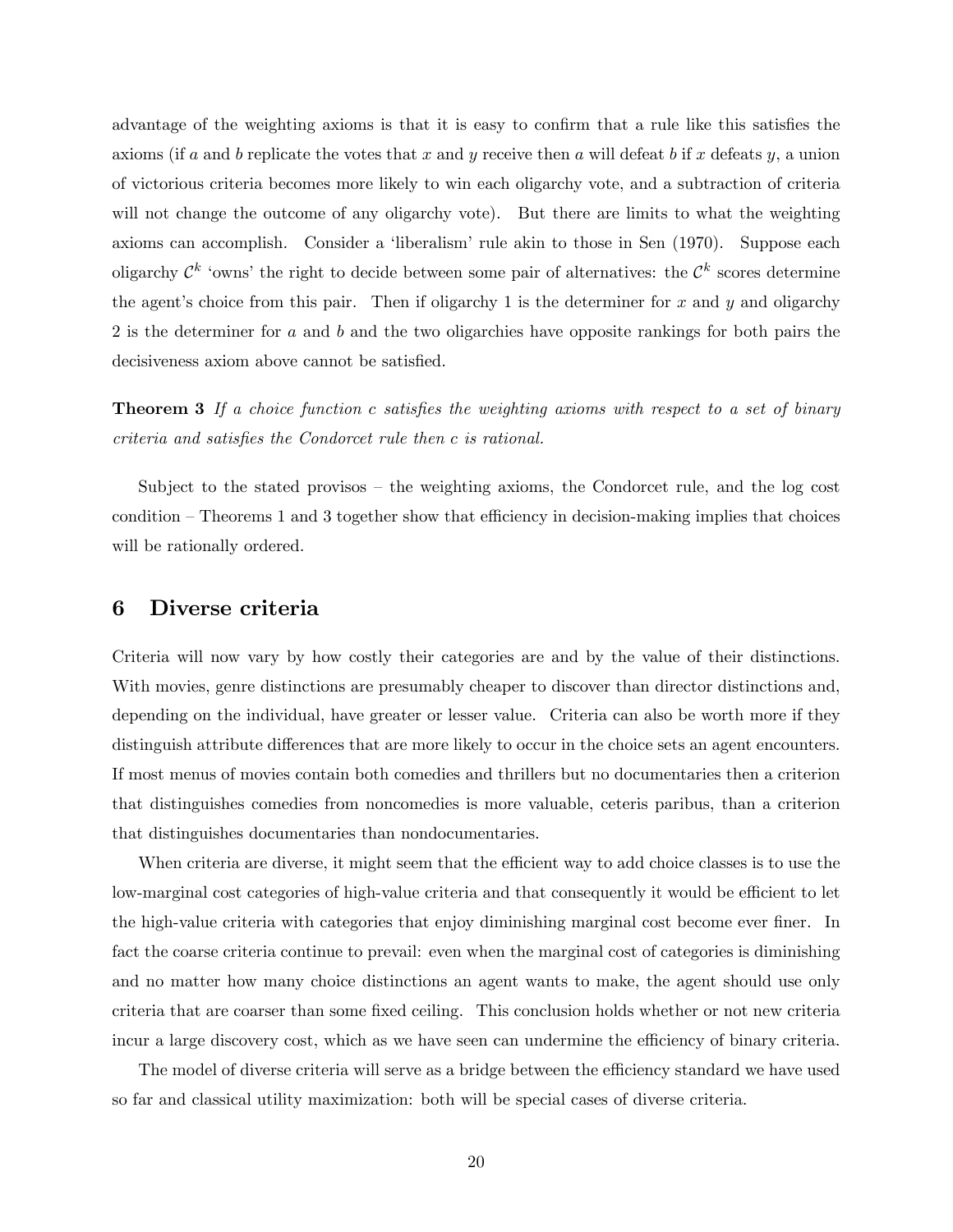Each criterion index  $i$  will now identify a fixed attribute of the domain, e.g., genre or directorquality. A set of criteria  $\mathcal C$  will, for each attribute i, contain either one or no criterion that orders that attribute. Let  $\{C_i\}$  denote the **feasible criteria** for attribute i. To make sure that the conclusion that criteria should be coarser than a fixed ceiling is nontrivial, criteria must have the potential to be arbitrarily fine. Accordingly, we assume that there is at least one criterion in  $\{C_i\}$ with e categories for each  $e > 1$ . To give agents the option to replace fine with coarse criteria no matter how many criteria are in use, we assume there is an attribute i for each integer  $i > 1$ .

The value of an individual criterion  $v(C_i)$  will lie in the interval  $[v, \overline{v}e(C_i)]$ , where  $1 < v \leq \overline{v}$ , when  $e(C_i) > 1$  and will equal 1 when  $e(C_i) = 1$ . These values define a **discrimination value** function  $V$  on sets of criteria given by

$$
V(\mathcal{C}) = \prod_{C_i \in \mathcal{C}} v(C_i).
$$

This function replaces the number of choice classes as the agent's discrimination objective.<sup>18</sup> The value of a criterion can increase without bound as its number of categories increases, a potential advantage for fine criteria (and a contrast to the utility-maximization model to come which concludes that criteria have bounded value). Coarse criteria in the present model can have negligible value since  $v(C_i)$  can be near 1. Despite these biases that can favor fine criteria, the optimal decision is to select coarser criteria.

The individual criterion values mix together the value per category of a criterion  $C_i$  and the number of categories in  $C_i$ . One way to disentangle the two effects is to assume that the value per category, say  $w_i$ , is a function only of the number of categories:  $v(C_i) = w_i(e(C_i))e(C_i)$  where  $w_i(e(C_i))$  must lie in an interval  $[\underline{w}, \overline{w}]$  such that  $\frac{1}{2} < \underline{w} < \overline{w}$  and  $\overline{w} > 1$ . On the grounds of diminishing marginal utility, it would be natural to let  $w_i(e)$  diminish in e, unlike our original model which in effect had  $w_i(e) = 1$  for all e.

Both our original model and the present generalization determine the value of a set of criteria by multiplying the values of individual criteria. Recall that the advantage of criteria lies in the capacity of each criterion to distinguish within the categories of the remaining criteria. An increase in the distinctions of one criterion  $C_i$  therefore allow the *other* criteria to become more powerful since they can distinguish within more  $C_i$ -categories. This spillover of benefits can magnify when criteria have diverse values. To illustrate, consider a two-criteria world where  $C_1$  always has greater value than  $C_2$ , e.g., in the special case above,  $w_1(e) > w_2(e')$  for all integers  $e, e' > 1$ . An expansion of  $e_2$  would allow  $C_1$  to distinguish more finely: each of the larger set of  $C_2$ -categories can be partitioned by  $C_1$  into  $e(C_1)$  distinct subsets. If, say,  $C_1$  and  $C_2$  are both initially binary

<sup>&</sup>lt;sup>18</sup>Our original model is the special case where  $v(C_i) = e(C_i)$  for all  $C_i$ .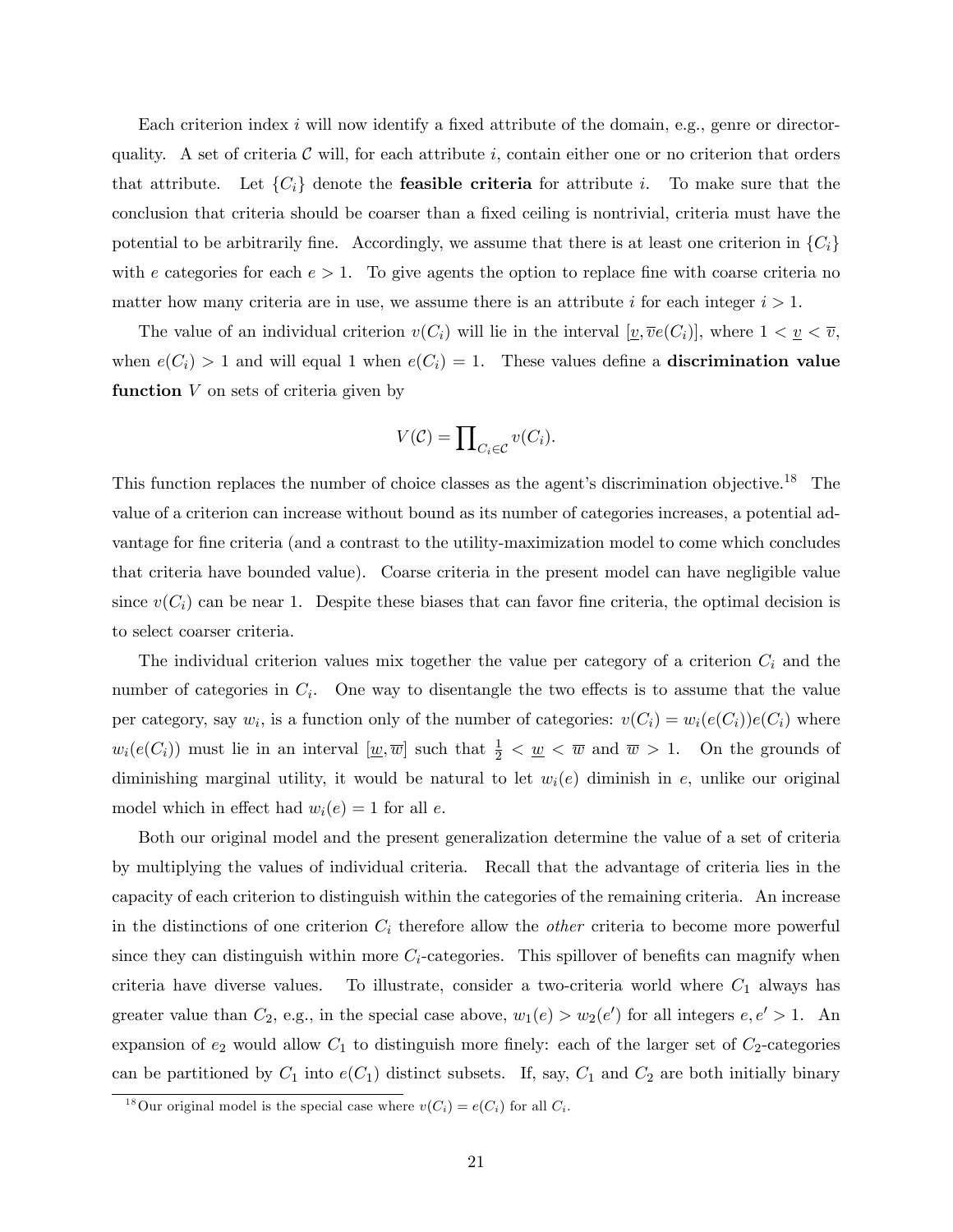an expansion of  $e_2$  from 2 to 3 would allow  $C_1$  to make its more valuable, binary distinction within three rather than two subsets of  $X$ . The greater value of  $C_1$  therefore does not imply that an agent who decides to use a larger budget of categories should devote all of the increase to  $C_1$ ; an increase in the number of  $C_2$ -categories could be more advantageous. This is more than an abstract possibility: Theorem 4 shows that using additional coarse criteria, even if they have small value, will be superior to making a highly valuable fine criterion yet more fine.

Our structural assumption that the value of a criterion  $v(C_i)$  is bounded above by a linear function of  $e(C_i)$  places an upper limit on how much value each additional category can add. If those incremental benefits had no bound then fine criteria could trump coarse criteria  $-$  and they may well do so sometimes. But the bound we use serves two goals. First, it identifies the dividing line where coarse criteria can lose their advantage. Second, it is generous enough to permit the benefits that fine criteria enjoy in the model of section 3 and is more than generous enough to encompass utility maximization, which places a ceiling on the value of the criteria that order an attribute regardless of their Öneness (section 6.1). Our assumption that the value of a set of criteria V equals the product of the values of  $v(C_i)$  also serves to set a common framework: both the number of choice classes and utility can be admitted as agent objectives.

We retain our notation for the cost of criteria but drop the assumption that the cost of a  $C_i$  is determined solely by  $e(C_i)$ . The set of criteria C is **efficient** if there does not exist a C' such that  $V(C') \geq V(C)$  and  $\kappa[C'] \leq \kappa[C]$  with at least one of the inequalities strict.

The set of feasible criteria needs to be well-behaved for our courseness result. Each sequence of criteria  $\langle C_i^k \rangle_{k=1}^{\infty}$  for attribute i such that  $e(C_i^k) = k$  for each k defines a cost function  $\kappa_i$ where  $\kappa_i(k) = \kappa(C_i^k)$ . The feasible criteria for i thus define a set of feasible cost functions for i, denoted  $\{\kappa_i\}$ , one function for each possible  $\langle C_i^k \rangle_{k=1}^{\infty}$  and the entire set of cost function is  $\bigcup_{i=1}^{\infty} {\{\kappa_i\}}$ . The set of feasible cost functions is compact if every sequence of feasible cost functions has a subsequence that converges to a feasible cost function for some attribute i. This assumption ensures that the set of feasible cost functions has no 'holes' but does not rule out any cost functions.<sup>19</sup>

Define  $\kappa_i$  to dominate fractional power functions if there exists a  $0 < a < 1$  such that, for any  $\gamma > 0$ ,  $\kappa_i(e) > \gamma e^a$  for all e sufficiently large. This condition weakens slightly the log cost condition used earlier, but the marginal cost of categories can still descend to 0 as e increases. For example,  $\kappa_i(e) = \sqrt{e}$  satisfies the condition (set  $a = \frac{1}{4}$ )  $(\frac{1}{4})$ .

Theorem 4 If the feasible cost functions dominate fractional power functions and form a compact set then there is a ceiling b such that any efficient and feasible  $\mathcal C$  contains only criteria with fewer

<sup>&</sup>lt;sup>19</sup>The distance between two cost functions  $\kappa$  and  $\kappa'$  is defined to equal the maximum over  $e \ge 1$  of the distance between  $\kappa(e) - \kappa'(e)$ , that is,  $\sup_{e \in \mathbb{N}} |\kappa(e) - \kappa'(e)|$ .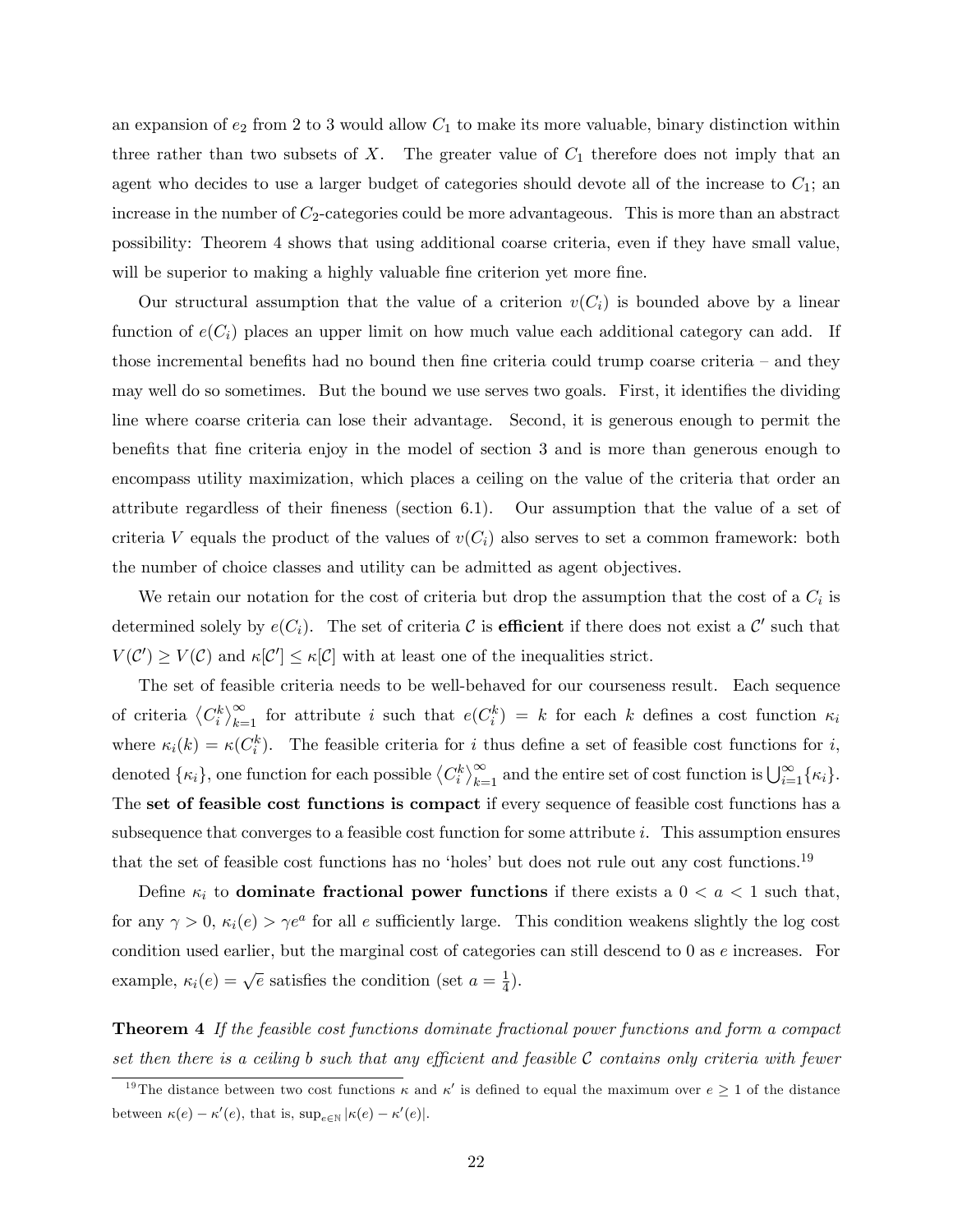#### than b categories.

The thrust of Theorem 4 is that, even if some criteria have value that grows without bound as the number of their categories increases, it is better to use more low-value coarse criteria than to let the high-value criteria become perpetually finer.

Though binary criteria are not singled out in the assumptions above, the proof of Theorem 4 proceeds by showing that any criterion that is excessively fine can be efficiently replaced by binary criteria. Binary criteria moreover continue to enjoy a special status. If many attributes share the same values and cost functions for categories then to achieve efficiency the criteria for these attributes must all be binary, assuming that the log cost condition holds. When there are only a few attributes with shared values and costs the binary criteria need not dominate. But if in addition the assumptions of Theorem 2 hold for these criteria  $-\operatorname{each}$  pair forms a tight comparison and has the same number of discriminating categories  $-$  then it is optimal to smooth the numbers of categories across criteria: the numbers of categories for these criteria should differ by at most one.

#### 6.1 Utility-maximizing criteria

We now derive utility functions for sets of criteria from a more classical decision-theory starting point and show that utility and discrimination value are compatible goals: the utilities will satisfy our assumptions on discrimination value with room to spare.

A criterion implicitly tells an agent how to distinguish among alternatives by category. Without that information, the agent would not know the relationship between the labels of the alternatives and the categories that contain them. To show that discrimination value can order sets of criteria as utility maximizers would, we model this information explicitly.

Let X equal a product of n attributes  $X = \prod_{i=1}^{n} X_i$  where n is large enough to accommodate Theorem 4 or counts only those attributes ordered by some criterion in use. Each criterion orders only one attribute and agents again choose at most one criterion per attribute. As before, for each attribute i and  $e > 1$  there is a feasible criterion for i that contains e categories.

The agent will select alternatives from finite choice sets  $A \subset X$  that lie in a finite family of possible choice sets  $A$ . For each  $A \in \mathcal{A}$ , the attribute possibilities can be chosen independently and thus A is a product  $\prod_{i=1}^n A_i$  where  $A_i \subset X_i$ . This assumption, which ensures that the criteria can be evaluated one at a time, fits for example with the 'house' example of section 2 if the agent can choose a house's architecture, heating system, etc., independently.

The agent ex ante does not know the attribute values of an alternative  $x = (x_1, ..., x_n)$  or the criterion categories that contain x and therefore does not know the utility x will deliver. This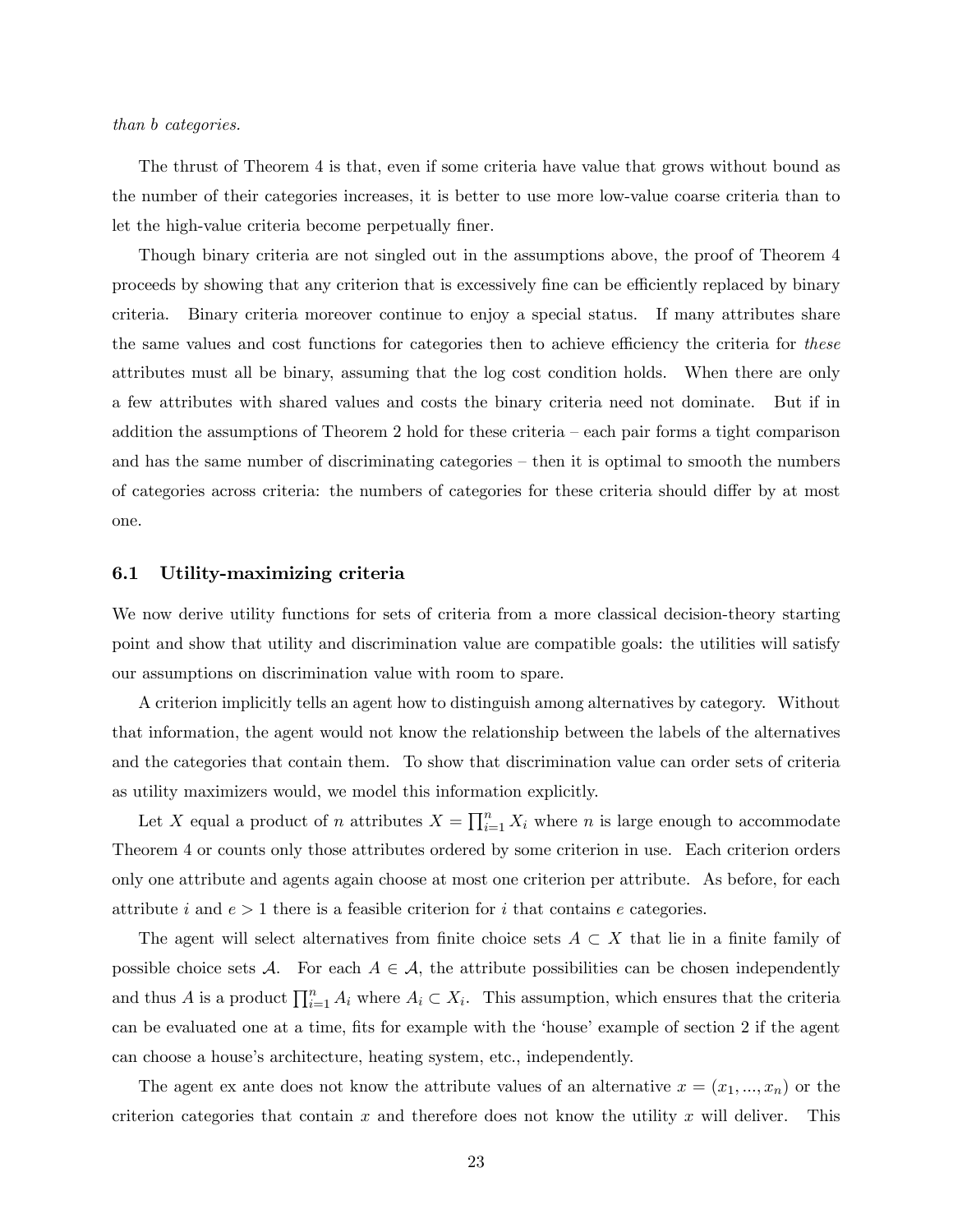uncertainty is consistent with ëknowingí the labels of the alternatives and attributes. Prior to consulting a criterion for the director attribute, say i, the agent may know the director's name  $x_i$ of a movie x but not the category or utility implications of that name. The agent also does not know ex ante which choice set in  $A$  he will face.

Each state s will specify all of the criterion categories that contain each  $x \in X$ , the utility of each x, and the  $A \in \mathcal{A}$  the agent faces. The utility that each x can deliver is the random variable  $u(x) = \sum_{i=1}^{n} u_i(x_i)$  which we assume is an integrable function of s. The agent seeks to maximize  $\mathbb{E}u(x).^{20}$ 

The agent when using the set of criteria C discovers, for each  $C_i \in \mathcal{C}$  and each  $x \in X$  the agent is considering, the  $C_i$ -category that contains x and the conditional expectation of  $u_i(x_i)$  given this information, which we write as  $u_{C_i}[x_i]$ . We assume that  $u_{C_i}[x_i]$  is determined by  $C_i$  alone: the same random variable  $u_{C_i}[x_i]$  obtains if a new  $\mathcal{C}'$  is chosen that also contains  $C_i$ . This assumption amounts to an independence condition: the criteria in use for other attributes do not affect the distribution of  $u_{C_i}[x_i]$ . We do not assume however that the draws that make up any of the choice sets are independently (or identically) distributed. Since a criterion  $C_i$  with  $e_i$  categories partitions X into  $e_i$  subsets,  $u_{C_i}[x_i]$  can assume at most  $e_i$  values. When  $e_i = 1$  the criterion  $C_i$  makes no discriminations and then  $u_{C_i}[x_i](s) = \mathbb{E}[u_i(x_i)]$  for every state s.

To give fine criteria an edge, we do *not* suppose, as one normally would in expected utility theory, that the values that each  $u_i$  can attain are bounded. The model can thus allow a fine criterion to recognize the event that  $u_i(x_i)$  surpasses any given threshold, no matter how large.

We assume for all alternatives x and attributes  $i$  that there is a nonneglible expected gain to letting a criterion  $C_i$  distinguish categories. Formally, the probability that  $u_{C_i}[x_i]$  is nontrivially different from  $\mathbb{E}[u_i(x_i)]$  must not be arbitrarily near 0 for all  $C_i$  with two or more categories: there is a  $\varepsilon > 0$  such that  $\mathbb{P}\left[\left|u_{C_i}[x_i] - \mathbb{E}\left[u_i(x_i)\right]\right| > \varepsilon\right] > \varepsilon$  for all x and all feasible  $C_i$  with  $e(C_i) \geq 2$ . This assumption is mild: it rules out only cases where, say, all of the director criterion's distinctions among director types have an arbitrarily small impact on utility. To satisfy the requirement it is sufficient for there to be two categories in each  $C_i$  that contain alternatives x, available in choice sets with nontrivial probability, such that the conditional expected utility of  $x_i$  given its category is not arbitrarily near to the ex ante expected utility of  $x_i$ .

To account for the agent's uncertainty regarding the choice set, let  $A(s) = \{x^1(s), ..., x^{T(s)}(s)\}\$ denote the choice set in  $A$  the agent faces at state s. Since the agent will select the available attribute level with the highest conditional expected utility, the expected utility for attribute i

 $^{20}$ P(E) will be the probability of an event E and and  $\mathbb{E}(Y)$  will be the expectation of a random variable Y.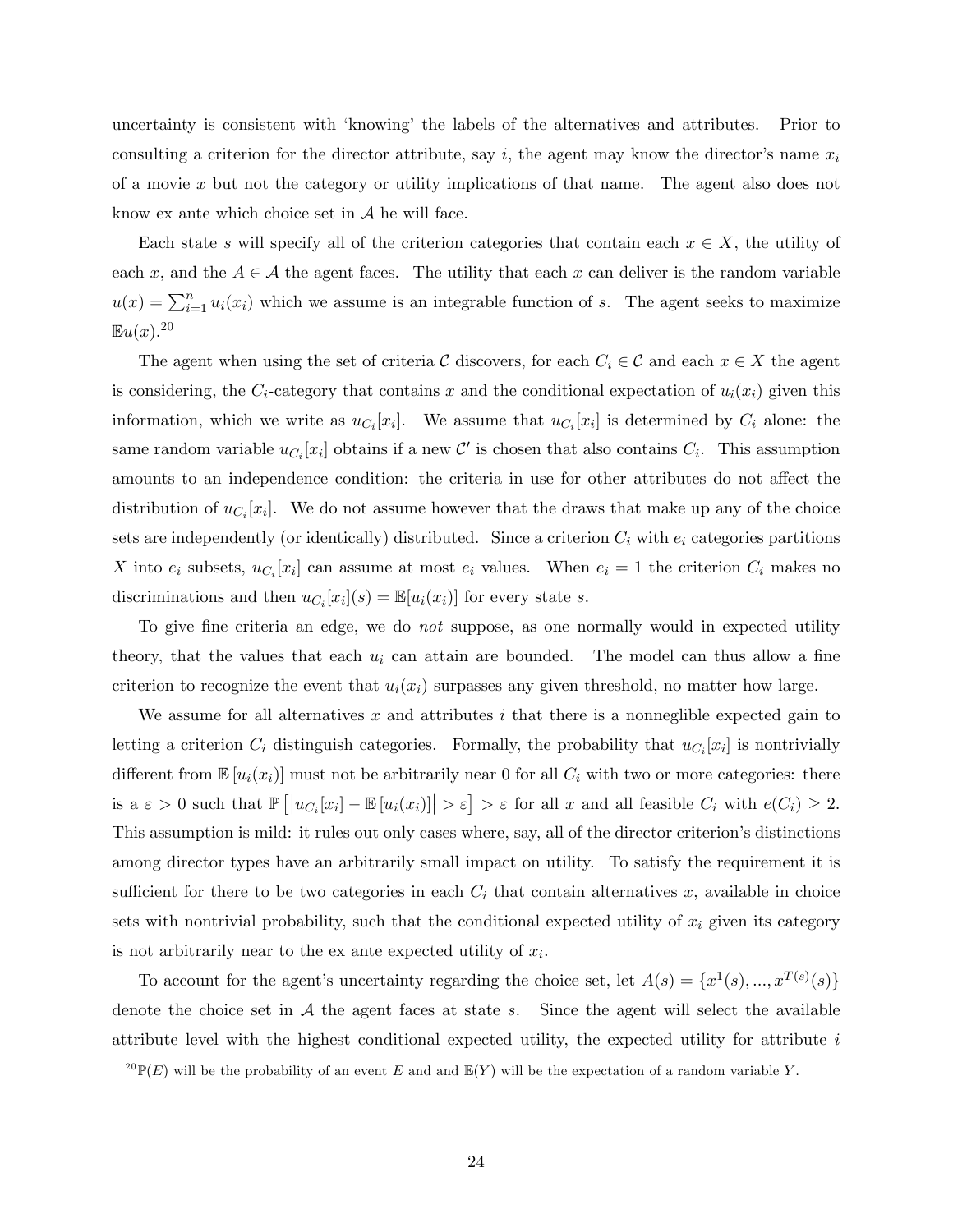provided by  $C_i$  when facing  $A(s)$  is given by

$$
U_{C_i}(s) = \mathbb{E}\left[\max\left[u_{C_i}[x_i^1(s)],...,u_{C_i}[x_i^{T(s)}(s)]\right]\right].^{21}
$$

Consequently the ex ante expected utility for attribute i provided by a criterion  $C_i$  when A is unknown is  $\mathbb{E}U_{C_i}$ . Since the attributes can be chosen independently, the expected utility of a set of criteria  $\mathcal{C}$  is  $U(\mathcal{C}) = \sum_{C_i \in \mathcal{C}} \mathbb{E} U_{C_i}$ .

The model incorporates the advantage that a criterion  $C_i$  enjoys if it distinguishes between attribute values that are frequently in the same choice set. The expected utility for attribute  $i$ delivered by the chosen alternative from  $A$  can then differ substantially from the ex ante expected utility for attribute i offered by an arbitrary alternative x in  $A^{22}$ 

Call a U that can arise when our assumptions on the  $u_i$  are satisfied a **utility function for** criteria. Both a utility for criteria and a discrimination value function represent complete and transitive orderings on sets of criteria.<sup>23</sup>

**Proposition 2** Any utility function for criteria represents an ordering of sets of feasible criteria that some discrimination value function also represents.

The diverse criterion model allows  $v(C_i)$  to grow without bound as  $e(C_i)$  increases, while the proof of Proposition 2 shows that the values for individual criteria that stem from utility maximization are bounded: utility maximization fits the model with ease.

Example 3 To get a feel for actual numbers, suppose (1) the agent chooses from the choice set  $A_1 \times ... \times A_n$  where each  $A_i$  consists of two  $x_i$ 's, (2) for each alternative x and attribute i,  $u_i(x_i)$  is uniformly distributed over the interval  $\left[-\frac{1}{2}\right]$  $\frac{1}{2}, \frac{1}{2}$  $\frac{1}{2}$ , and (3) for each  $C_i$  and  $C_i$ -category, the conditional distribution of  $u_i(x_i)$  given the  $C_i$ -category that contains x is uniform over a subinterval of  $\left[-\frac{1}{2}\right]$  $\frac{1}{2}, \frac{1}{2}$  $\frac{1}{2}$  of length  $\frac{1}{e(C_i)}$ . So the agent believes initially that  $u_i(x_i)$  lies in  $\left[-\frac{1}{2}\right]$  $\frac{1}{2}, \frac{1}{2}$  $\frac{1}{2}$  and after consulting  $C_i$  learns that  $u_i(x_i)$  lies in one of  $e(C_i)$  subintervals of common length. A finer criterion always provides a greater expected benefit than a coarse criterion (costs aside) as it is more likely to distinguish between the utilities of the attributes on offer. Easy calculations show the following relationship

 $^{21}$ To dispel a possible confusion, the state s is fixed in this expression and serves only to identify the alternatives in the choice set  $A(s)$  the agent faces.

<sup>&</sup>lt;sup>22</sup>That is, if  $A = \{x^1, ..., x^T\}$  then  $\mathbb{E}\left[\max\left[u_{C_i}[x_i^1], ..., u_{C_i}[x_i^T]\right]\right]$  can differ substantially from  $\mathbb{E}[u_i(x_i)]$ .

<sup>&</sup>lt;sup>23</sup>Representation has its standard meaning: a discrimination value or utility W represents the binary relation  $\zeta$ on sets of criteria if  $W(\mathcal{C}) > W(\mathcal{C}') \Leftrightarrow \mathcal{C} \succsim \mathcal{C}'.$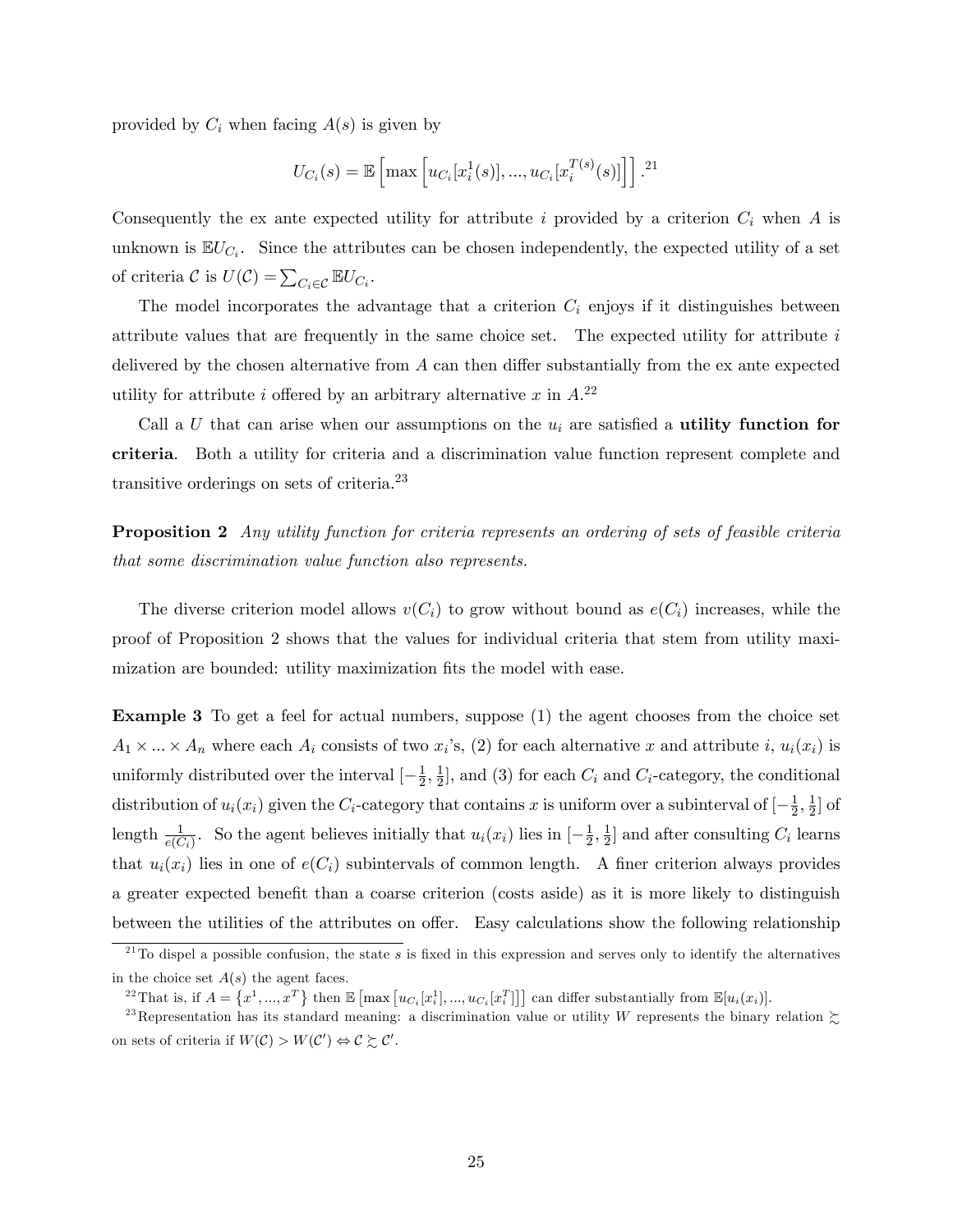between the number of  $C_i$ -categories and the expected utility of  $C_i$ :

$$
\begin{array}{r}\n e(C_i) & U_{C_i} \\
 1 & 0 \\
 2 & .125 \\
 3 & .148 \\
 4 & .156 \\
 \infty & .167\n\end{array}
$$

where the bottom row lists a perfectly discriminating criterion. Two or three categories deliver the lion's share of a criterion's potential value.  $\blacksquare$ 

# 7 Conclusion

To end with practical advice, suppose you want to use criteria to order in restaurants with the goals of discriminating sufficiently among meals and making the fewest decisions. Theorem 1 instructs you to use binary criteria and, to satisfy maximal discrimination, to set the binary distinction of each criterion to 'cut across' the distinctions made by the other criteria. To achieve these goals, you need to view the set of meals as a product of attributes, with one attribute for each criterion and with each criterion partitioning its attribute into two subsets, one better and one worse.

If an agent uses monotone attributes – in the case of meals, say, calorie count or cost – then building the needed criteria requires only that the agent choose a cutoff that divides each attribute into two parts with more and less respectively of the attribute. Some attributes that need not be  $m$ monotone – meat versus vegetarian – may also happen to divide easily into two parts. The upshot of Theorem 1 is that a binary structure such as this, although it seems crude, is the most efficient way to partition meals into a given number of choice classes.

This binary method may offer a good description of how people sometimes decide. Our analysis pushes Rubinstein (1996) one step further: not only do rational binary relations stand out in their usefulness but those binary relations that stem from binary categories end up being the cheapest way to make decisions.

## A Appendix: Remaining results and proofs

**Proposition 4** For any choice function c, the choice classes of c form a partition of X.

**Proof.** It is sufficient to show that the binary relation xRy defined by 'x and y are elements of the same choice class' is an equivalence relation. Reflexivity and symmetry are immediate. For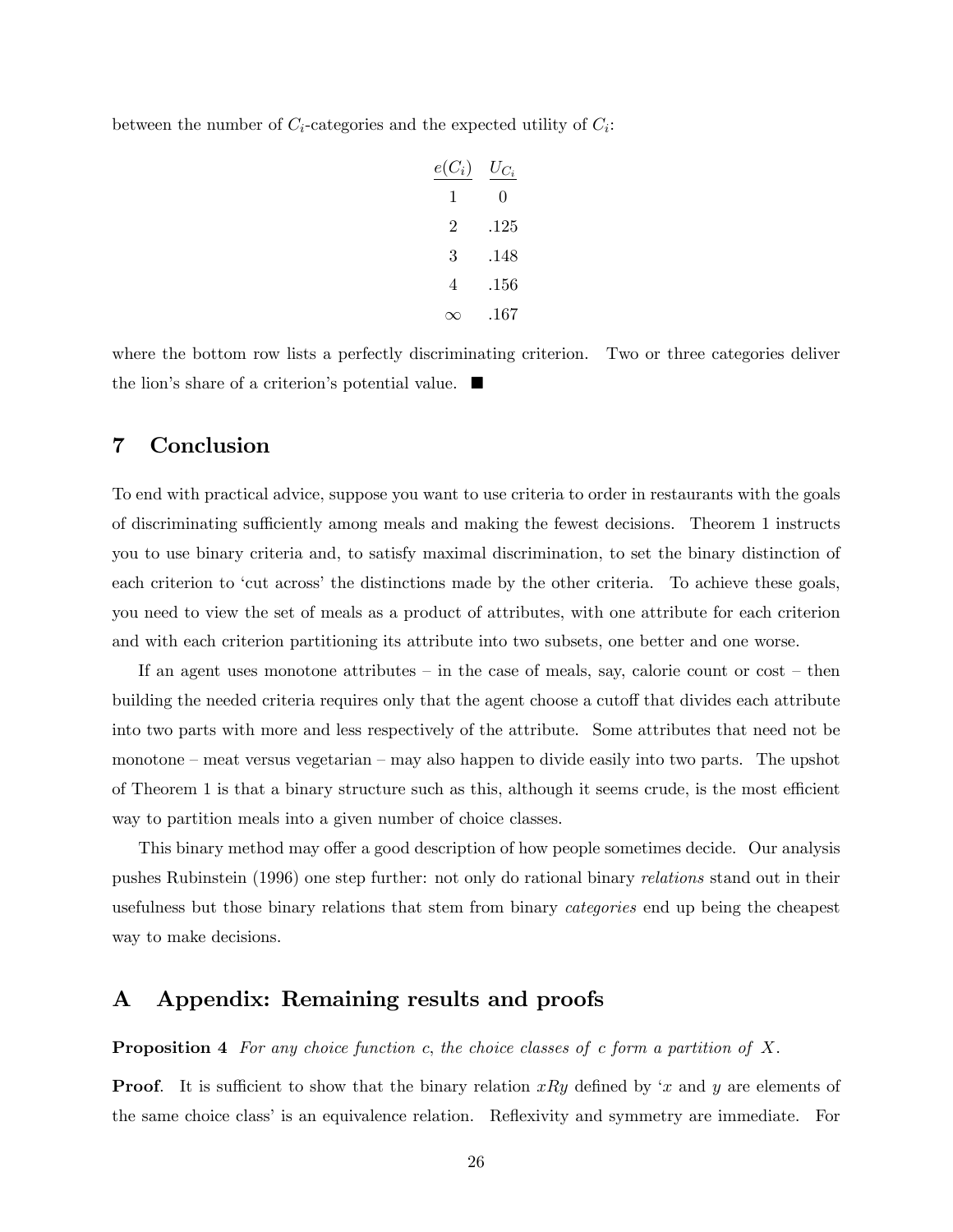transitivity assume that  $xRyRz$ .

Given  $B \subset X$  and  $a \in X$ , let  $B - a$  denote  $B \setminus \{a\}$  and  $B + a$  denote  $B \cup \{a\}$ .

Assume  $x \in c(B)$  and  $z \in B$ . Suppose by way of contradiction that  $z \notin c(B)$ . Since  $yRz$ ,  $y \notin c(B)$ . Since  $xRy, y \notin B$ . Letting  $B - x$  play the role of A in Definition 2, the assumption that  $x \in c(B)$  implies  $y \in c(B - x + y)$  and hence, since  $yRz, z \in c(B - x + y)$ . But, letting  $B - x$ again play the role of A, the assumption that  $z \notin c(B)$  implies  $z \notin c(B - x + y)$ . So  $x \in c(B)$  and  $z \in B$  imply  $z \in c(B)$ .

Next assume  $B \cap \{x, z\} = \emptyset$  and  $x \in c(B + x)$ . If  $y \in B$  then, since  $xRy, y \in c(B + x)$  and so, since yRz and letting  $B + x$  play the role of  $A, z \in c(B + x - y + z)$ . Hence, since xRy and letting  $B + z - y$  play the role of  $A, z \in c(B + z)$ . Alternatively if  $y \notin B$  then, since  $xRy, y \in c(B + y)$ . Hence, given  $yRz, z \in c(B + z)$ . So  $B \cap \{x, z\} = \emptyset$  and  $x \in c(B + x)$  imply  $z \in c(B + z)$ .

Finally assume  $B \cap \{x, z\} = \emptyset$ ,  $w \in B$ , and  $w \in c(B + x)$ . If  $y \in B$  then  $yRz$  implies  $w \in c(B + x - y + z)$ . Hence, letting  $B + x - y + z$  play the role of A and given that xRy,  $w \in c(B + z)$ . If  $y \notin B$  then, letting  $B + x$  play the role of A,  $xRy$  implies  $w \in c(B + y)$  and hence, letting  $B + y$  play the role of A and given that  $yRz, w \in c(B + z)$ . So  $B \cap \{x, z\} = \emptyset, w \in B$ , and  $w \in c(B + x)$  imply  $w \in c(B + z)$ .

**Definition 8** Given a set of criteria C, the **discrimination partition**  $P$  is the partition of X that, for any pair  $x, y \in X$ , places x and y in the same  $P \in \mathcal{P}$  if and only if, for each  $C_i \in \mathcal{C}$ , x and y are contained in the same  $C_i$ -category.

**Proof of Proposition 1.** Suppose  $(C, c)$  is efficient. Since c uses  $\mathcal{C}$ ,  $n(c) \leq |\mathcal{P}|$ . Moreover, given C and hence P, there exists a  $\hat{c}$  that uses C such that  $n(\hat{c}) = |\mathcal{P}|$ . For example, assign a distinct number  $r(P)$  to each  $P \in \mathcal{P}$ , set  $R(x) = r(P)$  where  $P \in \mathcal{P}$  satisfies  $x \in P$ , and let  $\hat{c}$  select from any choice set A only those alternatives  $x \in A$  with the largest  $R(x)$ :  $\hat{c}(A) = \{x \in A : R(x) \ge R(y)\}$ for all  $y \in A$ . It is easy to confirm that  $\hat{c}$  uses  $\mathcal{C}$ , i.e., if x and y are elements of the same cell of  $P$  then x and y are elements of the same choice class. Conversely if x and y are elements of the same choice class then, since  $\{x, y\} \in \mathcal{F}$ ,  $\hat{c}(\{x, y\}) = \{x, y\}$ . Therefore  $R(x) = R(y)$  and hence x and y are in the same cell of P. Since therefore  $n(\hat{c}) = |\mathcal{P}|$ , we must have  $n(c) = |\mathcal{P}|$ .

Let  $e_i$  indicate  $e(C_i)$ ,  $i = 1, ..., N$ , for the remainder of the proof. We now show that  $|\mathcal{P}| \geq$  $\min \left[ \prod_{i=1}^N e_i, |X| \right]$ . If  $\prod_{i=1}^N e_i \le |X|$  there is a partition Q of X with  $\prod_{i=1}^N e_i$  (nonempty) cells and a bijection f from Q onto  $\prod_{i=1}^{N} \{0, ..., e_i - 1\}$ , which we will view as the set of mixed-radix representations (see Knuth (1997)) with bases  $e_1, ..., e_N$  of the integers  $0, ..., \prod_{i=1}^N e_i-1$ . If  $\prod_{i=1}^N e_i >$ |X| let f be a one-to-one map from the partition  $\mathcal Q$  of singletons of X to  $\prod_{i=1}^N\{0,...,e_i-1\}$  that contains the points  $(0, ..., 0)$ ,  $(\min[e_1 - 1, 1], ..., \min[e_N - 1, 1])$ , ...,  $(\min[e_1 - 1, \overline{e} - 1], ..., \min[e_N - 1])$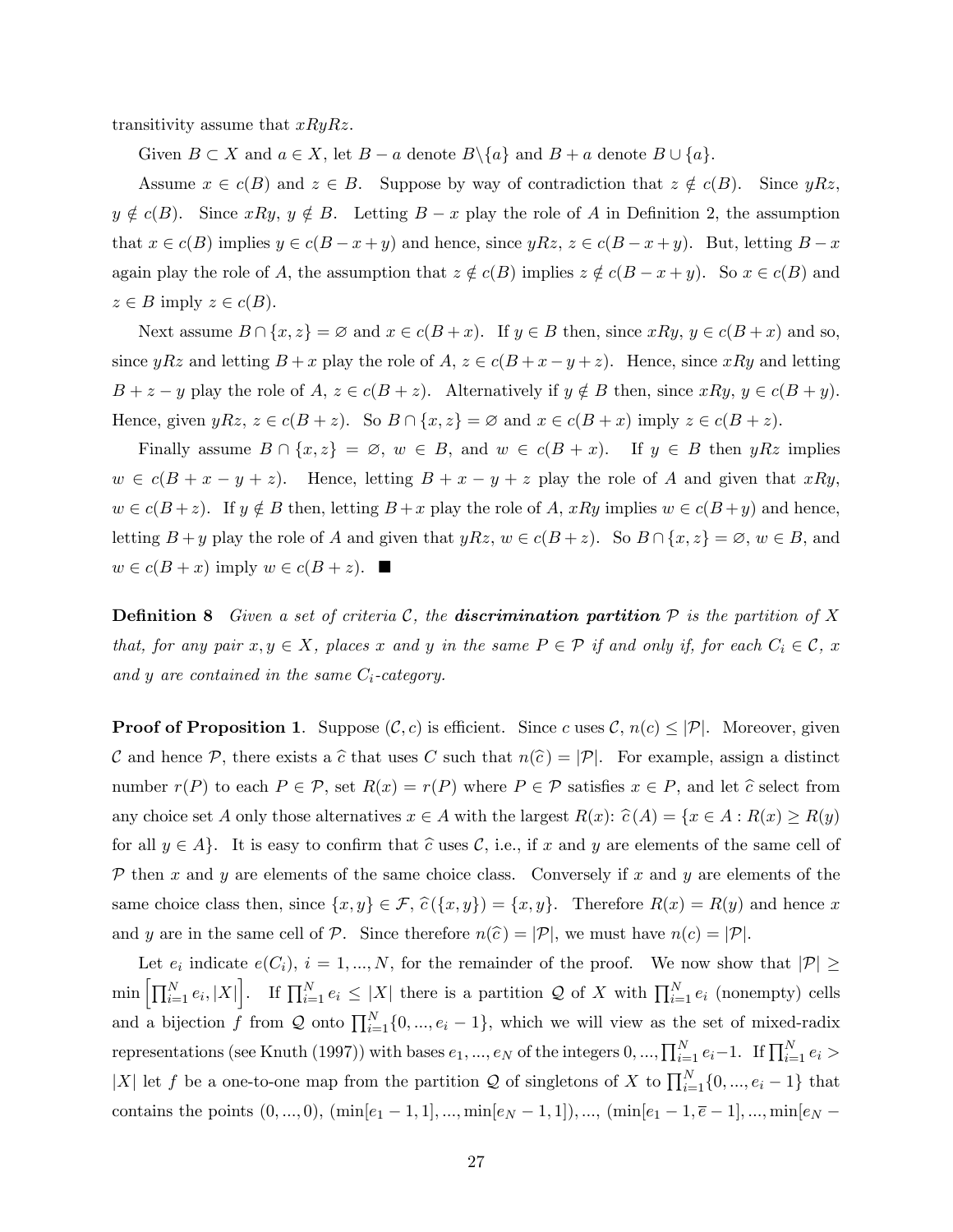$(1, \overline{e} - 1]$ ) in its range where  $\overline{e} = \max\{e_1, ..., e_N\}$ . Since  $e_i \leq |X|$  for each i, such an f exists. Whether  $\prod_{i=1}^{N} e_i$  is  $\leq$  or  $>$  than  $|X|$ , let  $f_i(Q)$  denote the *i*the coordinate of  $f(Q)$ . For  $i = 1, ..., N$ , define  $\hat{C}_i$  by  $x\hat{C}_iy$  iff  $f_i(Q(x)) \geq f_i(Q(y))$ , where  $Q(z)$  denotes the cell of Q that contains z. The  $e_i$  categories of  $\widehat{C}_i$  are then the nonempty sets  $E \subset X$  such that, for all  $x \in E$ ,  $y \in E$  iff  $f_i(Q(x)) = f_i(Q(y))$ . The fact that f is onto (when  $\prod_{i=1}^{N} e_i \leq |X|$ ) and our selection of the image of f (when  $\prod_{i=1}^{N} e_i > |X|$ ) ensures that each  $\widehat{C}_i$  has  $e_i$  categories. For every  $Q, Q' \in \mathcal{Q}$  with  $Q \neq Q'$ there is a  $i \in \{1, ..., N\}$  such that  $f_i(Q) \neq f_i(Q')$ . Consequently, if  $x, y \in X$  are not in the same cell of Q then x and y are not contained in the same  $C_i$ -category. Since  $(C, c)$  is efficient and  $\left\{\widehat{C}_1,...,\widehat{C}_N\right\}$  has the same cost as  $\mathcal{C}, |\mathcal{P}| \geq |\mathcal{Q}| = \min\left[\prod_{i=1}^N e_i, |X|\right].$ 

Next we show that  $|\mathcal{P}| \le \min \left[ \prod_{i=1}^N e_i, |X| \right]$ . Since  $\mathcal{P}$  is a partition of X,  $|\mathcal{P}| \le |X|$  and therefore  $|X| < \prod_{i=1}^{N} e_i$  implies  $|\mathcal{P}| \leq \min \left[ \prod_{i=1}^{N} e_i, |X| \right]$ . So assume  $\prod_{i=1}^{N} e_i \leq |X|$ . To see that  $|\mathcal{P}| \le \prod_{i=1}^N e_i$ , let  $\{C'_1, ..., C'_{N'}\}$  be any set of criteria with  $e_1, ..., e_{N'}$  categories. For any  $1 \le t \le N'$ , apply Definition 8 to  $\{C'_1, ..., C'_t\}$  determine a partition  $\mathcal{P}'_t$  of X. Then  $|\mathcal{P}'_1| \le e_1$ . Suppose for  $t \in \{1, ..., N-1\}$  that  $|\mathcal{P}'_t| \leq \prod_{i=1}^t e_i$ . Fix some  $P_t \in \mathcal{P}_t$ . Then  $(P_{t+1} \in \mathcal{P}'_{t+1} \text{ and } P_{t+1} \subset P_t)$ if and only if there is a  $C_{t+1}$ -category  $E_{t+1}$  such that  $P_{t+1} = P_t \cap E_{t+1}$ . Since there are at most  $e_{t+1} C_{t+1}$ -categories,  $P_t$  contains at most  $e_{t+1}$  cells of  $\mathcal{P}'_{t+1}$ . Hence  $|\mathcal{P}'_{t+1}| \leq e_{t+1} (\prod_{i=1}^t e_i)$  and we conclude that  $|\mathcal{P}'_{N'}| \le \prod_{i=1}^{N'} e_i$ .

Since therefore  $|\mathcal{P}| = \min \left[ \prod_{i=1}^N e_i, |X| \right]$ , we have  $n(c) = \min \left[ \prod_{i=1}^N e_i, |X| \right]$ .

**Proof of Theorem 1.** Assume that  $\kappa(e) > \kappa(2) \lceil \log_2 e \rceil$  for all  $e > 2$  and suppose that, for some  $X \in \mathcal{X}$ , there is an efficient set C of N criteria defined on X that contains a  $C_i$  with  $e > 2$  categories. Define a set  $\mathcal{C}'$  of  $N-1+\lceil \log_2 e \rceil$  criteria such that, for  $j \in \{1, ..., N\} \setminus \{i\}$ ,  $e(C'_j) = e(C_j)$  and where the remaining  $\lceil \log_2 e \rceil$  criteria are binary. The proof of Proposition 1 shows that we may construct  $(C', c')$  so that the discrimination partition  $\mathcal{P}'$  of C' satisfies  $|\mathcal{P}'| = \min[\prod_{j=1}^{N-1} \left| \sum_{j=1}^{N-1} e'_j, |X| \right]$  and  $n(c') = |\mathcal{P}'|$ . Since  $\kappa[\mathcal{C}] = \sum_{j=1}^N \kappa(C_j)$  and  $\kappa[\mathcal{C}'] = \sum_{j \in \{1,\dots,N\} \setminus \{i\}} \kappa(C_j) + \kappa(2) \lceil \log_2 e \rceil$ ,

 $\kappa[\mathcal{C}] - \kappa[\mathcal{C}'] = \kappa(e) - \kappa(2) \lceil \log_2 e \rceil > 0.$ 

Let c use C. By Proposition 1,  $n(c) \le \min[\prod_{j=1}^{N} e_j, |X|]$  whereas  $n(c') = \min[\prod_{j=1}^{N-1+\lceil \log_2 e \rceil} e'_j, |X|]$ . Since  $2^{\lceil \log_2 e \rceil} \geq 2^{\log_2 e} = e$ ,

$$
\left(\prod_{j=1}^{N-1+\lceil\log_2e\rceil}e'_j\right)-\left(\prod_{j=1}^Ne_j\right)=\left(\prod_{j\in\{1,\ldots,N\}\backslash\{i\}}^Ne_j\right)\left(2^{\lceil\log_2e\rceil}-e\right)\geq 0,
$$

and therefore  $n(c') \geq n(c)$ . Hence  $(C', c')$  is more efficient than  $(C, c)$  for any c that uses C, a contradiction.

Conversely, assume that any efficient  $\mathcal C$  on a domain in  $\mathcal X$  contains only binary criteria and suppose that, for some  $e > 2$ ,  $\kappa(e) \leq \kappa(2) \lceil \log_2 e \rceil$ . Set  $X \in \mathcal{X}$  so that  $|X| = e$ . To see that there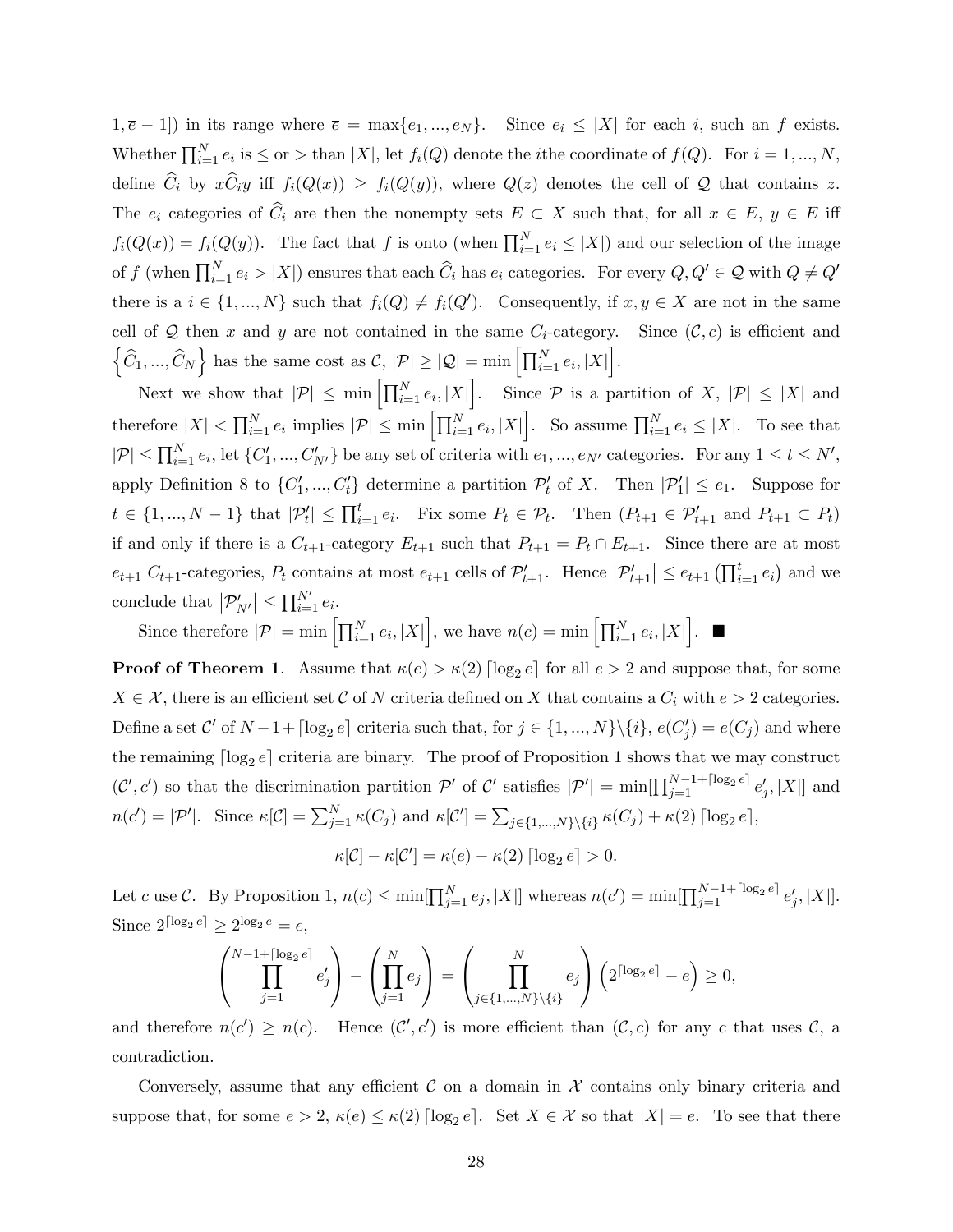exists a minimum-cost  $C$  such that  $\hat{c}$  uses  $C$  and  $n(\hat{c}) = e$ , notice that, for any  $(C'', c'')$  with  $n(c'') = e$ and  $e(C''_i) > 1$  for all i, C'' cannot have minimum cost if  $|C''| > \lceil \log_2 e \rceil$ : by eliminating a criterion we would have a  $\mathcal{C}'''$  with  $\prod_{j=1}^N e_j''' \ge e$  and the proof of Proposition 1 implies that there is then a  $(C, \tilde{c})$  with  $\kappa[\mathcal{C}] \leq \kappa[\mathcal{C}''']$  and  $e(\tilde{c}) = e$ . We also cannot have  $e(C''_i) > e$  for any i. Hence there exist only finitely many values of  $\kappa[\mathcal{C}'']$  for  $(\mathcal{C}'', c'')$  such that  $n(c'') = e$ . Hence there is an efficient  $(C, \hat{c})$  such that  $n(\hat{c}) = e$ . The set C is therefore efficient (if not there would be a  $(C'', c'')$  with  $\kappa[\mathcal{C}''] < \kappa[\mathcal{C}]$  and  $n(c'') = e$  and hence  $(\mathcal{C}, \widehat{c})$  would not be efficient). By assumption,  $\mathcal{C}$  contains only binary criteria and, given the proof of Proposition 1,  $\left| \widehat{\mathcal{C}} \right|$  $= \lceil \log_2 e \rceil$ . So  $\kappa[\hat{\mathcal{C}}] = \kappa(2) \lceil \log_2 e \rceil$ . But the  $(C', c')$ , where C' consists of a single criterion with e categories and  $n(c') = e$ , satisfies  $\kappa[\mathcal{C}'] = \kappa(e) \leq \kappa(2) [\log_2 e]$ . There must therefore be an efficient  $(\mathcal{C}'', c'')$  such that  $n(c'') = e$  and where  $\mathcal{C}''$  contains at least one nonbinary criterion. Since  $\mathcal{C}''$  would also then be efficient, we have a contradiction.

**Terminology for Lemmas 1 - 4 and Proof of Theorem 2.** Given a cost function  $\kappa$  and a N-vector of positive integers **e**, define  $\kappa[\mathbf{e}]$  to equal  $\sum_{i=1}^{N} \kappa(e_i)$ . If **e** and **e'** are, respectively, Nand N'-vectors of positive integers, **e** is **weakly more efficient** than **e'** if  $\prod_{i=1}^{N} e_i \ge \prod_{i=1}^{N'} e'_i$  and  $\kappa[\mathbf{e}] \leq \kappa[\mathbf{e}']$  for all cost functions  $\kappa$  with increasing marginal costs, and is **more efficient** than  $e'$  if (i)  $\kappa[\mathbf{e}] < \kappa[\mathbf{e'}]$  for all  $\kappa$  with strictly increasing marginal costs, and (ii)  $\prod_{i=1}^{N} e_i > \prod_{i=1}^{N'} e'_i$ . The vector **e** is **coarser than e'** if, for some domain X, there exist C and C' such that **e** is the discrimination vector of C,  $e'$  is the discrimination vector of C', and C is coarser than C'. We will follow the convention that, for any N-vector of integers **e**, coordinate labels are chosen so that  $e_i$ increases in  $i: e_i \geq e_{i-1}$  for  $i = 2, ..., N$ .

**Lemma 1** Let **e** (resp.  $e^+$ ) be a vector of positive integers with N (resp.  $N^+$ ) coordinates. If **e** is coarser than  $e^+$  and  $\sum_{i=1}^{N^+} e_i^{+*} = \sum_{i=1}^{N} e_i^*$  then, for all integers  $1 \leq x \leq \min[N, N^+]$ ,  $\sum_{i=N^+}^{N^+} e_i^+ \geq \sum_{i=N-x+1}^{N} e_i$  and, for some integer  $1 \leq x \leq \min[N, N^+]$ ,  $\sum_{i=N^+}^{N^+} e_i^+$  $\sum_{i=N-x+1}^{N} e_i$ .

**Proof.** Suppose to the contrary that there is a smallest integer  $1 \leq x \leq \min[N, N^+]$  such that  $\sum_{i=N+-x+1}^{N^+} e_i^+ < \sum_{i=N-x+1}^{N} e_i$ . Since x is smallest,  $e_{N-x+1} > e_{N^+-x+1}^+$ . Since  $\sum_{i=N^+-x+1}^{N^+} e_i^+$  $\sum_{i=N-x+1}^{N} e_i$  and both are sums of x numbers,  $\sum_{i=N+x+1}^{N^+} e_i^{+*} \le \sum_{i=N-x+1}^{N} e_i^*$ . Since  $\sum_{i=1}^{N^+} e_i^{+*} \ge$  $\sum_{i=1}^{N} e_i^*$ ,  $\frac{\sum_{i=N^{+}-x+1}^{N^{+}}e_{i}^{+*}}{\sum_{i=1}^{N^{+}}e_{i}^{+*}}$  $\leq \frac{\sum_{i=N-x+1}^{N} e_i^*}{\sum_{i=1}^{N^+} e_i^*}$ . Hence  $\frac{\sum_{i=1}^{N-x} e_i^*}{\sum_{i=1}^N e_i^*} <$  $\frac{\sum_{i=1}^{N^+-x}e_i^{+*}}{\sum_{i=1}^{N^+}e_i^{+*}}$ Since  $e^*_{N-x+1} > e^{+\ast}_{N^+ - x + 1}$ ,  $\sum_{\{i: e_i^* \leq e_{N^+ - x + 1}^{+*} \}} e_i^*$  $\sum_{i=1}^N e_i^*$  $\geq$  $\sum_{i=1}^{N-x} e_i^*$  $\sum$ i  $_{i=1}^{N}e_{i}^{*}$  $\lt$  $\sum_{i=1}^{N^+-x} e_i^{+\ast}$  $\sum_{i=1}^{N^+} e_i^{+*}$  $\lt$  $\sum_{\{i: e_i^{+*} \leq e_{N^+-x+1}^{+*}\}} e_i^{+*}$  $\sum_{i=1}^{N^+} e_i^{+*}$ ,

contradicting the fact that **e** is coarser than  $e^+$ .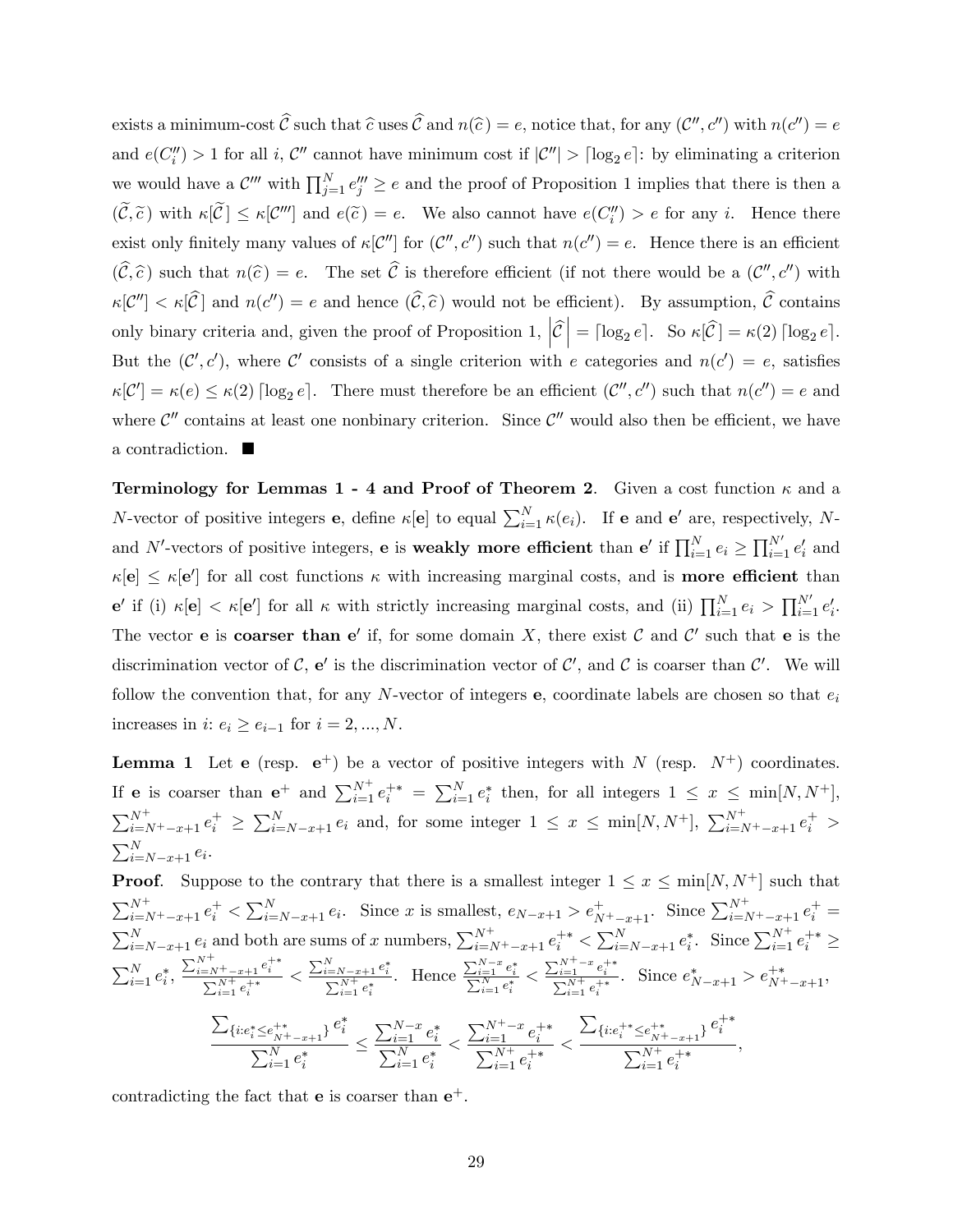For the final claim note that if, for all integers  $1 \leq x \leq \min[N, N^+]$ ,  $\sum_{i=N^+}-x+1 e_i^+ \geq$  $\sum_{i=N-x+1}^{N} e_i$  then, since  $\sum_{i=1}^{N^+} e_i^{+*} = \sum_{i=1}^{N} e_i^*$ , we would have  $e^+ = e$  which implies that e could not be coarser than  $e^+$ .  $\Box$ 

**Lemma 2** Given the vector of positive integers  $\overline{\mathbf{e}} = (\overline{e}_1, ..., \overline{e}_{\overline{N}})$ , let  $\widetilde{\mathbf{e}} = (\widetilde{e}_1, ..., \widetilde{e}_{\overline{N}})$  be defined by  $\widetilde{e}_i = \overline{e}_i - 1$ ,  $\widetilde{e}_j = \overline{e}_j + 1$ , and  $\widetilde{e}_k = \overline{e}_k$  for  $k \neq i, j$ . If  $\overline{e}_i \geq \overline{e}_j + 2$  then  $\prod_{k=1}^N \widetilde{e}_k > \prod_{k=1}^N \overline{e}_k$ .

**Proof.** Since  $e_i \ge e_j + 2$  implies  $e_i - e_j - 1 > 0$  (and with the convention  $\prod_{l \in \mathcal{I}} e_l = 1$  when  $\mathcal{I} = \varnothing$ ),

$$
\prod_{l=1}^{\overline{N}} \widetilde{e}_l = \left(\prod_{l \neq i,j} \overline{e}_l\right) (\overline{e}_i - 1)(\overline{e}_j + 1) = \left(\prod_{l=1}^{\overline{N}} \overline{e}_l\right) + \left(\prod_{l \neq i,j} \overline{e}_l\right) (\overline{e}_i - \overline{e}_j - 1) > \prod_{l=1}^{\overline{N}} \overline{e}_l. \square
$$

**Lemma 3** Let the vector of positive integers **e** (resp. **e**') have N (resp.  $N'$ ) coordinates. If  $\sum_{i=N'-x+1}^{N'} e'_i \ge \sum_{i=N-x+1}^{N} e_i$  for all integers  $x \in \{1, ..., \min[N, N']\}$  and  $\sum_{i=1}^{N'} e'_i^* = \sum_{i=1}^{N} e_i^*$ , then there exists a vector of positive integers  $\hat{\mathbf{e}}$  with N' coordinates such that  $\sum_{i=1}^{N'} \hat{e}_i^* = \sum_{i=1}^{N'} e_i'^*,$  $\widehat{e}_{N'-i+1} \ge e_{N-i+1}$  for  $i \in \{1, ..., \min[N, N']\}$ , and  $\widehat{e}$  is weakly more efficient than  $e'$ .

**Proof.** To proceed by induction, set  $e^1 = e'$ . Given some  $k \in \{1, ..., \min[N, N'] - 1\}$ , suppose (1)  $\sum_{i=1}^{N'} e_i^{k*} = \sum_{i=1}^{N} e_i^*$ , (2)  $e_{N'-i+1}^k \ge e_{N-i+1}$  for  $i = 1, ..., k$ , (3)  $\sum_{i=N'-x+1}^{N'} e_i^k \ge \sum_{i=N-x+1}^{N} e_i$  for all  $x \in \{1, ..., \min[N, N']\},$  and (4)  $e^k$  is weakly more efficient than  $e'$ . These properties obtain for  $k=1$ .

If  $e_{N'-k}^k \ge e_{N-k}$  then set  $e^{k+1} = e^k$ . If  $e_{N'-k}^k < e_{N-k}$ , let m denote the smallest positive integer such that (i)  $\sum_{i=N'-k}^{N'-k+m-1} e_i^k < \sum_{i=N-k}^{N-k+m-1} e_i$  and (ii)  $\sum_{i=N'-k}^{N'-k+m} e_i^k \ge \sum_{i=N-k}^{N-k+m} e_i$ . There must be such a *m* since we can set  $m = k$  and  $x = k + 1$ . Then set (A)  $e_{N'-i}^{k+1} = e_{N-i}$  for  $i = k - m + 1, ..., k$ , (B)  $e_{N'-k+m}^{k+1} = \sum_{i=N'-k}^{N'-k+m} e_i^k - \sum_{i=N-k}^{N-k+m-1} e_i$  (or equivalently  $e_{N'-k+m}^{k+1} = e_{N-k+m} + \sum_{i=N'-k}^{N'-k+m} e_i^k \sum_{i=N-k}^{N-k+m} e_i$ , and (C)  $e_i^{k+1} = e_i^k$  for  $i = 1, ..., N' - k - 1$  and  $i = N' - k + m + 1, ..., N'$ . In both cases,  $e^{k+1}$  is a N'-vector.

To conclude the induction, we show that properties (1) - (4) are satisfied for  $k+1$ . When  $e^k_{N'-k} \ge$  $e_{N-k}$  and therefore  $e^{k+1} = e^k$ , this is immediate. So assume  $e_{N'-k}^k < e_{N-k}$ . Property 1. Summing (A) and (B) yields  $\sum_{i=N-k}^{N'-k+m} e_i^{k+1} = \sum_{i=N-k}^{N-k+m} e_i + \sum_{i=N'-k}^{N'-k+m} e_i^k - \sum_{i=N-k}^{N-k+m} e_i = \sum_{i=N'-k}^{N'-k+m} e_i^k$ . Given (C),  $\sum_{i=1}^{N'-k-1} e_i^{k+1} = \sum_{i=1}^{N'-k-1} e_i^k$  and  $\sum_{i=N'-k+m+1}^{N'} e_i^{k+1} = \sum_{i=N'-k+m+1}^{N'} e_i^k$ . Therefore we have

$$
\sum_{i=1}^{N'} e_i^{k+1} = \sum_{i=1}^{N'} e_i^k
$$
 (I)

and hence, due to (1),  $\sum_{i=1}^{N'} e_i^{(k+1)*} = \sum_{i=1}^{N} e_i^*$ . Property 2. We have  $e_{N'-i+1}^{k+1} \ge e_{N-i+1}$  for  $i = k - m + 2, ..., k + 1$  by (A), for  $i = k - m + 1$  by (ii) and (B), and for  $i = 1, ..., k - m$  by (2) and  $(C)$ . Property 3. Due to  $(C)$  and  $(3)$ , we have

$$
\sum_{i=N'-x+1}^{N'} e_i^{k+1} \ge \sum_{i=N-x+1}^{N} e_i
$$
 (II)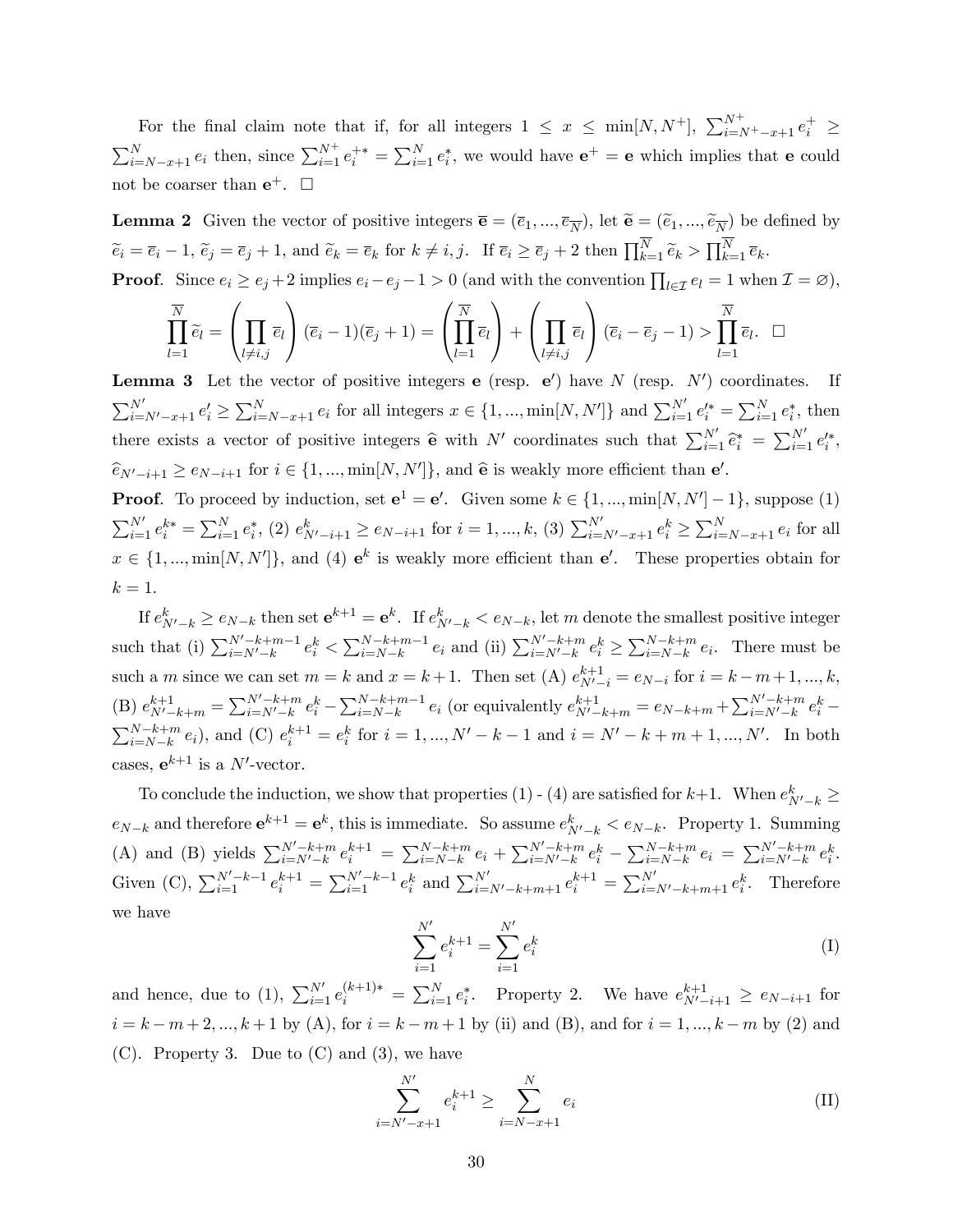for  $x = 1, ..., k-m$ . Due to (B) and (ii),  $e^{k+1}_{N'-k+m} \ge e_{N-k+m}$ . So, given that II holds for  $x = 1, ..., k - m$ , II holds for  $x = k - m + 1$ . Similarly, due to (A) and given that II holds for  $x = 1, ..., k-m+1$ , II holds for  $x = k-m+2, ..., k+1$ . Finally, due to (C) and I,  $\sum_{i=j}^{N'} e_i^{k+1} = \sum_{i=j}^{N'} e_i^k$ holds for  $j = 1, ..., N' - k - 1$ . Hence  $\sum_{i=N'-x+1}^{N'} e_i^{k+1} = \sum_{i=N'-x+1}^{N'} e_i^k$  for  $x > k+1$  and therefore (3) implies that II holds for  $x > k + 1$ .

Property 4. We build recursively a sequence  $\langle e(j) \rangle$  of  $(m+1)$ -vectors, each with the coordinate labels  $N' - k, ..., N' - k + m$ , and beginning with  $e(0) = (e_{N'-k}^k, ..., e_{N'-k+m}^k)$ . If  $e_{N'-k}(j)$  $e_{N'-k}$  and there exists a coordinate  $l \in \{N'-k+1, ..., N'-k+m\}$  with  $e_l(j) > e_l^{k+1}$  then set  $e_{N'-k}(j + 1) = e_{N'-k}(j) + 1$ ,  $e_l(j + 1) = e_l(j) - 1$ , and  $e_r(j + 1) = e_r(j)$  for all other coordinates r. Otherwise the sequence terminates with  $e(j)$ . By substituting (A) and (B) into the identity

$$
e_{N'-k} - e_{N'-k}^k = \sum_{i=N'-k+1}^{N'-k+m-1} e_i^k - \sum_{i=N'-k+1}^{N'-k+m-1} e_i + e_{N'-k+m}^k - \left( e_{N'-k+m} + \sum_{i=N'-k}^{N'-k+m} e_i^k - \sum_{i=N'-k}^{N'-k+m} e_i \right),
$$

we get

$$
e_{N'-k}^{k+1} - e_{N'-k}^k = \left( \sum_{i=N'-k+1}^{N'-k+m-1} e_i^k - \sum_{i=N'-k+1}^{N'-k+m-1} e_i^{k+1} \right) + e_{N'-k+m}^k - e_{N'-k+m}^{k+1}.
$$
 (III)

Given our assumption that  $e_{N'-k} > e^k_{N'-k}$  and (A),  $e^{k+1}_{N'-k} > e^k_{N'-k}$ . Due to (2) and (A),  $e^{k+1}_i \le e^k_i$ for  $i = N' - k + 1, ..., N' - k + m - 1$ . Combining (A) and (B) gives  $\sum_{i=N'-k}^{N'-k+m} e_i^k = \sum_{i=N'-k}^{N'-k+m} e_i^{k+1}$ while combining (A) and (i) gives  $\sum_{i=N'-k}^{N'-k+m-1} e_i^k < \sum_{i=N'-k}^{N'-k+m-1} e_i^{k+1}$ . Hence  $e_{N'-k+m}^{k+1} < e_{N'-k+m}^k$ . Condition III therefore implies that, for some positive integer t,  $e(t) = (e^{k+1}_{N'}$  ${}_{N'-k}^{k+1},...,e_{N'-k+m}^{k+1})$  (at which point  $\langle e(j) \rangle$  terminates).

For  $j = 0, ..., t - 1$ ,  $e_{N'-k}(j) < e_{N'-k}$  and, using  $(2)$ ,  $e_l(j) > e_l^{k+1} \ge e_l$ . Since  $e_{N'-k} \le e_l$ , we have  $e_l(j) \geq e_{N'-k} + 2$ . By weakly increasing marginal costs,  $\kappa[\mathbf{e}(j+1)] \leq \kappa[\mathbf{e}(j)]$  for  $j = 0, ..., t-1$ and therefore  $\kappa[\mathbf{e}^{k+1}] \leq \kappa[\mathbf{e}^k]$ .

Applying Lemma 2,

$$
\left(\prod_{l=1}^{N'-k-1} e_l^k\right) \left(\prod_{l=N'-k+m+1}^{N'} e_l^k\right) \left(\prod_{l=N'-k}^{N'-k+m} e_l(j+1)\right) >
$$
\n
$$
\left(\prod_{l=1}^{N'-k-1} e_l^k\right) \left(\prod_{l=N'-k+m+1}^{N'} e_l^k\right) \left(\prod_{l=N'-k}^{N'-k+m} e_l(j)\right)
$$

for  $j = 0, ..., t - 1$ . Hence  $\prod_{l=1}^{N'} e_l^{k+1} > \prod_{l=1}^{N'} e_l^k$ . Therefore  $e^{k+1}$  is weakly more efficient than  $e^k$ and hence weakly more efficient than  $e'$ , concluding the argument for Property 4.

With the induction complete, we conclude by setting  $\hat{\mathbf{e}} = \mathbf{e}^{\min[N,N']}$ .  $\Box$ 

**Lemma 4** If for the N-vector **e** and the N-vector  $\hat{\mathbf{e}}$  (i) each  $e_i$  and  $\hat{e}_i$  is an integer greater than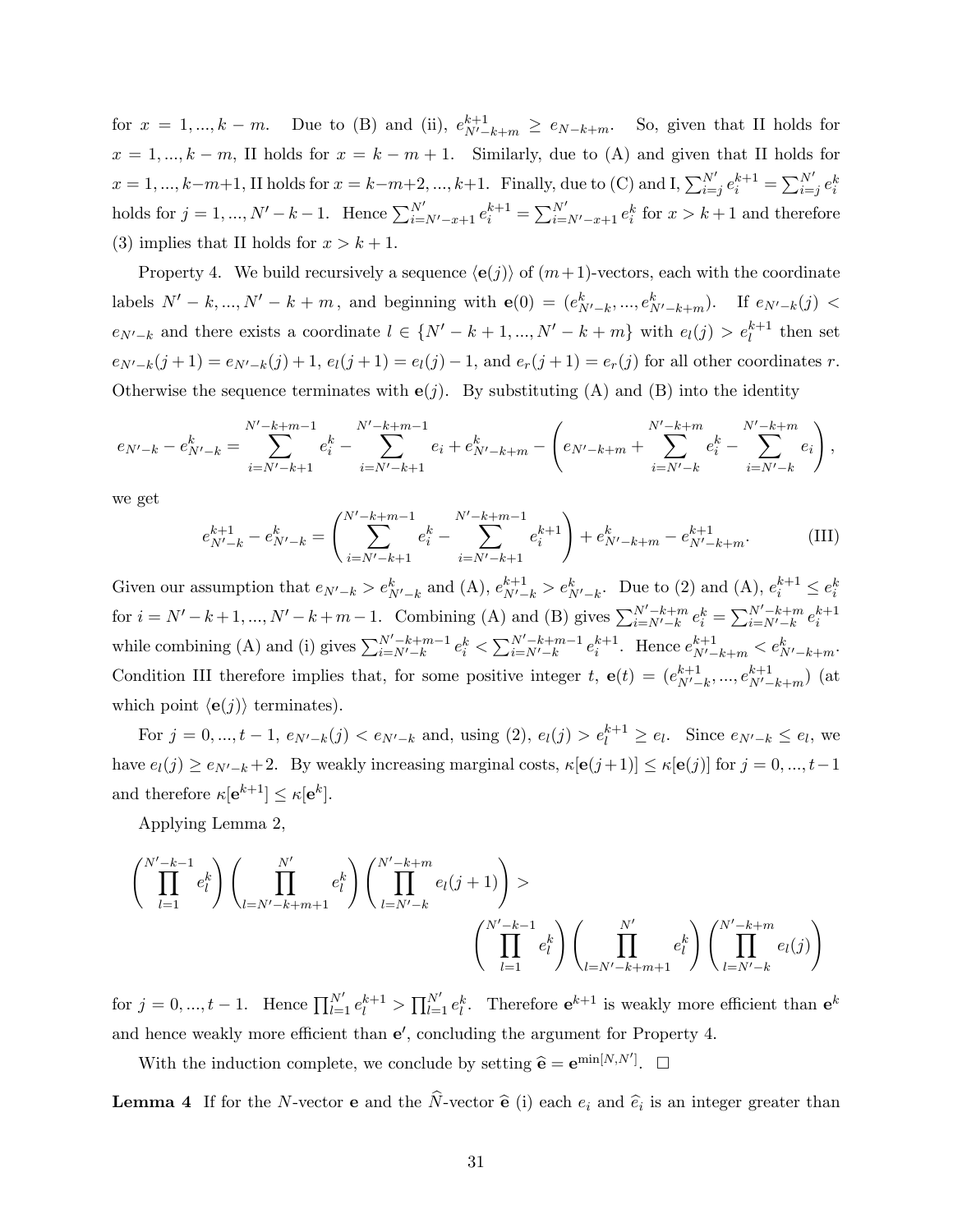1, (ii)  $N > \hat{N}$ , (iii)  $\hat{e}_{\hat{N}-i+1} \ge e_{N-i+1}$  for  $i = 1, ..., \hat{N}$ , and (iv)  $\sum_{i=1}^{N} \hat{e}_{i}^{*} = \sum_{i=1}^{N} e_{i}^{*}$ , then **e** is more efficient than  $\hat{\mathbf{e}}$ .

**Proof.** Define  $\tilde{\mathbf{e}} = (1, ..., 1, \hat{e}_1, ..., \hat{e}_{\hat{N}})$ , where the number of 1's equals  $N - \hat{N}$ . Note that  $\sum_{i=1}^N \tilde{e}_i^* = \sum_{i=1}^N \tilde{e}_i^* = \sum_{i=1}^N e_i^*$  and  $\tilde{e}_{N-i+1} \ge e_{N-i+1}$  for  $i = 1, ..., \hat{N}$ . We can therefore build a sequence of N-vectors  $\langle e(j) \rangle$  with  $e(1) = \tilde{e}$  and terminal vector  $e(t) = e$  such that, for  $j = 1, ..., t-1$ ,  $e_k(j + 1) = e_k(j) + 1 \le e_k$  for some  $k = 1, ..., N - N$ ,  $e_{k'}(j + 1) = e_{k'}(j) - 1 \ge e_{k'}$  for some  $k' = N - N + 1, ..., N$ , and  $e_l(j + 1) = e_l(j)$  for  $l \in \{1, ..., N\} \setminus \{k, k'\}$ . Suppose  $\kappa$  has strictly increasing marginal costs. Then, since

$$
e_k(j) < e_k(j+1) \leq e_k \leq e_{k'} \leq e_{k'}(j+1) < e_{k'}(j),
$$

 $e_{k'}(j) > e_k(j) + 1$  and therefore  $\kappa[\mathbf{e}(j+1)] < \kappa[\mathbf{e}(j)]$ . Due in addition to Lemma 2,  $\mathbf{e}(j+1)$  is more efficient than  $e(j)$ . Due to (ii),  $t \geq 2$ . Since the final  $\widehat{N}$  coordinates of  $\widetilde{e}$  equal the vector  $\hat{\mathbf{e}}$  and the remaining coordinates equal 1,  $\mathbf{e}(1)$  is weakly more efficient than  $\hat{\mathbf{e}}$ . Hence  $\mathbf{e}$  is more efficient than  $\hat{\mathbf{e}}$ .  $\square$ 

Proof of Theorem 2. Without loss of generality, we may assume that the discrimination vector **e** of C and **e'** of C' contain only integers greater than 1. Due to Lemma 1,  $\sum_{i=N'-x+1}^{N'} e'_i \geq$  $\sum_{i=N-x+1}^{N} e_i$  for all  $x \in \{1, ..., \min[N, N']\}$  and therefore, by Lemma 3, there exists a vector of positive integers  $\hat{\mathbf{e}}$  with N' coordinates such that  $\sum_{i=1}^{N'}(\hat{e}_i-1) = \sum_{i=1}^{N'}(e'_i-1), \hat{e}_{N'-i+1} \ge e_{N-i+1}$ for  $i = 1, ..., \min[N, N']$ , and  $\hat{e}$  is weakly more efficient than **e**.

Suppose that  $N' > N$ . Then, since  $\widehat{e}_{N'-i+1} \ge e_{N-i+1}$  for  $i = 1, ..., \min[N, N']$  and since each  $e'_i > 1, \sum_{i=1}^{N'} (\hat{e}_i - 1) > \sum_{i=1}^{N} (e_i - 1).$  Since  $\sum_{i=1}^{N'} (\hat{e}_i - 1) = \sum_{i=1}^{N'} (e'_i - 1), \sum_{i=1}^{N'} (e'_i - 1) > \sum_{i=1}^{N} (e_i - 1),$ which contradicts  $\sum_{i=1}^{N'} (e'_i - 1) = \sum_{i=1}^{N} (e_i - 1)$ .

Suppose that  $N' = N$ . Since **e** is coarser than **e'**, **e**  $\neq$  **e'**. Since  $\sum_{i=N'-x+1}^{N'} e_i' = \sum_{i=N-x+1}^{N} e_i$ for all  $x \in \{1, ..., N\}$  implies  $e = e'$ , Lemma 1 implies there is a  $\hat{x} \in \{1, ..., N\}$  such that  $\sum_{i=N'-\hat{x}+1}^{N'} e'_i > \sum_{i=N-\hat{x}+1}^{N} e_i.$ 

Next we show that for all  $y \in \{1, ..., N\}$ ,  $\sum_{i=1}^{y} e'_i \geq \sum_{i=1}^{y} e_i$ . If to the contrary there is a minimal  $y \in \{1, ..., N\}$  such that  $\sum_{i=1}^{y} e'_i < \sum_{i=1}^{y} e_i$  then  $\sum_{i=1}^{y-1} e'_i \ge \sum_{i=1}^{y-1} e_i$  and  $e'_y < e_y$ . Hence

$$
\frac{\sum_{\{i: e_i^*\leq e_j^{\prime *}\}} e_i^*}{\sum_{i=1}^N e_i^*} \leq \frac{\sum_{i=1}^{y-1} e_i^*}{\sum_{i=1}^N e_i^*} \leq \frac{\sum_{i=1}^{y-1} e_i^{\prime *}}{\sum_{i=1}^{N'} e_i^{\prime *}} < \frac{\sum_{\{i: e_i^{\prime *}\leq e_j^{\prime *}\}} e_i^{\prime *}}{\sum_{i=1}^{N'} e_i^{\prime *}},
$$

contradicting  $e$  being coarser than  $e'$ .

Using this fact, we conclude that  $\sum_{i=1}^{\widehat{x}} e'_i \geq \sum_{i=1}^{\widehat{x}} e_i$ , which when combined with  $\sum_{i=N'-\widehat{x}+1}^{N'} e'_i$  $\sum_{i=N}^{N} e_i$ , yields  $\sum_{i=1}^{N'} e'_i > \sum_{i=1}^{N} e_i$ . But since  $N = N'$  implies  $\sum_{i=1}^{N'} e'_i = \sum_{i=1}^{N} e_i$ , we have a contradiction.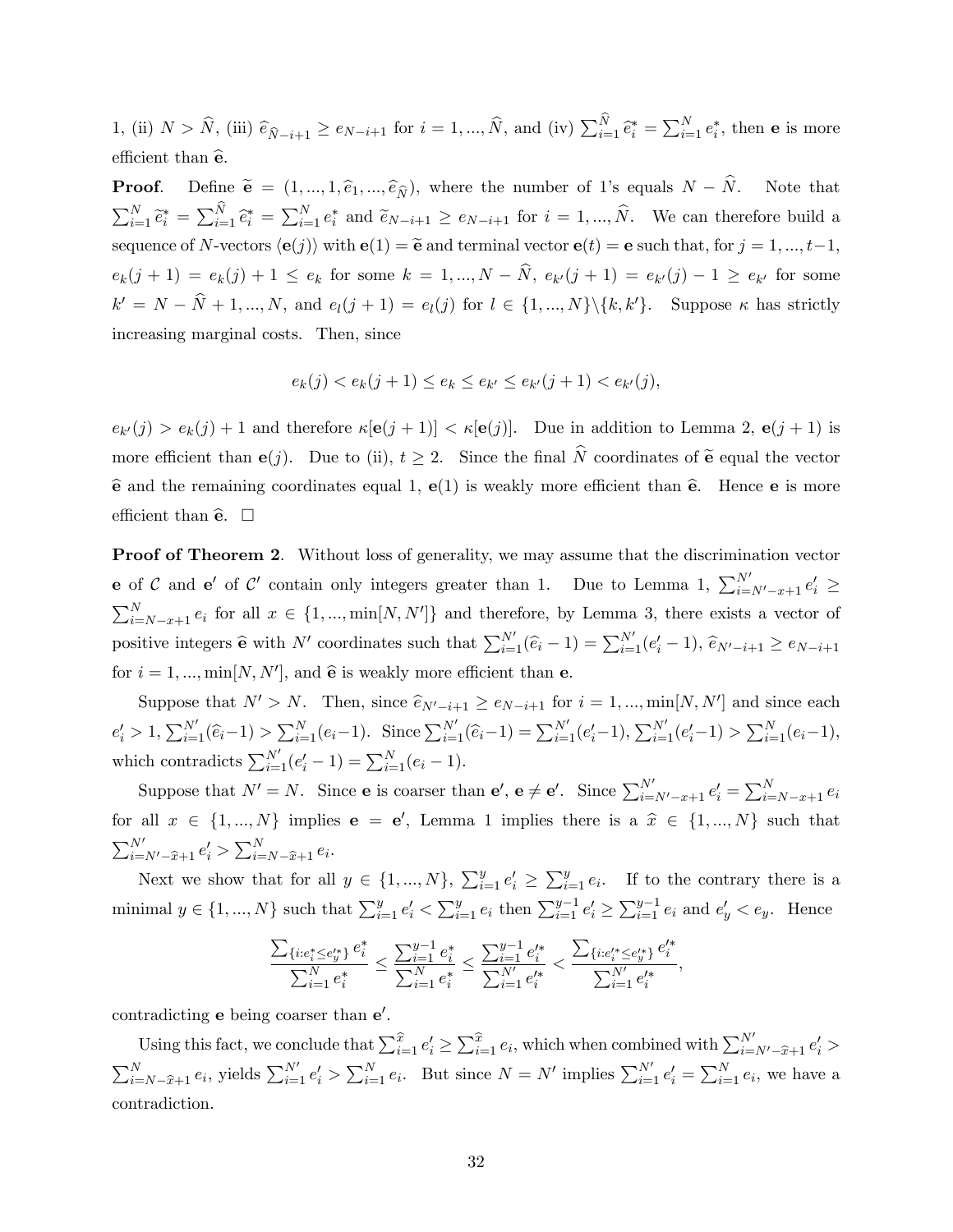We conclude that  $N > N'$ . Apply Lemma 4 to conclude that **e** is more efficient than  $\hat{\mathbf{e}}$  and hence more efficient than  $e'$ .

Let c use C and maximally discriminate (the proof of Proposition 1 shows such a c exists) and let c' use  $\mathcal{C}'$ . Proposition 1 implies  $n(c) = \min \left[ \prod_{i=1}^N e_i, |X| \right]$  and  $n(c') \leq \min \left[ \prod_{i=1}^{N'} e'_i, |X| \right]$ . Given that **e** is more efficient than **e'**,  $\prod_{i=1}^{N} e_i > \prod_{i=1}^{N'} e'_i$  and therefore  $\min \left[ \prod_{i=1}^{N} e_i, |X| \right]$  $\leq$  $\min \left[ \prod_{i=1}^{N'} e'_i, |X| \right]$ . Hence  $n(c) \geq n(c')$ .

Since C and C' form a tight comparison, either  $\min \left[ \prod_{i=1}^{N} e_i, \prod_{i=1}^{N} e'_i \right]$  $\Big\vert < |X|$  or marginal costs are strictly increasing. In the first case, the fact that  $\prod_{i=1}^{N'} e'_i < \prod_{i=1}^{N} e_i$  implies

$$
n(c') \le \min\left[\prod_{i=1}^{N} e'_i, |X|\right] = \prod_{i=1}^{N} e'_i < \min\left[\prod_{i=1}^{N} e_i, |X|\right] = n(c).
$$

Regarding costs, since **e** is more efficient than  $e'$ ,  $\kappa[\mathbf{e}] < \kappa[\mathbf{e'}]$  for all  $\kappa$  with strictly increasing marginal costs. If  $\kappa$  fails to have strictly increasing marginal costs then there is a sequence  $\langle \hat{\kappa}_n \rangle$ where each  $\hat{\kappa}_n$  has strictly increasing marginal costs and  $(\hat{\kappa}_n(1), ..., \hat{\kappa}_n(N)) \to (\kappa(1), ..., \kappa(N)).$ Hence  $\kappa[\mathbf{e}] \leq \kappa[\mathbf{e}']$  in all cases and so  $(C, c)$  is more efficient than  $(C', c')$ . Alternatively, suppose marginal costs are strictly increasing. Then, since **e** is more efficient than  $e'$ ,  $\kappa[\mathbf{e}] < \kappa[\mathbf{e'}]$  and, since  $n(c) \geq n(c')$ ,  $(C, c)$  is again more efficient than  $(C', c')$ .

**Proof of Theorem 3.** Let c satisfy the weighting axioms with respect to a set of binary criteria C and satisfy the Condorcet rule. Let  $x R y$  mean  $x \in c({x, y})$ . R is complete. We show first that  $R$  is transitive.

Suppose  $x R y R z$  and, for any  $B \subset \{x, y, z\}$ , let  $\mathcal{C}(B)$  denote the set of criteria  $C_i$  such that B is contained in the top  $C_i$ -category and  $\{x, y, z\} \ B$  is contained in the bottom  $C_i$ -category.<sup>24</sup> Since criteria are binary, if a criterion  $C_i$  does not place x, y, and z in the same  $C_i$ -category then  $C_i$  must be an element of one of the following six sets:  $\mathcal{C}(\lbrace x \rbrace)$ ,  $\mathcal{C}(\lbrace x, z \rbrace)$ ,  $\mathcal{C}(\lbrace x, y \rbrace)$ ,  $\mathcal{C}(\lbrace x, y \rbrace)$ ,  $\mathcal{C}(\lbrace z \rbrace)$ , and  $\mathcal{C}(\lbrace y, z \rbrace)$ . Therefore

$$
U^{xy} = C({x}) \cup C({x, z}), U^{yx} = C({y}) \cup C({y, z}),
$$
  
\n
$$
U^{yz} = C({y}) \cup C({x, y}), U^{zy} = C({z}) \cup C({x, z}),
$$
  
\n
$$
U^{xz} = C({x}) \cup C({x, y}), U^{zx} = C({z}) \cup C({y, z}).
$$

Since  $x R y R z$ , the union assumption implies

$$
(\mathcal{C}(\lbrace x\rbrace)\cup\mathcal{C}(\lbrace x,z\rbrace)\cup\mathcal{C}(\lbrace y\rbrace)\cup\mathcal{C}(\lbrace x,y\rbrace))\ D\ \mathcal{C}(\lbrace y\rbrace)\cup\mathcal{C}(\lbrace y,z\rbrace)\cup\mathcal{C}(\lbrace z\rbrace)\cup\mathcal{C}(\lbrace x,z\rbrace).
$$

<sup>&</sup>lt;sup>24</sup>For a binary  $C_i$ , a  $C_i$ -category E is top (resp. bottom) if there exists  $x \in E$  and  $y \in X$  such that  $x C_i y$  (resp.  $y C_i x$ .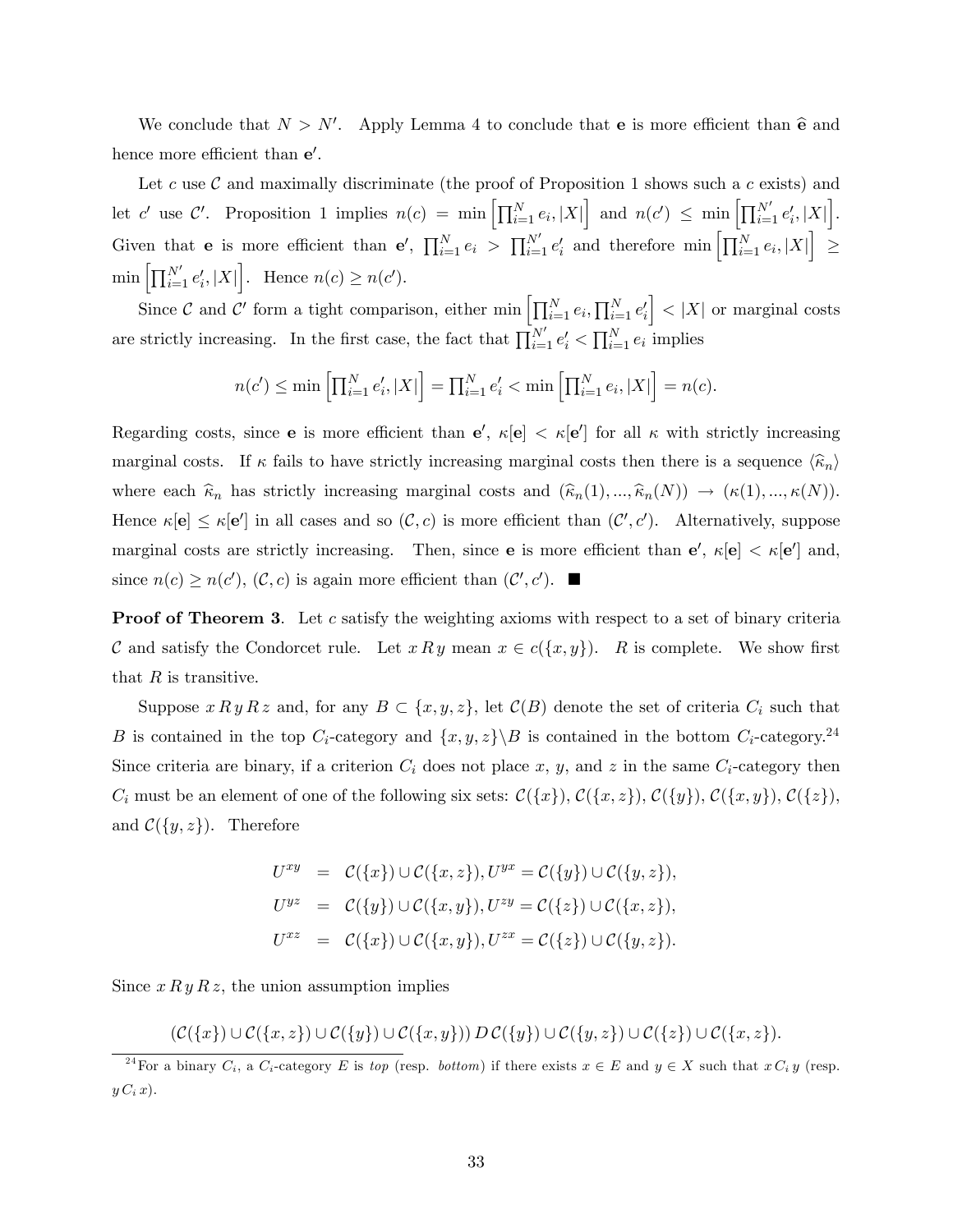So, by the subtraction assumption,  $(C({x}) \cup C({x,y})) D (C({y,z}) \cup C({z}))$  and hence  $U^{x,z} D U^{z,x}$ . Therefore  $x R z$ .

To see that R has finitely many equivalence classes (maximal sets E such that  $a, b \in E$  implies  $a R b$  and  $b R a$ , suppose to the contrary that  $x R y$  and not  $y R x$  for some x and y in the same  $C_i$ -equivalence class for each  $C_i \in \mathcal{C}$ . Then  $\emptyset D \emptyset$  and hence  $y \in c({x, y})$ , a contradiction.

Since R is complete and transitive and has finitely many equivalence classes, the set  $M(A)$  =  $\{x \in A : x R y \text{ for all } y \in A\}$  is nonempty. By the Condorcet rule,  $M(A) = c(A)$ .

**Proof of Theorem 4.** We first show the preliminary that there is a a such that inf  $\kappa_j(e)$  $\sup \kappa_j(2)$   $\lceil e^{a}\overline{v} \rceil$  for all e sufficiently large, where  $\inf \kappa_j(e) = \inf \{\kappa_j(e) : \kappa_j \in \bigcup_{k \in \mathbb{N}} {\{\kappa_k\}}\}$  and  $\sup \kappa_j(e) = \sup \{\kappa_j(e) : \kappa_j \in \bigcup_{k \in \mathbb{N}} \{\kappa_k\}\}\.$  Since  $2x \geq x + 1 \geq \lceil x \rceil$  for all  $x \geq 1$  and since  $\overline{v} > 1$ ,  $2e^a \overline{v} \geq \left[e^a \overline{v}\right]$  for  $a > 0$  and  $e \geq 1$ . Hence  $2 \sup \kappa_j(2)e^a \overline{v} \geq \sup \kappa_j(2) \left[e^a \overline{v}\right]$  for  $a > 0$  and  $e \ge 1$ . For  $\kappa_i \in \bigcup_{k \in \mathbb{N}} {\{\kappa_k\}}$  there is, by assumption, an  $0 < a < 1$  such that  $\kappa_i(e) > 2 \sup \kappa_j(2)\overline{v}e^a$ for all e sufficiently large. Hence  $\kappa_i(e) > \sup \kappa_j(2)$  [ $e^a \overline{v}$ ] for all e sufficiently large. To conclude this step, suppose to the contrary that for each  $n \in \mathbb{N}$  there is an increasing sequence of natural numbers  $\langle e_l^n \rangle$  that satisfies inf  $\kappa_j(e_l^n) \leq \sup \kappa_j(2) \left[ (e_l^n)^{\frac{1}{n}} \overline{v} \right]$ . The compactness assumption implies that for each *n* and  $e_l^n$  there is a  $\kappa^{n,e_l^n} \in \bigcup_{k \in \mathbb{N}} {\{\kappa_k\}}$  such that  $\kappa^{n,e_l^n}(e_l^n) \leq \sup \kappa_j(2) \left[ (e_l^n)^{\frac{1}{n}} \overline{v} \right]$ . Hence for each  $n \in \mathbb{N}$  there is a  $\hat{e}^n \in \mathbb{N}$  and  $\kappa^n \in \bigcup_{k \in \mathbb{N}} {\{\kappa_k\}}$  such that  $(1)$   $(\hat{e}^n)^{\frac{1}{n}} \overline{v} \to \infty$  (and therefore  $\hat{e}^n \to \infty$ ) and (2)  $\kappa^n(\hat{e}^n) \leq \sup \kappa_j(2) \left[ (\hat{e}^n)^{\frac{1}{n}} \overline{v} \right]$ . Due to compactness, there is a subsequence of natural numbers  $\langle n_k \rangle$  and a  $\overline{\kappa} \in \bigcup_{k \in \mathbb{N}} {\{\kappa_k\}}$  such that  $\kappa^{n_k} \to \overline{\kappa}$ . Since, for some  $\overline{a} > 0$ ,  $\overline{\kappa}(e) > 2 \sup \kappa_j(2) \left[ e^{\overline{a}} \overline{v} \right]$  for all e sufficiently large and since  $\frac{1}{n_k} < \overline{a}$  for all  $n_k$  sufficiently large, there exist  $\overline{e} > 0$  and  $\overline{n} > 0$  such that  $\overline{\kappa}(e) > 2 \sup \kappa_j(2) \left[ e^{\frac{1}{n_k}} \overline{v} \right]$  for all  $e > \overline{e}$  and all  $n_k > \overline{n}$ . But due to  $(2)$ , for each  $n_k$ ,

$$
\overline{\kappa}(\widehat{e}^{n_k}) \leq \sup \kappa_j(2) \left[ (\widehat{e}^{n_k})^{\frac{1}{n_k}} \overline{v} \right] + \left( \overline{\kappa}(\widehat{e}^{n_k}) - \kappa^n(\widehat{e}^{n_k}) \right),
$$

and hence, since  $\kappa^n(\hat{e}^{n_k}) - \overline{\kappa}(\hat{e}^{n_k}) \to 0$  and  $(\hat{e}^{n_k})^{\frac{1}{n_k}} \overline{v} \to \infty$ , we conclude that

$$
\overline{\kappa}(\widehat{e}^{n_k}) \leq \sup \kappa_j(2) \left[ (\widehat{e}^{n_k})^{\frac{1}{n_k}} \overline{v} \right] + (\overline{\kappa}(\widehat{e}^{n_k}) - \kappa^n(\widehat{e}^{n_k})) \leq 2 \sup \kappa_j(2) \left[ (\widehat{e}^{n_k})^{\frac{1}{n_k}} \overline{v} \right]
$$

for all  $n_k$  sufficiently large, a contradiction. Hence there exist  $\bar{a} > 0$  and an integer  $\bar{b} > 0$  such that inf  $\kappa_j(e) > \sup \kappa_j(2) \left[ e^{\overline{a}} \overline{v} \right]$  for all  $e > \overline{b}$ .

To prove the Theorem, suppose the set of  $N'$  criteria  $\mathcal{C}'$  contains a  $C'_{k}$  with e categories. Define  $\bar{\mathcal{C}}$  to coincide with  $\mathcal{C}'$  except that  $C'_k$  is replaced by  $\left[e^{\bar{a}}\bar{v}\right]$  binary criteria with indices  $N' + 1, ..., N' + \left[ e^{\overline{a}} \overline{v} \right]$ . Due to the previous paragraph,  $\kappa[\overline{C}] < \kappa[\mathcal{C}']$  if  $e > \overline{b}$ . As for value,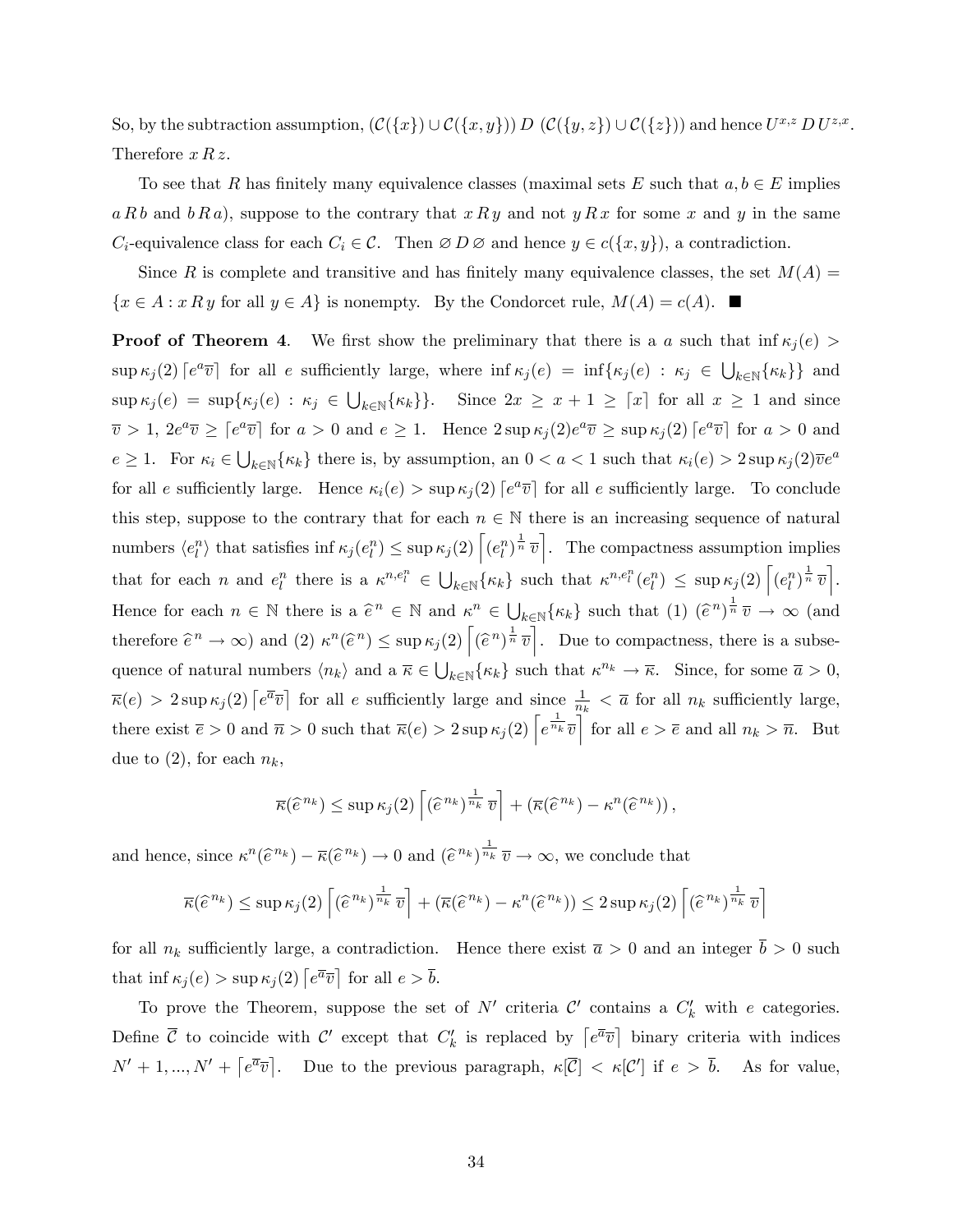$$
V(C') = \prod_{j \in \{1, \ldots, N'\}} v(C'_j) \text{ and } V(\overline{C}) \ge \underline{v}^{\lceil e^{\overline{a}} \overline{v} \rceil} \left( \prod_{j=\{1, \ldots, N'\} \setminus \{k\}} v(C'_j) \right). \text{ Hence}
$$
\n
$$
V(\overline{C}) - V(C') \ge \underline{v}^{\lceil e^{\overline{a}} \overline{v} \rceil} \left( \prod_{j=\{1, \ldots, N'\} \setminus \{k\}} v(C'_j) \right) - \prod_{j \in \{1, \ldots, N'\}} v(C'_j)
$$
\n
$$
= \left( \prod_{j=\{1, \ldots, N'\} \setminus \{k\}} v(C'_j) \right) \left( \underline{v}^{\lceil e^{\overline{a}} \overline{v} \rceil} - v(C'_k) \right).
$$

Since  $v^{\lceil e^{\overline{a}}\overline{v} \rceil} \geq v^{\overline{e}^{\overline{a}}\overline{v}}$  and  $\overline{v}e \geq v(C'_k)$ , if  $v^{\overline{e}^{\overline{a}}\overline{v}} > \overline{v}e$  for all e sufficiently large then there is an integer b' such that  $V(\overline{C}) - V(C') > 0$  when  $e > b'$ . To conclude that  $\underline{v}^{e^{\overline{a}}\overline{v}} > \overline{v}e$  for all e sufficiently large, it is sufficient that any of the following equivalent conditions

$$
\frac{v^{e^{\overline{a}}\overline{v}}}{\overline{v}e} \to \infty \iff \ln \underline{v}^{e^{\overline{a}}\overline{v}} - \ln \overline{v}e \to \infty \iff e^{\overline{a}}\overline{v} \ln \underline{v} - \ln \overline{v}e \to \infty
$$

obtains. The last condition follows from  $\frac{\ln e}{e^{\overline{a}}} \to 0$  and the implications

$$
\frac{\ln e}{e^{\overline{a}}} \to 0 \Rightarrow \frac{\frac{1}{\overline{v} \ln v} \ln e}{e^{\overline{a}}} \to 0 \Rightarrow \frac{\frac{\ln \overline{v}}{\overline{v} \ln v} + \frac{1}{\overline{v} \ln v} \ln e}{e^{\overline{a}}} \to 0 \Leftrightarrow \frac{\ln \overline{v} + \ln e}{e^{\overline{a}} \overline{v} \ln v} \to 0.
$$

So set b in the Theorem equal to  $\max{\{\overline{b}, b'\}}$ .

**Proof of Proposition 2.** Since U is additively separable, we may add a constant to each  $u_i$ without changing the ordering represented. Set these constants so that, for  $i = 1, ..., n$ ,

$$
\min\left\{\mathbb{E}\left[u_i(x_i)\right] : x_i = x_i^k(s) \text{ for some state } s \text{ and some } k \in \{1, ..., T(s)\}\right\} = 0.
$$

Define  $V(\mathcal{C}) = \exp(U(\mathcal{C}))$  for any set of feasible criteria  $\mathcal{C}$  and  $v(C_i) = \exp(U_{C_i})$  for any feasible  $C_i$ . If  $e(C_i) > 1$  then  $U_{C_i} > 0$  and  $v(C_i) > 1$ . Setting  $\underline{v} = \inf \{v(C_i) : C_i$  is feasible and  $i \in \{1, ..., n\}\},\$ we therefore have  $\underline{v} \geq 1$ . Given that  $U_{C_i}(s)$  is bounded away from 0 for any state s and any feasible  $C_i$  with  $e(C_i) > 1$ ,  $v(C_i)$  is bounded away from 1 for the same  $C_i$  and hence  $v > 1$ . Fix s and let  $\mathbb{E}[u_i(x_i)|C_i]$  denote the conditional expectation of  $u_i(x_i)$  given the  $C_i$ -category that contains  $x_i$ . Since

$$
U_{C_i}(s) \leq \mathbb{E}\left[\sum_{k=1}^{T(s)} |u_{C_i}[x_i^k(s)]|\right] \leq \sum_{k=1}^{T(s)} \mathbb{E}\left[\mathbb{E}|u_i(x_i^k(s))|\right| C_i\right] = \sum_{k=1}^{T(s)} \mathbb{E}\left[|u_i(x_i^k(s))|\right],
$$

and each  $u_i(x_i)$  is integrable, for each i the constant  $k_i(s) = \sum_{k=1}^{T(s)} \mathbb{E} [u_i(x_i^k(s))|]$  satisfies  $U_{C_i}(s) \leq$  $k_i(s)$  for all feasible  $C_i$ . Hence  $\mathbb{E} U_{C_i} \leq \mathbb{E} k_i$  and  $v(C_i) \leq \exp \mathbb{E} k_i$  for all feasible  $C_i$ . With the  $v(C_i)$ and <u>v</u> already defined, by setting  $\overline{v} = \max[\exp \mathbb{E}k_1, ..., \exp \mathbb{E}k_n, 2\underline{v}]$  we conclude that V qualifies as a discrimination value function.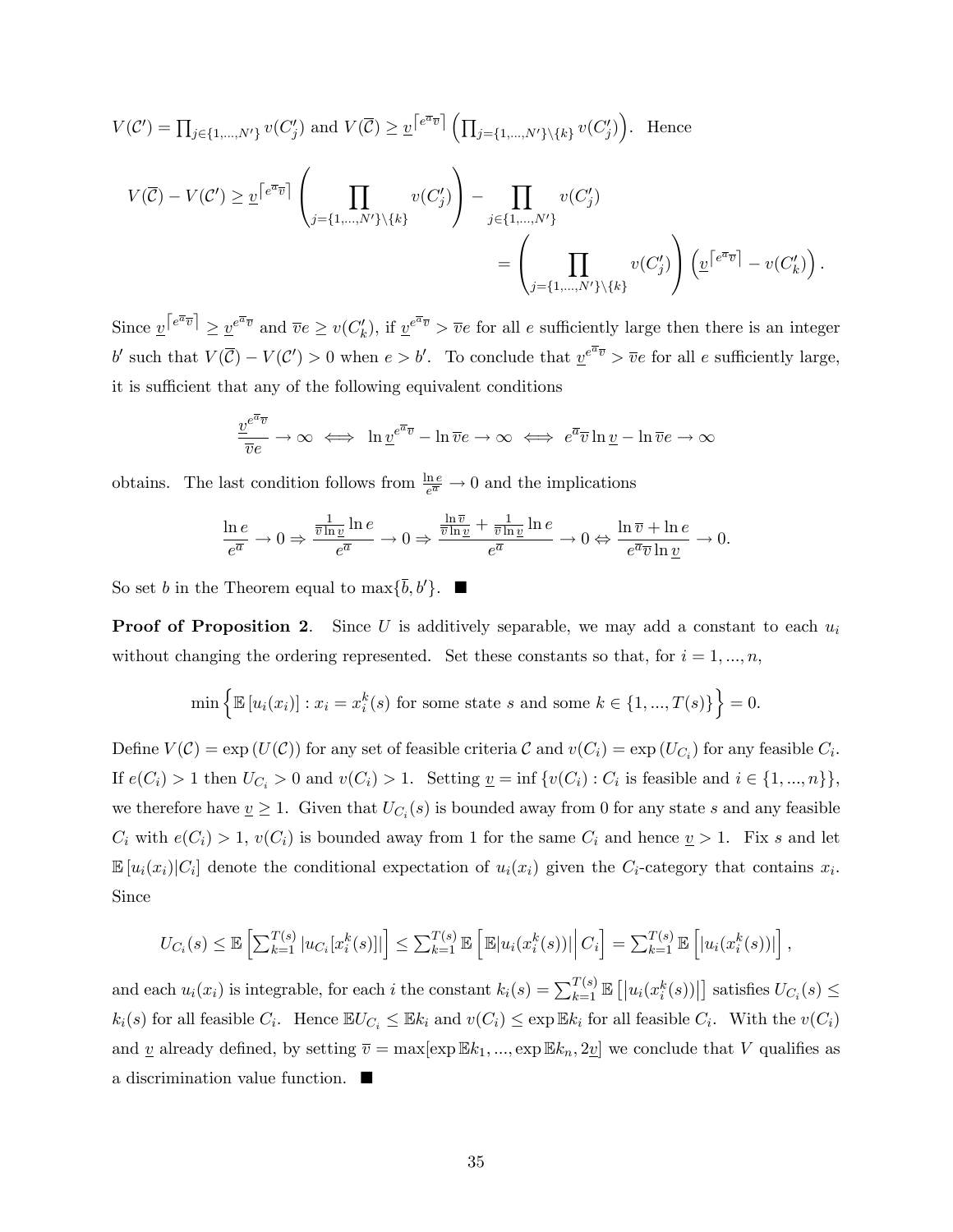# References

- [1] Apesteguia, J. and M. Ballester, 2010, ëThe computational complexity of rationalizing behavior' Journal of Mathematical Economics 46: 356-363.
- [2] Apesteguia J. and M. Ballester, 2013, 'Choice by sequential procedures', *Games and Economic* Behavior 77: 90-99.
- [3] Arrow, K. and H. Raynaud, 1986, Social Choice and Multicriterion Decision-Making. MIT Press: Cambridge.
- [4] Bouyssou, D., T. Marchant, M. Pirlot, A. Tsoukias, and P. Vincke, 2006, Evaluation and Decision Models with Multiple Criteria: Stepping Stones for the Analyst. Springer: New York.
- [5] Chipman, J., 1960, 'The foundations of utility' *Econometrica* 28: 193-224.
- [6] Chipman, J., 1971, 'On the lexicographic representation of preference orderings' in J. Chipman, L. Hurwicz, M. Richter, and H. Sonnenschein (eds.) Preferences, Utility, and Demand. Harcourt: New York.
- [7] Cowan, N., 2000, ëThe magical number 4 in short-term memory: a reconsideration of mental storage capacity,' Behavioral and Brain Sciences 24: 87-185.
- [8] Figueira, J., S. Greco, and M. Ehrgott, 2005, Multiple Criteria Decision Analysis: State of the Art Surveys. Springer: Boston.
- [9] Fishburn, P., 1970, Utility Theory for Decision Making. Wiley: New York.
- [10] Fishburn, P., 1974, 'Lexicographic orders, utilities and decision rules: a survey' Management Science 20: 1442-1471.
- [11] Gigerenzer, G., P. Todd, and the ABC Research Group, 1999, Simple Heuristics That Make Us Smart. Oxford University Press, New York.
- [12] Houy, N., and K. Tadenuma, 2009, ëLexicographic compositions of multiple criteria for decision making' Journal of Economic Theory 144: 1770-1782.
- [13] Inada, K, 1964,  $\Delta$  note on the simple majority decision rule<sup> $\prime$ </sup> *Econometrica* 32: 525-531.
- [14] Ju, B., 2011, 'Collectively rational voting rules for simple preferences' Journal of Mathematical Economics 47: 143-149.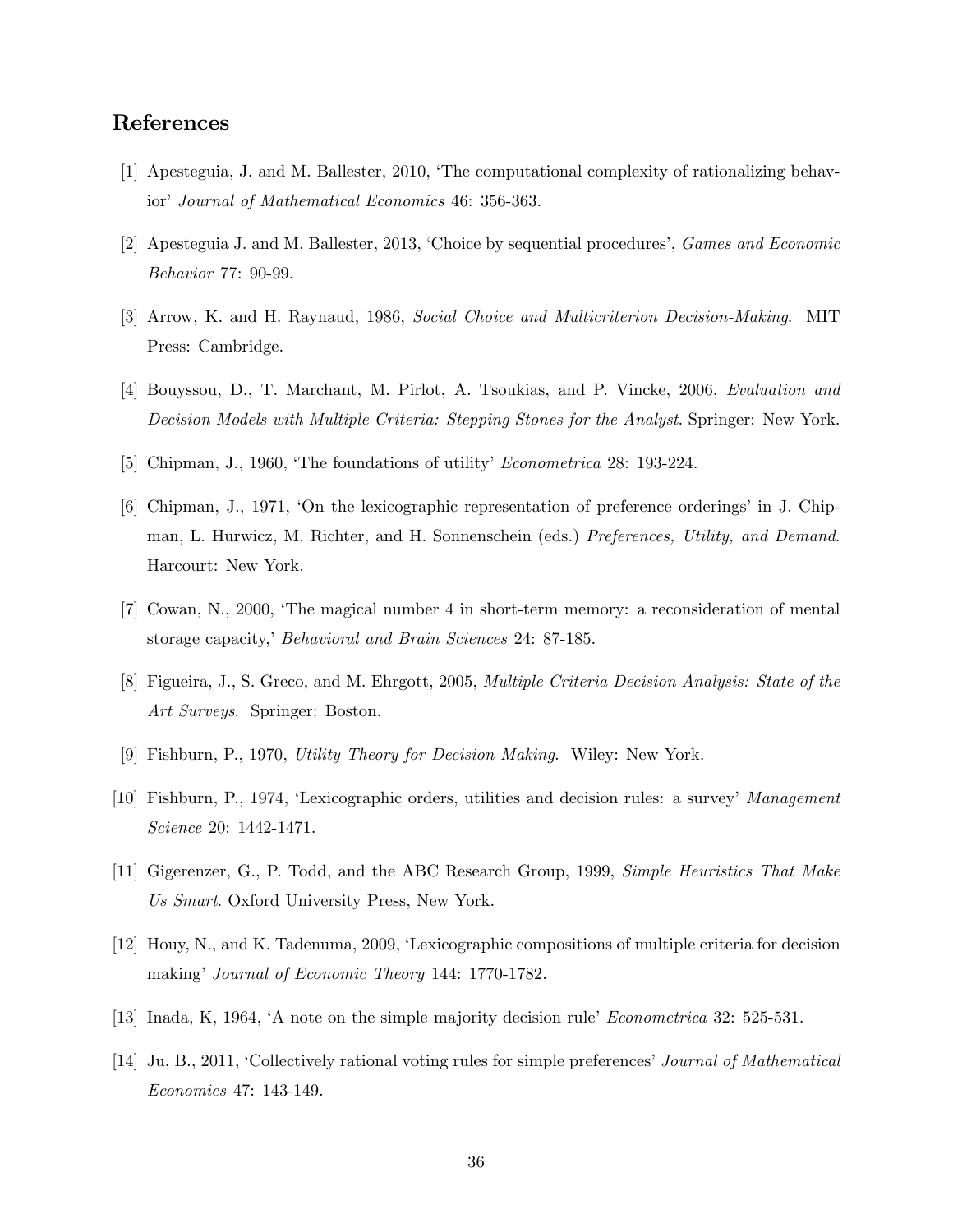- [15] Kahneman, D., A. Treisman, and B. Gibbs, 1992, 'The reviewing of object files: object specific integration of information<sup>'</sup> Cognitive Psychology 24: 175-219.
- [16] Knuth, D., 1997, The Art of Computer Programming, Vol. 2: Seminumerical Algorithms. Addison-Wesley: Reading MA.
- [17] Luck, S. and E. Vogel, 1997, ëThe capacity of visual working memory for features and conjunctions<sup>'</sup> Nature 390: 279-281.
- [18] Mandler, M., P. Manzini, and M. Mariotti, 2012, ëA million answers to twenty questions: choosing by checklist' Journal of Economic Theory 147: 71-92.
- [19] Mandler, M., 2009, 'Indifference and incompleteness distinguished by rational trade' Games and Economic Behavior 67: 300-314.
- $[20]$  Mandler, M., 2012, The lexicographic method in preference theory,' mimeo.
- [21] Mandler, M., 2015, 'Rational agents are the quickest' *Journal of Economic Theory* 155: 206-233.
- [22] Maniquet, F. and P. Mongin, 2015, 'Approval voting and Arrow's impossibility theorem' Social Choice and Welfare 44: 519-532.
- [23] Manzini, P. and M. Mariotti, 2007, 'Sequentially rationalizable choice' American Economic Review 97: 1824-1839.
- [24] Manzini, P. and M. Mariotti, 2012, 'Choice by lexicographic semiorders' Theoretical Economics 7: 1-23.
- [25] Miller, G., 1956, ëThe magical number seven, plus or minus two: some limits on our capacity for processing information<sup>'</sup> Psychological Review 63: 81-97.
- [26] Rubinstein, A., 1996, ëWhy are certain properties of binary relations relatively more common in natural language?' Econometrica 64: 343-355.
- [27] Salant, Y., 2009, 'Procedural analysis of choice rules with applications to bounded rationality' American Economic Review 101: 724-748.
- [28] Sen, A., 1970, 'The impossibility of a Paretian liberal' Journal of Political Economy 78: 152-157.